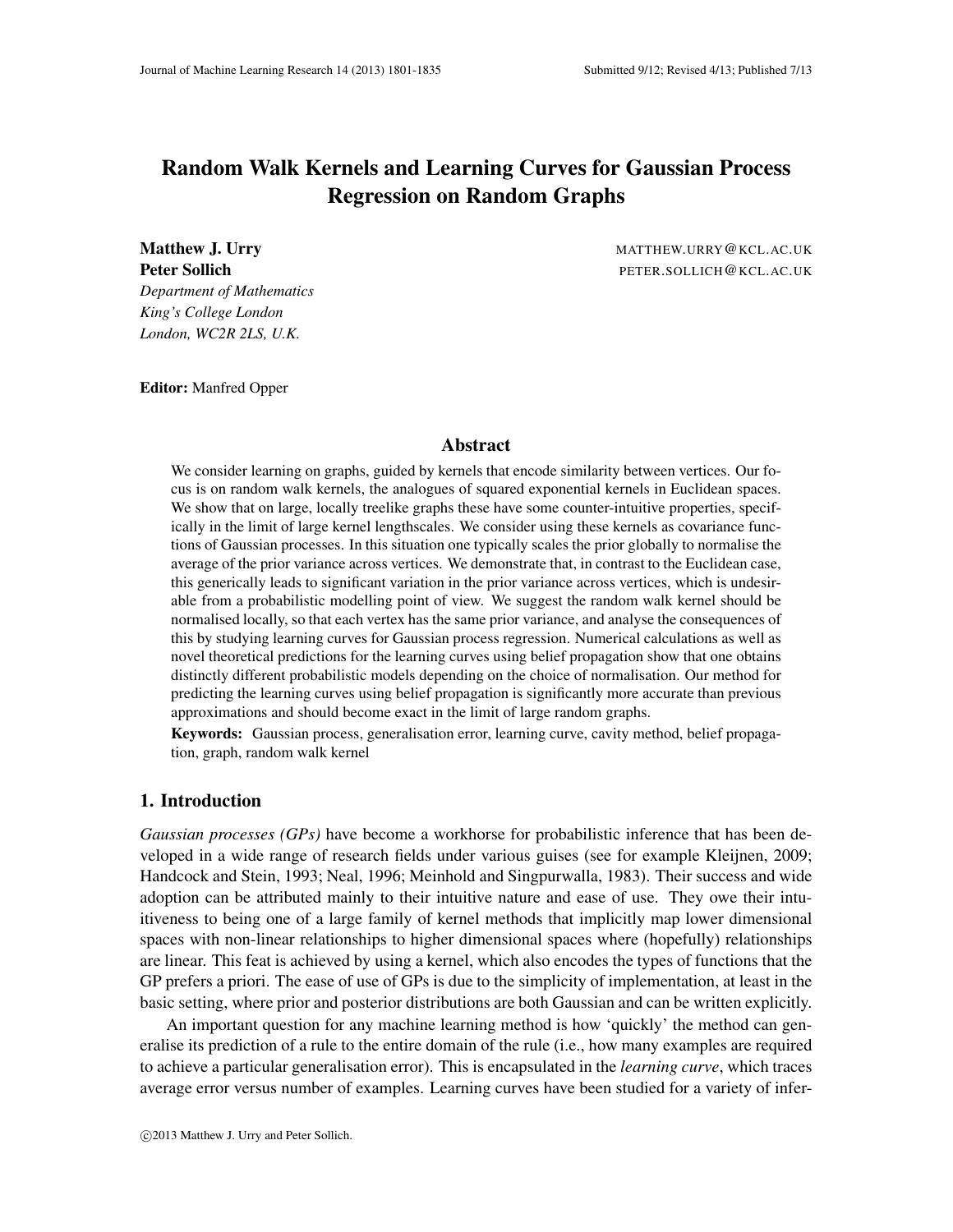#### URRY AND SOLLICH

ence methods and are well understood for parametric models (Seung et al., 1992; Amari et al., 1992; Watkin et al., 1993; Opper and Haussler, 1995; Haussler et al., 1996; Freeman and Saad, 1997) but rather less is known for non-parametric models such as GPs. In the case of GP regression, research has predominantly focused on leaning curves for input data from Euclidean spaces (Sollich, 1999a,b; Opper and Vivarelli, 1999; Williams and Vivarelli, 2000; Malzahn and Opper, 2003; Sollich, 2002; Sollich and Halees, 2002; Sollich and Williams, 2005), but there are many domains for which the input data has a discrete structure. One of the simplest cases is the one where inputs are vertices on a graph, with connections on the graph encoding similarity relations between different inputs. Examples could include the internet, social networks, protein networks and financial markets. Such discrete input spaces with graph structure are becoming more important, and therefore so is an understanding of GPs, and machine learning techniques in general, on these spaces.

In this paper we expand on earlier work in Sollich et al. (2009) and Urry and Sollich (2010) and focus on predicting the learning curves of GPs used for regression (where outputs are from the whole real line) on large sparse graphs, using the *random walk kernel* (Kondor and Lafferty, 2002; Smola and Kondor, 2003).

The rest of this paper will be structured as follows. In Section 2 we begin by analysing the random walk kernel, in particular with regard to the dependence on its lengthscale parameter, and study the approach to the fully correlated limit. With a better understanding of the random walk kernel in hand, we proceed in Section 3 to an analysis of the use of the random walk kernel for GP regression on graphs. We begin in Section 3.2 by looking at how kernel normalisation affects the prior probability over functions. We show that the more frequently used global normalisation of a kernel by its average prior variance is inappropriate for the highly location dependent random walk kernel, and suggest normalisation to uniform local prior variance as a remedy. To understand how this affects GP regression using random walk kernels quantitatively, we extend first in Section 3.4 an existing approximation to the learning curve in terms of kernel eigenvalues (Sollich, 1999a; Opper and Malzahn, 2002) to the discrete input case, allowing for arbitrary normalisation. This approximation turns out to be accurate only in the initial and asymptotic regimes of the learning curve.

The core of our analysis begins in Section 4 with the development of an improved learning curve approximation based on belief propagation. We first apply this, in Section 4.1, to the case of globally normalised kernels as originally proposed. The belief propagation analysis for global normalisation also acts as a useful warm-up for the extension to the prediction of learning curves for the locally normalised kernel setting, which we present in Section 4.3. In both sections we compare our predictions to numerical simulations, finding good agreement that improves significantly on the eigenvalue approximation. Finally, to emphasise the distinction between the use of globally and locally normalised kernels in GP regression, we study qualitatively the case of model mismatch, with a GP with a globally normalised kernel as the teacher and a GP with a locally normalised kernel as the student, or visa versa. The resulting learning curves show that the priors arising from the two different normalisations are fundamentally different; the learning curve can become nonmonotonic and develop a maximum as a result of the mismatch. We conclude in Section 6 by summarising our results and discussing further potentially fruitful avenues of research.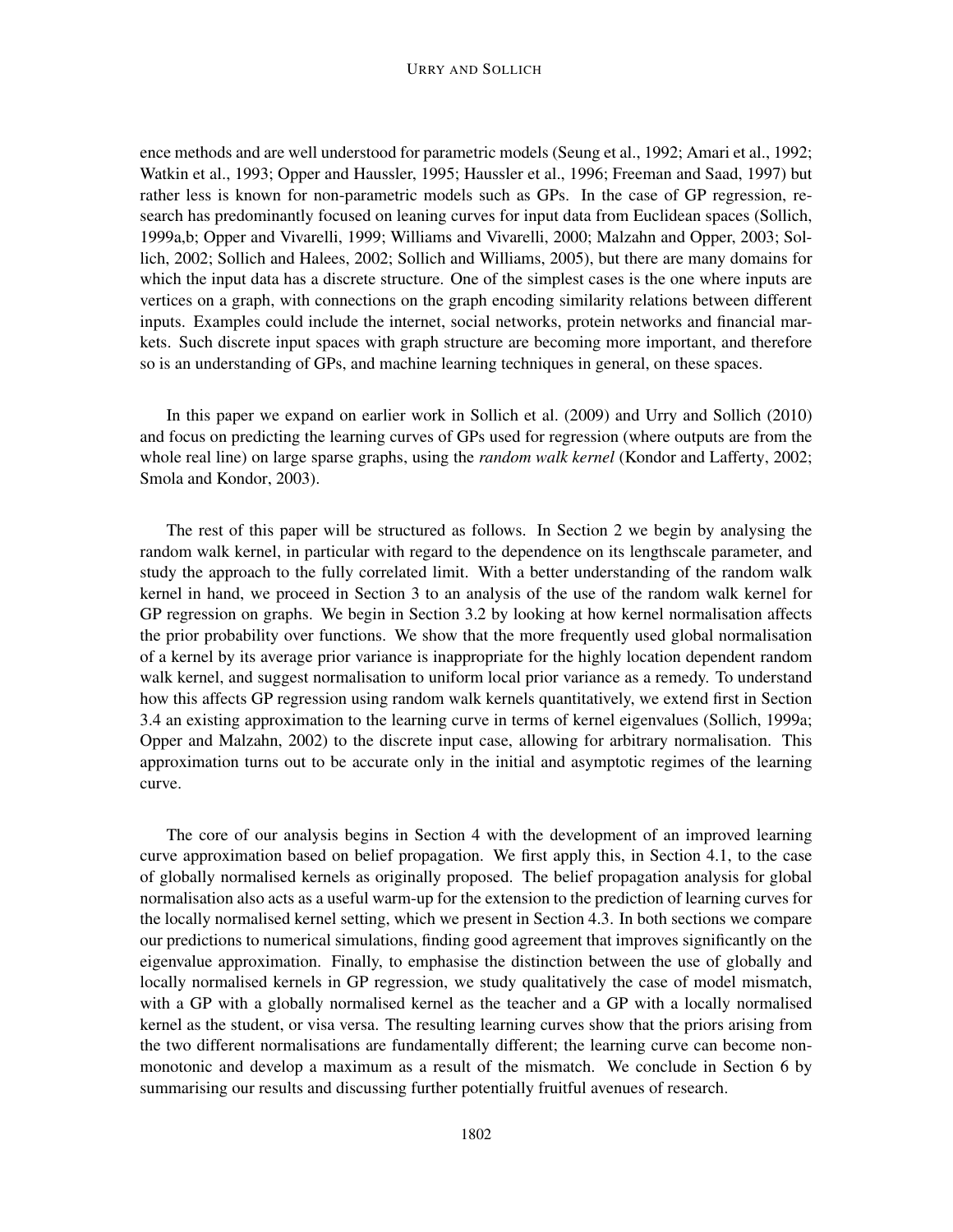# 1.1 Main Results

In this paper we will derive three key results; that normalisation of a kernel by its average prior variance leads to a complicated relationship between the prior variances and the local graph structure; that by fixing the scale to be equal everywhere using a local prescription  $C_{ij} = \hat{C}_{ij}/\sqrt{\hat{C}_{ii}\hat{C}_{jj}}$  results in a fundamentally different probabilistic model; and that we can derive accurate predictions of the learning curves of Gaussian processes on graphs with a random walk kernel for both normalisations over a broad range of graphs and parameters. The last result is surprising since in continuous spaces this is only possible for a few very restrictive cases.

# 2. The Random Walk Kernel

A wide range of machine learning techniques like Gaussian processes capture prior correlations between points in an input space by mapping to a higher dimensional space, where correlations can be represented by a linear combination of 'features' (see, e.g., Rasmussen and Williams, 2005; Müller et al., 2001; Cristianini and Shawe-Taylor, 2000). Direct calculation of correlations in this high dimensional space is avoided using the 'kernel trick', where the kernel function implicitly calculates inner products in feature space. The widespread use of, and therefore extensive research in, kernel based machine learning has resulted in kernels being developed for a wide range of input spaces (see Genton, 2002, and references therein). We focus in this paper on the class of kernels introduced in Kondor and Lafferty (2002). These make use of the normalised graph Laplacian to define correlations between vertices of a graph.

We denote a generic graph by  $G(V, \mathcal{L})$  with a vertex set  $V = \{1, ..., V\}$  and edge set  $\mathcal{L}$ . We encode the connection structure of *G* using an adjacency matrix A, where  $A_{ij} = 1$  if vertex *i* is connected to *j*, and 0 otherwise; we exclude self-loops so that  $A_{ii} = 0$ . We denote the number of edges connected to vertex *i*, known as the degree, by  $d_i = \sum_j A_{ij}$  and define the degree matrix D as a diagonal matrix of the vertex degrees, that is,  $D_{ij} = d_i \delta_{ij}$ . The class of kernels created in Kondor and Lafferty (2002) is constructed using the *normalised Laplacian*,  $\mathbf{L} = \mathbf{I} - \mathbf{D}^{-1/2} \mathbf{A} \mathbf{D}^{-1/2}$  (see Chung, 1996) as a replacement for the Laplacian in continuous spaces. Of particular interest is the diffusion kernel and its easier to calculate approximation, the random walk kernel. Both of these kernels can be viewed as an approximation to the ubiquitous squared exponential kernel that is used in continuous spaces. The direct graph equivalent of the squared exponential kernel is given by the *diffusion kernel* (Kondor and Lafferty, 2002). It is defined as

$$
C = \exp\left(-\frac{1}{2}\sigma^2 L\right), \quad \sigma > 0,
$$
\n(1)

where  $\sigma$  sets the length-scale of the kernel. Unlike in continuous spaces, the exponential in the diffusion kernel is costly to calculate. To avoid this, Smola and Kondor (2003) proposed as a cheaper approximation the *random walk kernel*

$$
C = (I - a^{-1}L)^p = ((1 - a^{-1})I + a^{-1}D^{-1/2}AD^{-1/2})^p, \quad a > 2, \quad p \in \mathbb{N}.
$$
 (2)

This gives back the diffusion kernel in the limit  $a, p \rightarrow \infty$  whilst keeping  $p/a = \sigma^2/2$  fixed. The random walk kernel derives its name from its use of random walks to express correlations between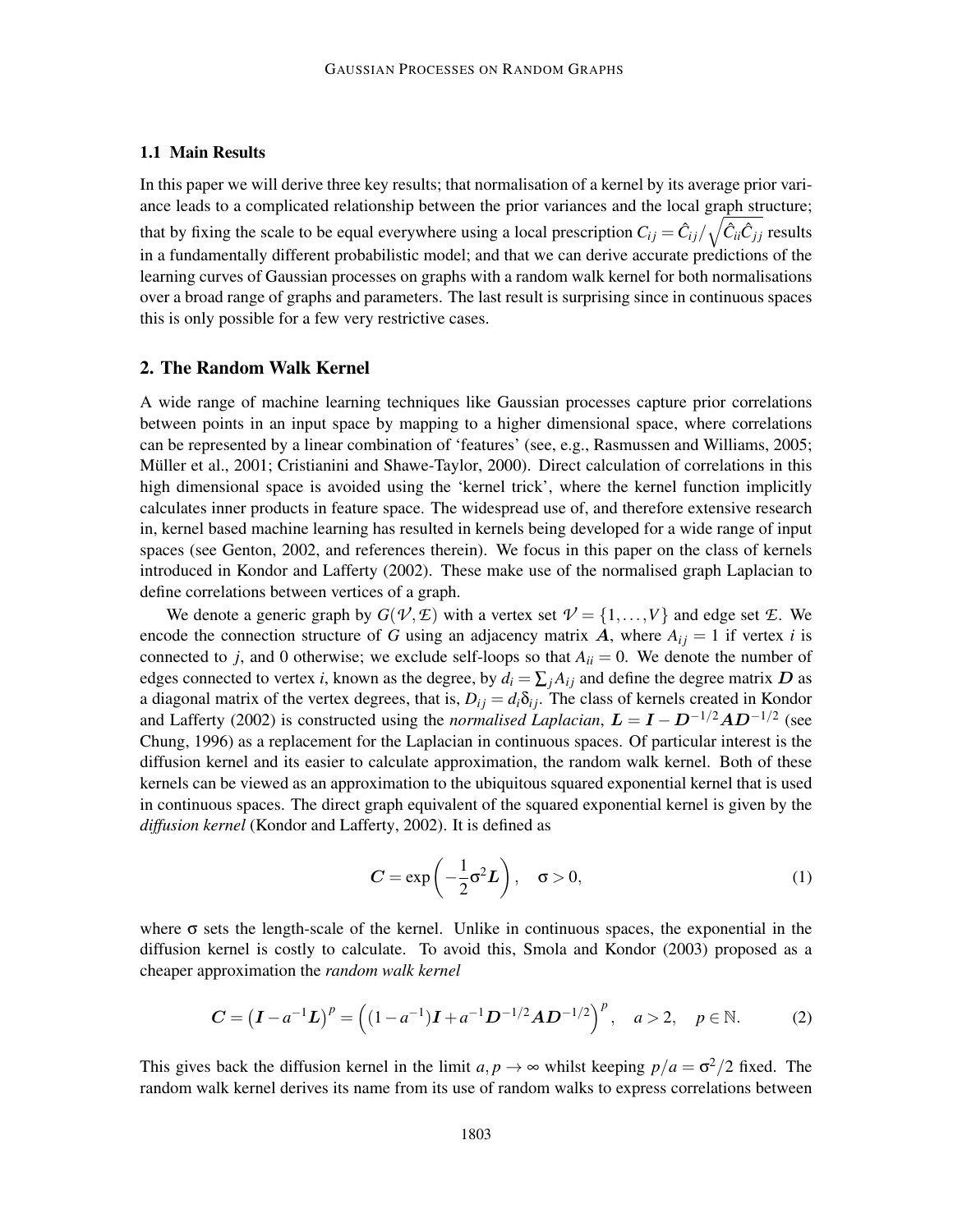vertices. Explicitly, a binomial expansion of Equation (2) gives

$$
C = \sum_{q=0}^{p} {p \choose q} (1 - a^{-1})^{p-q} (a^{-1})^q (D^{-1/2}AD^{-1/2})^q
$$
  
= 
$$
D^{-1/2} \sum_{q=0}^{p} {p \choose q} (1 - a^{-1})^{p-q} (a^{-1})^q (AD^{-1})^q D^{1/2}.
$$
 (3)

The matrix  $\bm{A}\bm{D}^{-1}$  is a random walk transition matrix:  $(\bm{A}\bm{D}^{-1})_{ij}$  is the probability of being at vertex *i* after one random walk step starting from vertex *j*. Apart from the pre- and post-multiplication by  $D^{-1/2}$  and  $D^{1/2}$ , the kernel  $C$  is therefore a  $q$ -step random walk transition matrix, averaged over the number of steps *q* distributed as  $q \sim \text{Binomial}(p, a^{-1})$ . Equivalently one can interpret the random walk kernel as a *p*-step lazy random walk, where at each step the walker stays at the current vertex with probability  $(1 - a^{-1})$  and moves to a neighbouring vertex with probability  $a^{-1}$ .

Using either interpretation, one sees that  $p/a$  is the lengthscale over which the random walk can diffuse along the graph, and hence the lengthscale describing the typical maximum range of the random walk kernel. In the limit of large *p*, where this lengthscale diverges, the kernel should represent full correlation across all vertices. One can see that this is the case by observing that for large *p*, a random walk on a graph will approach its stationary distribution,  $p_{\infty} \propto De$ ,  $e = (1, \ldots, 1)^T$ . The *q*-step transition matrix for large *q* is therefore  $(AD^{-1})^q \approx p_{\infty}e^T = Dee^T$ , representing the fact that the random walk becomes stationary independently of the starting vertex. This gives, for  $p \rightarrow \infty$ , the kernel  $C \propto D^{1/2} ee^T D^{1/2}$ , that is,  $C_{ij} \propto d_i^{1/2}$  $i^{1/2}d_j^{1/2}$  $j^{\frac{1}{2}}$ . This corresponds to full correlation across vertices as expected; explicitly, if  $f$  is a Gaussian process on the graph with covariance matrix  $D^{1/2}ee^T D^{1/2}$ , then  $f = vD^{1/2}e$  with *v* a single Gaussian degree of freedom.

We next consider how random walk kernels on graphs approach the fully correlated case, and show that even for 'simple' graphs the convergence to this limit is non-trivial. Before we do so, we note an additional peculiarity of random walk kernels compared to their Euclidean counterparts: in addition to the maximum range lengthscale  $p/a$  discussed so far, they have a diffusive lengthscale  $\sigma = (2p/a)^{1/2}$ , which is suggested for large p and a by the lengthscale of the corresponding diffusion kernel (1). This diffusive lengthscale will appear in our analysis of learning curves in the large *p*-limit Section 3.4.1.

#### 2.1 The *d*-Regular Tree: A Concrete Example

To begin our discussion of the dependence of the random walk kernel on the lengthscale *p*/*a*, we first look at how this kernel behaves on a *d*-regular graph sampled uniformly from the set of all *d*-regular graphs. Here *d*-regular means that all vertices have degree  $d_i = d$ . For a large enough number of vertices *V*, typical cycles in such a *d*-regular graph are also large, of length  $O(\log V)$ , and can be neglected for calculation of the kernel when  $V \rightarrow \infty$ . We therefore begin by assuming the graph is an infinite tree, and assess later how the cycles that do exist on random *d*-regular graphs cause departures from this picture.

A *d*-regular tree is a graph where each vertex has degree *d* with *no cycles*; it is unique up to permutations of the vertices. Since all vertices on the tree are equivalent, the random walk kernel  $C_{ij}$  can only depend on the distance between vertices *i* and *j*, that is, the smallest number of steps on the graph required to get from one vertex to the other. Denoting the value of a *p*-step lazy random walk kernel for vertices a distance *l* apart by  $C_{l,p}$ , we can determine these values by recursion over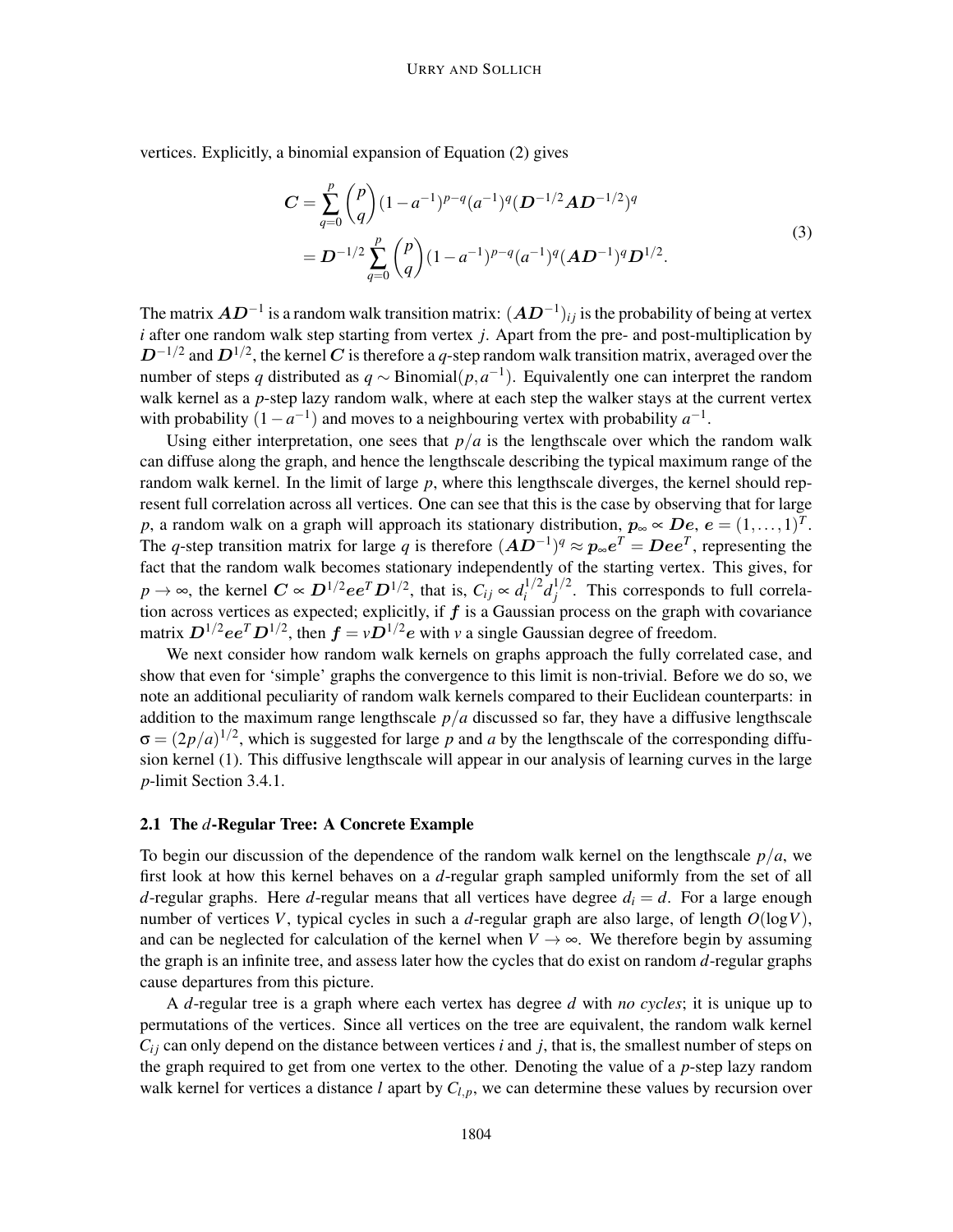*p* as follows:

$$
C_{l,p=0} = \delta_{l,0}, \qquad \gamma_{p+1}C_{0,p+1} = \left(1 - \frac{1}{a}\right)C_{0,p} + \frac{1}{a}C_{1,p},
$$
  

$$
\gamma_{p+1}C_{l,p+1} = \frac{1}{ad}C_{l-1,p} + \left(1 - \frac{1}{a}\right)C_{l,p} + \frac{d-1}{ad}C_{l+1,p} \quad l \ge 1.
$$
 (4)

Here  $\gamma_p$  is chosen to achieve the desired normalisation of the prior variance for every *p*. We will normalise so that  $C_{0,p} = 1$ .

Figure 1 (left) shows the results obtained by iterating Equation (4) numerically for a 3-regular tree with  $a = 2$ . As expected the kernel becomes longer-ranged initially as  $p$  is increased, but seems to approach a non-trivial limiting form. This can be calculated analytically and is given by (see Appendix A)

$$
C_{l,p\to\infty} = \left[1 + \frac{l(d-2)}{d}\right] \frac{1}{(d-1)^{l/2}}.
$$
 (5)

Equation (5) can be derived by taking the  $\sigma^2 \to \infty$  limit of the integral expression for the diffusion kernel from Chung and Yau (1999) whilst preserving normalisation of the kernel (see Appendix A.1 for further details). Alternatively the result (5) can be obtained by rewriting the random walk in terms of shells, that is, grouping vertices according to distance *l* from a chosen central vertex. The number of vertices in the *l*-th shell, or shell volume, is  $v_l = d(d-1)^{l-1}$  for  $l \ge 1$  and  $v_0 = 1$ . Introducing  $R_{l,p} = C_{l,p}\sqrt{v_l}$ , Equation (4) can be written in the form

$$
R_{l,p=0} = \delta_{l,0}, \qquad \gamma_{p+1}R_{0,p+1} = \left(1 - \frac{1}{a}\right)R_{0,p} + \frac{1}{a\sqrt{d}}R_{1,p},
$$
  

$$
\gamma_{p+1}R_{l,p+1} = \frac{\sqrt{d-1}}{ad}R_{l-1,p} + \left(1 - \frac{1}{a}\right)R_{l,p} + \frac{\sqrt{d-1}}{ad}R_{l+1,p} \quad l \ge 1.
$$
 (6)

This is just the un-normalised diffusion equation for a biased random walk on a one dimensional lattice with a reflective boundary at 0. This has been solved in Monthus and Texier (1996), and mapping this solution back to  $C_{l,p}$  gives (5) (see Appendix A.2 for further details).

To summarise thus far, the analysis on a *d*-regular tree shows that, for large *p*, the random walk kernel does not approach the expected fully correlated limit: because all vertices have the same degree this limit would correspond to  $C_{l,p\to\infty} = 1$ . On the other hand, on a *d*-regular graph with any finite number *V* of vertices, the fully correlated limit must necessarily be approached as  $p \rightarrow \infty$ . As a large regular graph is locally treelike, the difference must arise from the existence of long cycles in a regular graph.

To estimate when the existence of cycles will start to affect the kernel, consider first a *d*-regular tree truncated at depth *l*. This will have  $V = 1 + \sum_{i=1}^{l} d(d-1)^{i-1} = O(d(d-1)^{l-1})$  vertices. On a *d*-regular graph with the same number of vertices, we therefore expect to encounter cycles after a number of steps, taken along the graph, of order *l*. In the random walk kernel the typical number of steps is  $p/a$ , so effects of cycles should appear once  $p/a$  becomes larger than

$$
\frac{p}{a} \approx \frac{\log(V)}{\log(d-1)}.\tag{7}
$$

Figure 1 (right) shows a comparison between  $C_{1,p}$  as calculated from Equation (4) for a 3-regular tree and its analogue on random 3-regular graphs of finite size, which we call *K*1,*p*. We define this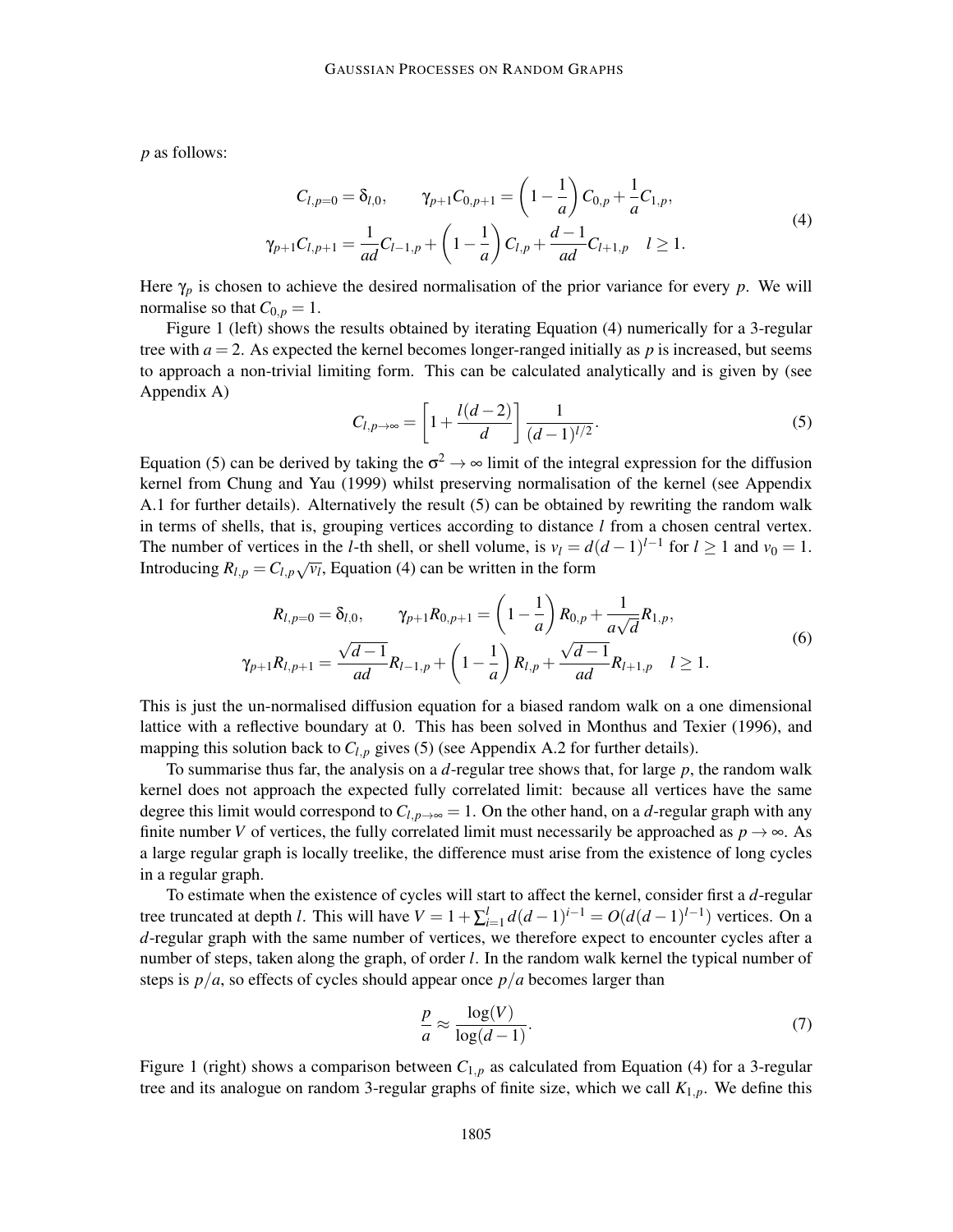

Figure 1: (Left) Random walk kernel*Cl*,*<sup>p</sup>* on a 3-regular tree plotted against distance *l* for increasing number of steps  $p$  and  $a = 2$ . (Right) Comparison between numerical results for the average nearest neighbour kernel *K*1,*<sup>p</sup>* on random 3-regular graphs with the result *C*1,*<sup>p</sup>* on a 3-regular tree, calculated numerically by iteration of (4).

analogue as the average of  $C_{ij}/\sqrt{C_{ii}C_{jj}}$  over all pairs of neighbouring vertices on a fixed graph, averaged further over a number of randomly generated regular graphs. The square root accounts for the fact that local kernel values *Cii* can vary slightly on a regular graph because of cycles, while they are the same for all vertices of a regular tree. Looking at Figure 1 (right) one sees that, as expected from the arguments above, the nearest neighbour kernel value for the 3-regular graph,  $K_{1,p}$ , coincides with its analogue  $C_{1,p}$  on the 3-regular tree for small *p*. When  $p/a$  crosses the threshold (7), cycles in the regular graph become important and the two curves separate. For larger *p*, the kernel value for neighbouring vertices approaches the fully correlated limit  $K_{1,p} \rightarrow 1$  on a regular graph, while on a regular tree one has the non-trivial limit  $C_{1,p} \rightarrow 2\sqrt{d-1}/d$  from (5).

In conclusion of our analysis of random walk kernels, we have seen that these kernels have an unusual dependence on their lengthscale  $p/a$ . In particular, kernel values for vertices a short distance apart can remain significantly below the fully correlated limit, even if *p*/*a* is large. That limit is approached only once  $p/a$  becomes larger than the graph size-dependent threshold (7), at which point cycles become important. We have focused here on random regular graphs, but the same qualitative behaviour should be observed also on graphs with a non-trivial distribution of vertex degrees *d<sup>i</sup>* .

# 3. Learning Curves for Gaussian Process Regression

Having reached a better understanding of the random walk kernel we now study its application in machine learning. In particular we focus on the use of the random walk kernel for regression with Gaussian processes. We will begin, for completeness, with an introduction to GPs for regres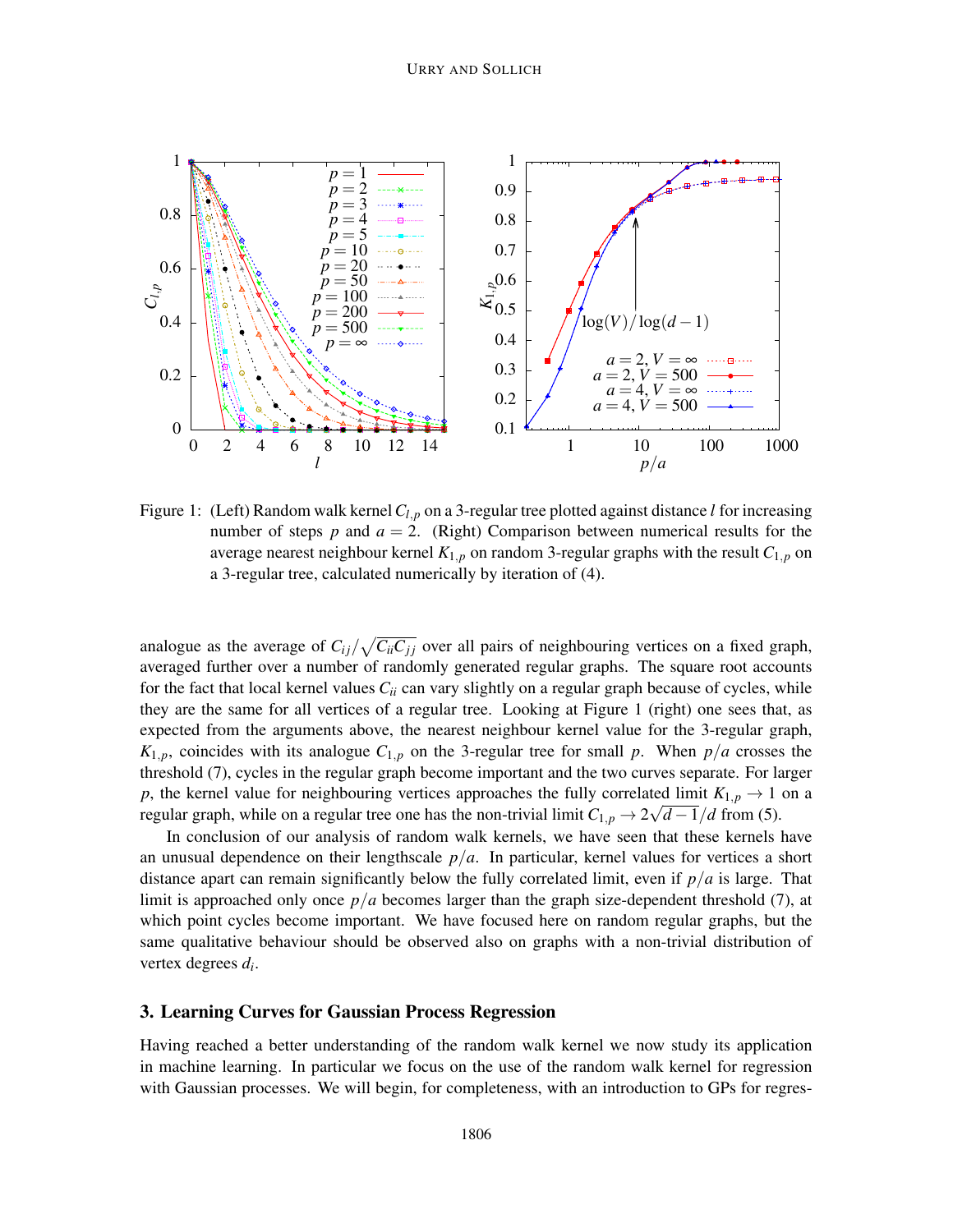sion. For a more comprehensive discussion of GPs for machine learning we direct the reader to Rasmussen and Williams (2005).

#### 3.1 Gaussian Process Regression: Kernels as Covariance Functions

Gaussian process regression is a Bayesian inference technique that constructs a posterior distribution over a function space,  $P(f | x, y)$ , given training input locations  $x = (x_1, \ldots, x_N)^T$  and corresponding function value outputs  $\mathbf{y} = (y_1, \dots, y_N)^\text{T}$ . The posterior is constructed from a prior distribution  $P(f)$ over the function space and the likelihood  $P(y| f, x)$  to generate the observed output values from function *f* by using Bayes' theorem

$$
P(f|\boldsymbol{x}, \boldsymbol{y}) = \frac{P(\boldsymbol{y}|f, \boldsymbol{x})P(f)}{\int df'P(\boldsymbol{y}|f', \boldsymbol{x})P(f')}
$$

In the GP setting the prior is chosen to be a Gaussian process, where any finite number of function values has a joint Gaussian distribution, with a covariance matrix with entries given by a *covariance function* or kernel  $C(x, x')$  and with a mean vector with entries given by a *mean function*  $\mu(x)$ . For simplicity we will focus on zero mean  $GPs<sup>1</sup>$  and a Gaussian likelihood, which amounts to assuming that training outputs are corrupted by independent and identically distributed Gaussian noise. Under these assumptions all distributions are Gaussian and can be calculated explicitly. If we assume we are given training data  $\{(x_{\mu}, y_{\mu}) | \mu = 1, ..., N\}$  where  $y_{\mu}$  is the value of the target or 'teacher' function at input location  $x_\mu$ , corrupted by additive Gaussian noise with variance  $\sigma^2$ , the posterior distribution is then given by another Gaussian process with mean and covariance functions

$$
\bar{f}(x) = \mathbf{k}(x)^{\mathrm{T}} \mathbf{K}^{-1} \mathbf{y},\tag{8}
$$

.

$$
Cov(x, x') = C(x, x') - \mathbf{k}(x)^{\mathrm{T}} \mathbf{K}^{-1} \mathbf{k}(x'),
$$
\n(9)

where  $\mathbf{k}(x) = (C(x_1, x), \dots, C(x_N, x))^T$  and  $K_{\mu\nu} = C(x_\mu, x_\nu) + \delta_{\mu\nu}\sigma^2$ . With the posterior in the form of a Gaussian process, predictions are simple. Assuming a squared loss function, the optimal prediction of the outputs is given by  $\bar{f}(x)$  and a measure of uncertainty in the prediction is provided by  $Cov(x, x)^{1/2}$ .

Equations (8) and (9) illustrate that, in the setting of GP regression, kernels are used to change the type of function preferred by the Gaussian process prior, and correspondingly the posterior. The kernel can encode prior beliefs about smoothness properties, lengthscale and expected amplitude of the function we are trying to predict. Of particular importance for the discussion below,  $C(x, x)$  gives the prior variance of the function  $f$  at input  $x$ , so that  $C(x, x)^{1/2}$  sets the typical function *amplitude* or *scale*.

# 3.2 Kernel Normalisation

Conventionally one fixes the desired scale of the kernel using a *global normalisation*: denoting the unnormalised kernel by  $\hat{C}(x,x')$  one scales  $C(x,x') = \hat{C}(x,x')/\kappa$  to achieve a desired average of  $C(x, x)$  across input locations x. In Euclidean spaces one typically uses translationally invariant kernels like the squared exponential kernel. For these,  $C(x, x)$  is the same for all input locations x and so global normalisation is sufficient to fix a spatially uniform scale for the prior amplitude. In the case of kernels on graphs, on the other hand, the local connectivity structure around each vertex

<sup>1.</sup> In the discussion and analysis that follows, generalisation to non-zero mean GPs is straightforward.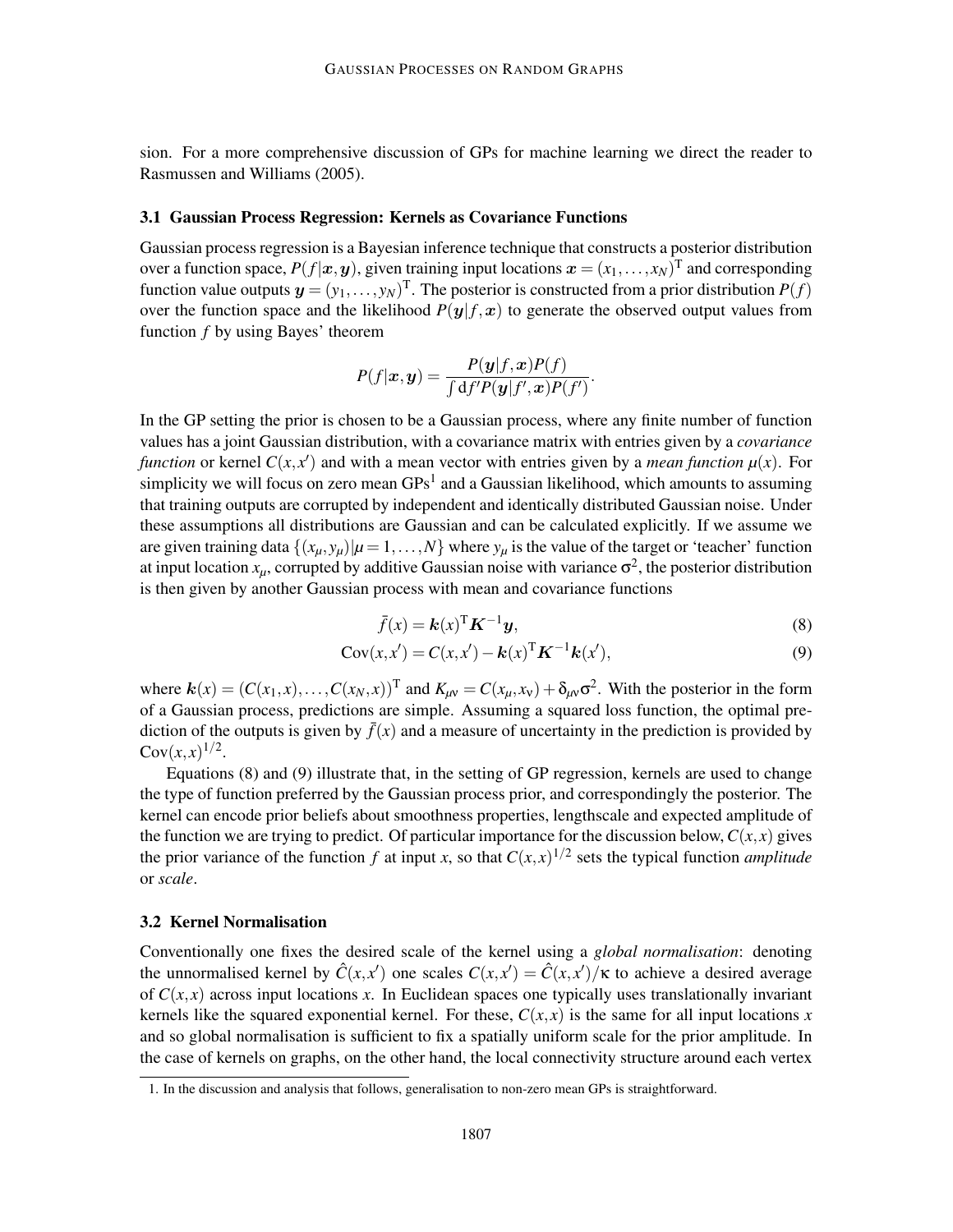can be different. Since information about correlations 'propagates' only along graph edges, graph kernels are not generally translation invariant. In particular, there can be large variation among the prior variances at different vertices. This is usually undesirable in a probabilistic model, unless one has strong prior knowledge to justify such variation. For the random walk kernel, the local prior variances are the diagonal entries of Equation (3). These are directly related to the probability of return of a lazy random walk on a graph, which depends sensitively on the local graph structure. This dependence is in general non-trivial, and not just expressible through, for example, the degree of the local vertex. It seems difficult to imagine a scenario where such a link between prior variances and local graph structures could be justified by prior knowledge.

To emphasise the issue, Figure 2 shows examples of distributions of local prior variances  $C_{ii}$ for random walk kernels globally normalised to an average prior variance of unity.<sup>2</sup> The distributions are peaked around the desired value of unity but contain many 'outliers' from vertices with abnormally low or high prior variance. Figure 2 (left) shows the distribution of  $C_{ii}$  for a large single instance of an Erdős-Rényi random graph (Erdős and Rényi, 1959). In such graphs, each edge is present independently of all others with some fixed probability, giving a Poisson distribution of degrees  $p_{\lambda}(d) = \lambda^d \exp(-\lambda)/d!$ ; for the figure we chose average degree  $\lambda = 3$ . Figure 2 (right) shows analogous results for a generalised random graph with power law mixing distribution (Britton et al., 2006). Generalised random graphs are an extension of Erdős-Rényi random graphs where different edges are assigned different probabilities of being present. By appropriate choice of these probabilities (Britton et al., 2006), one can generate a degree distribution that is a superposition of Poisson distributions,  $p(d) = \int d\lambda p_{\lambda}(d) p(\lambda)$ . We have taken a shifted Pareto distribution,  $p(\lambda) = \alpha \lambda_m^{\alpha}/\lambda^{\alpha+1}$  with exponent  $\alpha = 2.5$  and lower cutoff  $\lambda_m = 2$  for the distribution of the means.

Looking first at Figure 2 (left), we know that large Erdős-Rényi graphs are locally tree-like and hence one might expect that this would lead to relatively uniform local prior variances. As shown in the figure, however, even for such tree-like graphs large variations can exist in the local prior variances. To give some specific examples, the large spike near 0 is caused by single disconnected vertices and the smaller spike at around 6.8 arises from two-vertex (single edge) disconnected subgraphs. Single vertex subgraphs have an atypically small prior variance since, for a single disconnected vertex *i*, before normalisation  $C_{ii} = (1 - a^{-1})^p$  which is the  $q = 0$  contribution from Equation (3). Other vertices in the graph will get additional contributions from  $q \ge 1$  and so have a larger prior variance. This effect will become more pronounced as *p* is increased and the binomial weights assign less weight to the  $q = 0$  term.

Somewhat surprisingly at first sight, the opposite effect is seen for two-vertex disconnected subgraphs as shown by the spike around  $C_{ii} = 6.8$  in Figure 2 (left). For vertices on such subgraphs,  $C_{ii} = \sum_{q=0}^{\lfloor p/2 \rfloor} \binom{p}{2q}$  $\binom{p}{2q}a^{-2q}(1-a^{-1})^{p-2q}$ , which is an atypically large return probability: after any even number of steps, the walker must always return to its starting vertex. A similar situation would occur on vertices at the centre of a star. This illustrates that local properties of a vertex alone, like its degree, do not constrain the prior variance. In a two-vertex disconnected subgraph both vertices have degree 1. But there will generically be other vertices of degree 1 that are dangling ends of a large connected graph component, and these will not have similarly elevated return probabilities. Thus, local graph structure is intertwined in a complex manner with local prior variance.

The black line in Figure 2 (left) shows theoretical predictions (see Section 4.2) for the prior variance distribution in the large graph limit. There is significant fine structure in the various peaks,

<sup>2.</sup> We use  $C_{ii}$  again here, instead of  $C(i, i)$  as in our general discussion of GPs; the subscript notation is more intuitive because the covariance function on a graph is just a  $V \times V$  matrix.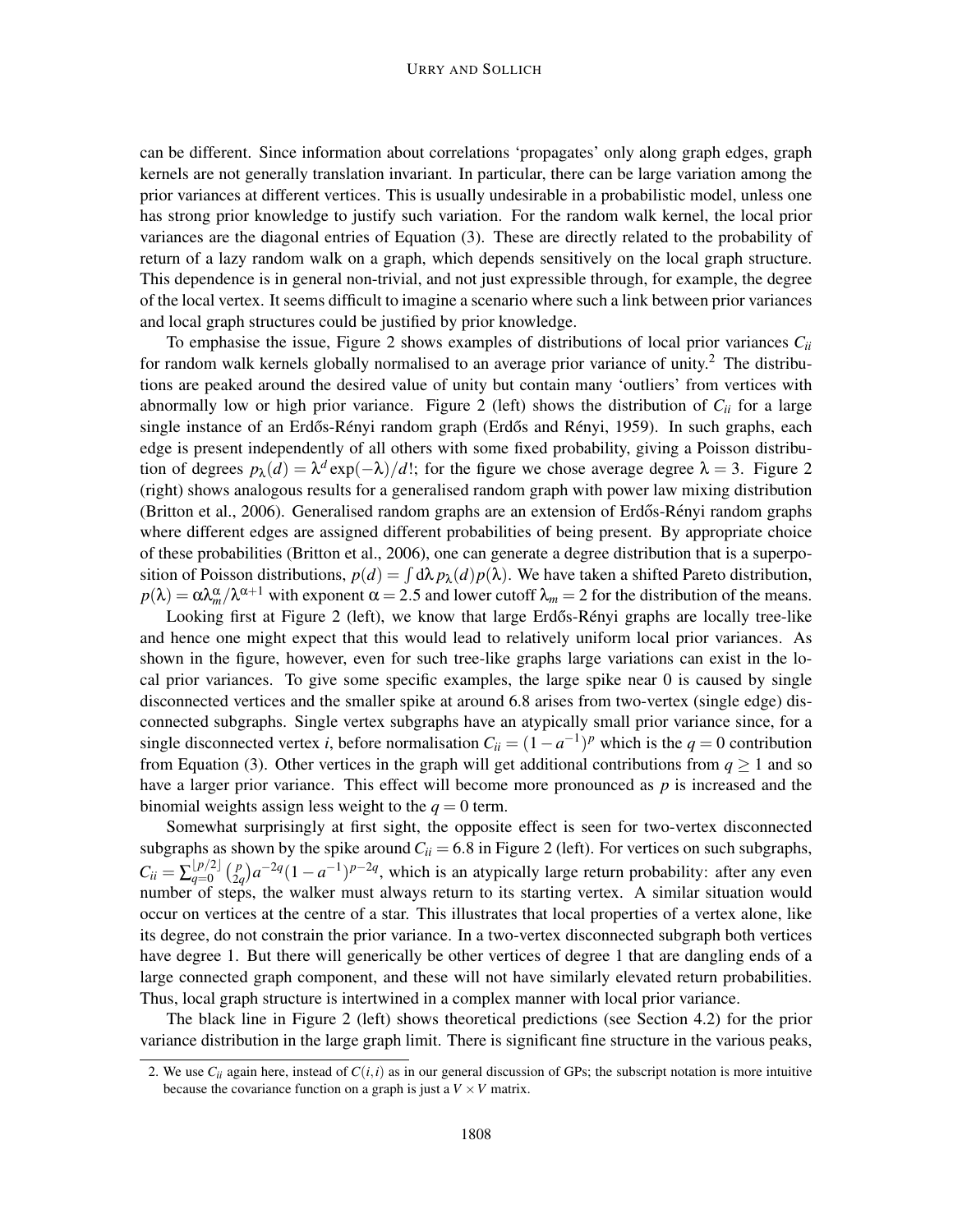on which theory and simulations agree well where the latter give reliable statistics. The decay from the mean is roughly exponential (see linear-log plot in inset), emphasizing that the distribution of local prior variances is not only rather broad but can also have large tails.

For the power law random graph, Figure 2 (right), the broad features of the distribution of local prior variances *Cii* are similar: a peak at the desired value of unity, overlaid by spikes which again come from single and two-vertex disconnected subgraphs. The inset shows that the tail beyond the mean is roughly exponential again, but with a slower decay; this is to be expected since power law graphs exhibit many more different local structures with a significantly larger probability than is the case for Erdős-Rényi graphs. Accordingly, the distribution of the  $C_{ii}$  also has a larger standard deviation than for the Erdős-Rényi case. The maximum values of  $C_{ii}$  that we see in these two specific graph instances follow the same trend, with max<sub>*i*</sub> $C_{ii} \approx 40$  for the power law graph and max<sub>*i*</sub> $C_{ii} \approx 15$ for the Erdős-Rényi graph. Such large values would constitute rather unrealistic prior assumptions about the scaling of the target function at these vertices.

To summarise, Figure 2 shows that after global normalisation a random walk kernel can retain a large spread in the local prior variances, with the latter depending on the graph structure in a complicated manner. We propose that to overcome this one should use a *local normalisation*. For a desired prior variance *c* this means normalising according to  $C_{ij} = c\hat{C}_{ij}/(\kappa_i\kappa_j)^{1/2}$  with local normalisation constants  $\kappa_i = \hat{C}_{ii}$ ; here  $\hat{C}_{ij}$  is the unnormalised kernel matrix as before. This guarantees that all vertices have exactly equal prior variance as in the Euclidean case, that is, all vertices have a prior variance of *c*. No uncontrolled local variation in the scaling of the function prior then remains, and the computational overhead of local over global normalisation is negligible. Graphically, if we were to normalise the kernel to unity according to the local prescription, a plot of prior variances like the one in Figure 2 would be a delta peak centred at 1.

The effect of this normalisation on the behaviour of GP regression is a key question for the remainder of this paper; numerical simulation results are shown in Section 3.3 below, while our theoretical analysis is described in Section 4.

### 3.3 Predicting the Learning Curve

The performance of non-parametric methods such as GPs can be characterised by studying the *learning curve*,

$$
\mathcal{E}(N) = \left\langle \left\langle \left\langle \left\langle \left\langle \frac{1}{V} \sum_{i=1}^{V} \left\langle g_i - \langle f_i \rangle_{f | x, y} \right)^2 \right\rangle_{y | g, x} \right\rangle_g \right\rangle_{x} \right\rangle_{\mathcal{G}},
$$

defined as the average squared error between the student and teacher's predictions  $\bm{f}=(f_1,\ldots,f_V)^\text{T}$ and  $g = (g_1, \ldots, g_V)^T$  respectively, averaged over the student's posterior distribution given the data  $f|x,y|$ , the outputs given the teacher  $y|g,x|$ , the teacher functions g, and the input locations x. This gives the average generalisation error as a function of the number of training examples. For simplicity we will assume that the input distribution is uniform across the vertices of the graph.

Because we are analysing GP regression on graphs, after the averages discussed so far the generalisation error will still depend on the structure of the specific graph considered. We therefore include an additional average, over all graphs in a random graph ensemble *G*. We consider graph ensembles defined by the distribution of degrees  $d_i$ : we specify a degree sequence  $\{d_1, \ldots, d_V\}$ , or, for large *V*, equivalently a degree distribution  $p(d)$ , and pick uniformly at random any one of the graphs that has this degree distribution. The actual shape of the degree distribution is left arbitrary,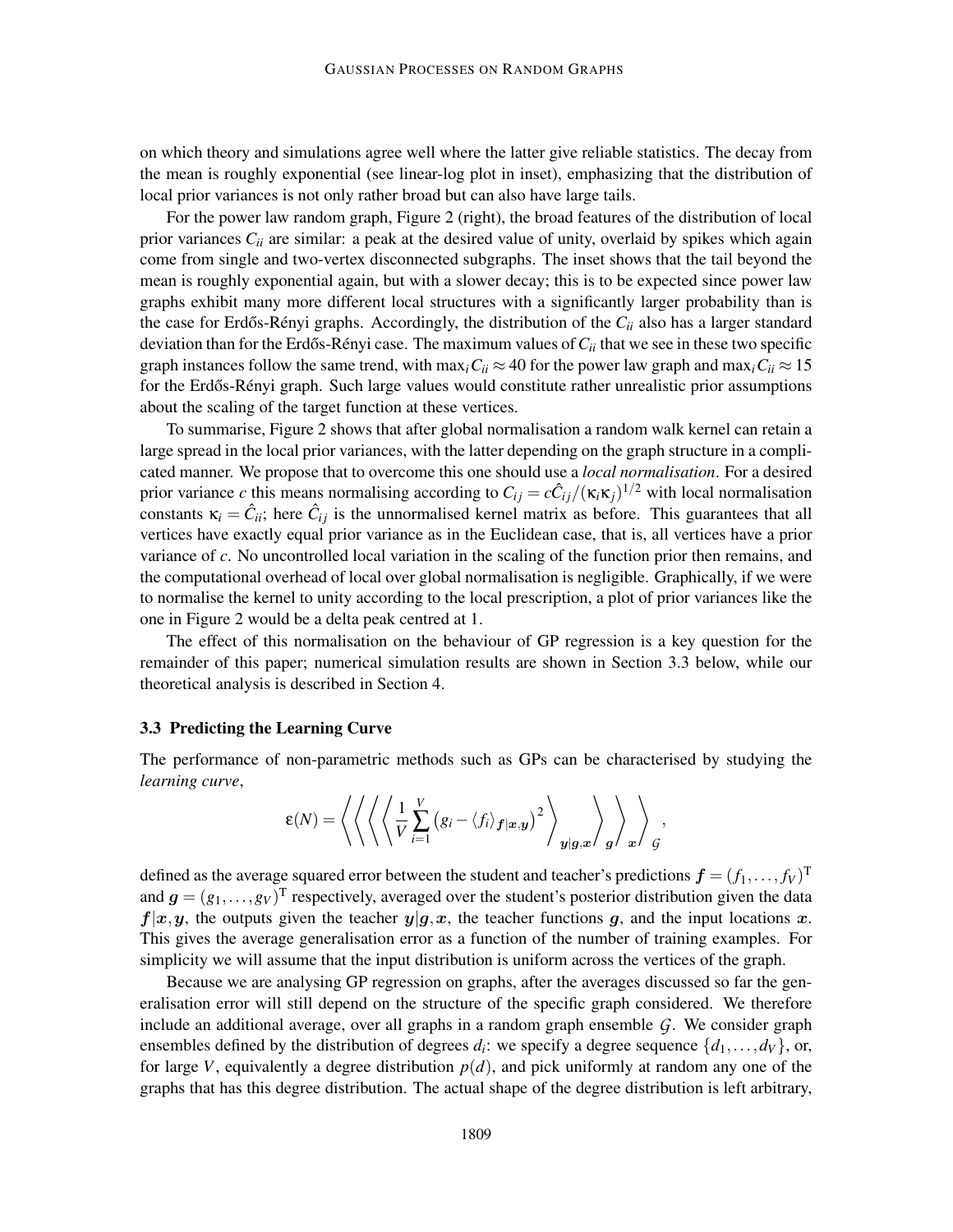

Figure 2: (Left) Grey: histogram of prior variances for the globally normalised random walk kernel with  $a = 2$ ,  $p = 10$  on a single instance of an Erdős-Rényi graph with mean degree  $\lambda = 3$ and  $V = 10000$  vertices. Black: prediction for this distribution in the large graph limit (see Section 4.2). Inset: Linear-log plot of the tail of the distribution. (Right) As (left) but for a power law generalised random graph with exponent 2.5 and cutoff 2.

as long as it has finite mean. Our analysis therefore has broad applicability, including in particular the graph types already mentioned above (*d*-regular graphs, where  $p(d') = \delta_{dd'}$ , Erdős-Rényi graphs, power law generalised random graphs).

For this paper, as is typical for learning curve studies, we will assume that teacher and student have the same prior distribution over functions, and likewise that the assumed Gaussian noise of variance  $\sigma^2$  reflects the actual noise process corrupting the training data. This is known as the matched case.<sup>3</sup> Under this assumption the generalisation error becomes the Bayes error, which given that we are considering squared error simplifies to the posterior variance of the student averaged over data sets and graphs (Rasmussen and Williams, 2005). Since we only need the posterior variance we shift  $f$  so that the posterior mean is  $0$ ;  $f_i$  is then just the deviation of the function value at vertex *i* from the posterior mean. The Bayes error can now be written as

$$
\mathcal{E}(N) = \left\langle \left\langle \left\langle \frac{1}{V} \sum_{i=1}^{V} f_i^2 \right\rangle_{\mathbf{f}|\mathbf{x}} \right\rangle_{\mathbf{x}} \right\rangle_{\mathcal{G}}.
$$
\n(10)

Note that by shifting the posterior distribution to zero mean, we have eliminated the dependence on  $y$  in the above equation. That this should be so can also be seen from  $(9)$  for the posterior (co-)variance, which only depends on training inputs  $x$  but not the corresponding outputs  $y$ .

<sup>3.</sup> The case of mismatch has been considered in Malzahn and Opper (2005) for fixed teacher functions, and for prior and noise level mismatch in Sollich (2002); Sollich and Williams (2005).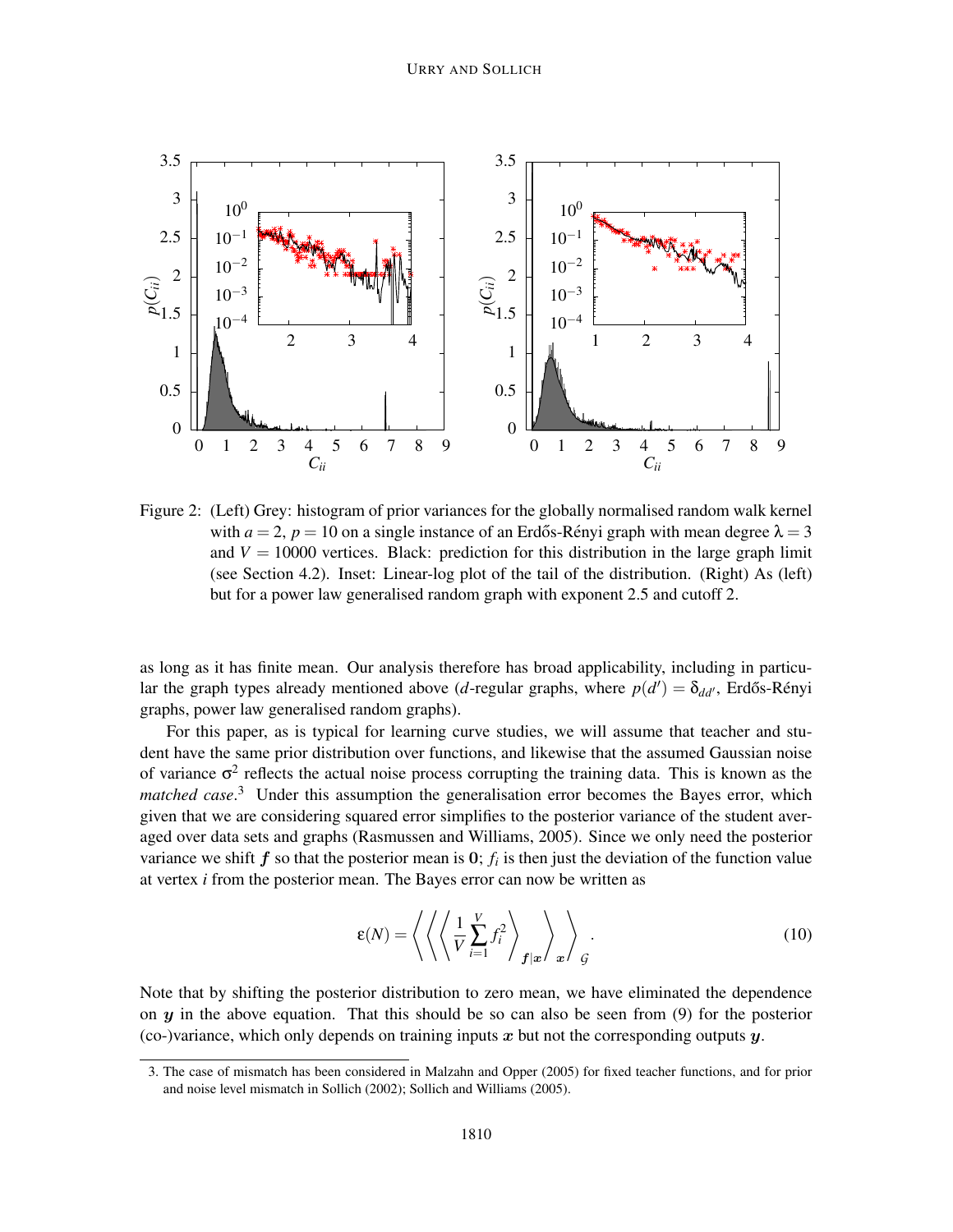The averages in Equation (10) are in general difficult to calculate analytically, because the training input locations  $x$  enter in a highly nonlinear matter, see (9); only for very specific situations can exact results be obtained (Malzahn and Opper, 2005; Rasmussen and Williams, 2005). Approximate learning curve predictions have been derived, for Euclidean input spaces, with some degree of success (Sollich, 1999a,b; Opper and Vivarelli, 1999; Williams and Vivarelli, 2000; Malzahn and Opper, 2003; Sollich, 2002; Sollich and Halees, 2002; Sollich and Williams, 2005). We will show that in the case of GP regression for functions defined on graphs, learning curves can be predicted exactly in the limit of large random graphs. This prediction is broadly applicable because the degree distribution that specifies the graph ensemble is essentially arbitrary.

It is instructive to begin our analysis by extending a previous approximation seen in Sollich (1999a) and Malzahn and Opper (2005) to our discrete graph case. In so doing we will see explicitly how one may improve this approximation to fully exploit the structure of random graphs, using belief propagation or equivalently the *cavity method* (Mézard and Parisi, 2003). We will sketch the derivation of the existing approximation following the method of Malzahn and Opper (2005); the result given by Sollich (1999a) is included in this as a somewhat more restricted approximation. Both the approximate treatment and our cavity method take a statistical mechanics approach, so we begin by rewriting Equation (10) in terms of a *generating* or *partition function Z*

$$
\varepsilon(N) = \left\langle \frac{1}{V} \sum_{i} \int \mathrm{d}f P(f | \mathbf{x}) f_i^2 \right\rangle_{\mathbf{x}, \mathcal{G}} = - \lim_{\lambda \to 0} \frac{2}{V} \frac{\partial}{\partial \lambda} \left\langle \log(Z) \right\rangle_{\mathbf{x}, \mathcal{G}},\tag{11}
$$

with

$$
Z = \int \mathrm{d} \boldsymbol{f} \exp \left(-\frac{1}{2} \boldsymbol{f}^{\mathrm{T}} \boldsymbol{C}^{-1} \boldsymbol{f} - \frac{1}{2\sigma^2} \sum_{\mu=1}^{N} f_{x_{\mu}}^2 - \frac{\lambda}{2} \sum_{i} f_{i}^2\right).
$$

In this representation the inputs  $x$  only enter  $Z$  through the sum over  $\mu$ . We introduce  $\gamma_i$  to count the number of examples at vertex *i* so that *Z* becomes

$$
Z = \int df \exp\left(-\frac{1}{2}f^{T}C^{-1}f - \frac{1}{2}f^{T}diag\left(\frac{\gamma_{i}}{\sigma^{2}} + \lambda\right)f\right).
$$
 (12)

The average in Equation (11) of the logarithm of this partition function can still not be carried out in closed form. The approximation given by Malzahn and Opper (2005) and our present cavity approach diverge at this point. Section 3.4 discusses the existing approximation for the learning curve, applied to the case of regression on a graph. Section 4 then improves on this using the cavity method to fully exploit the graph structure.

#### 3.4 Kernel Eigenvalue Approximation

The approach of Malzahn and Opper (2005) is to average  $log(Z)$  from (12) using the replica trick (Mézard et al., 1987). One writes  $\langle \log Z \rangle_{\mathbf{x}} = \lim_{n \to 0} \frac{1}{n}$  $\frac{1}{n}$ log $\langle Z^n \rangle_{\mathbf{x}}$ , performing the average  $\langle Z^n \rangle_{\mathbf{x}}$ for integer *n* and assuming that a continuation to  $n \rightarrow 0$  is possible. The required *n*-th power of Equation (12) is given by

$$
\langle Z^n \rangle_{\boldsymbol{x}} = \int \prod_{a=1}^n df^a \left\langle \exp \left( -\frac{1}{2} \sum_a (\boldsymbol{f}^a)^{\mathrm{T}} \boldsymbol{C}^{-1} \boldsymbol{f}^a - \frac{1}{2\sigma^2} \sum_{i,a} \gamma_i (f_i^a)^2 - \frac{\lambda}{2} \sum_{i,a} (f_i^a)^2 \right) \right\rangle_{\boldsymbol{x}},
$$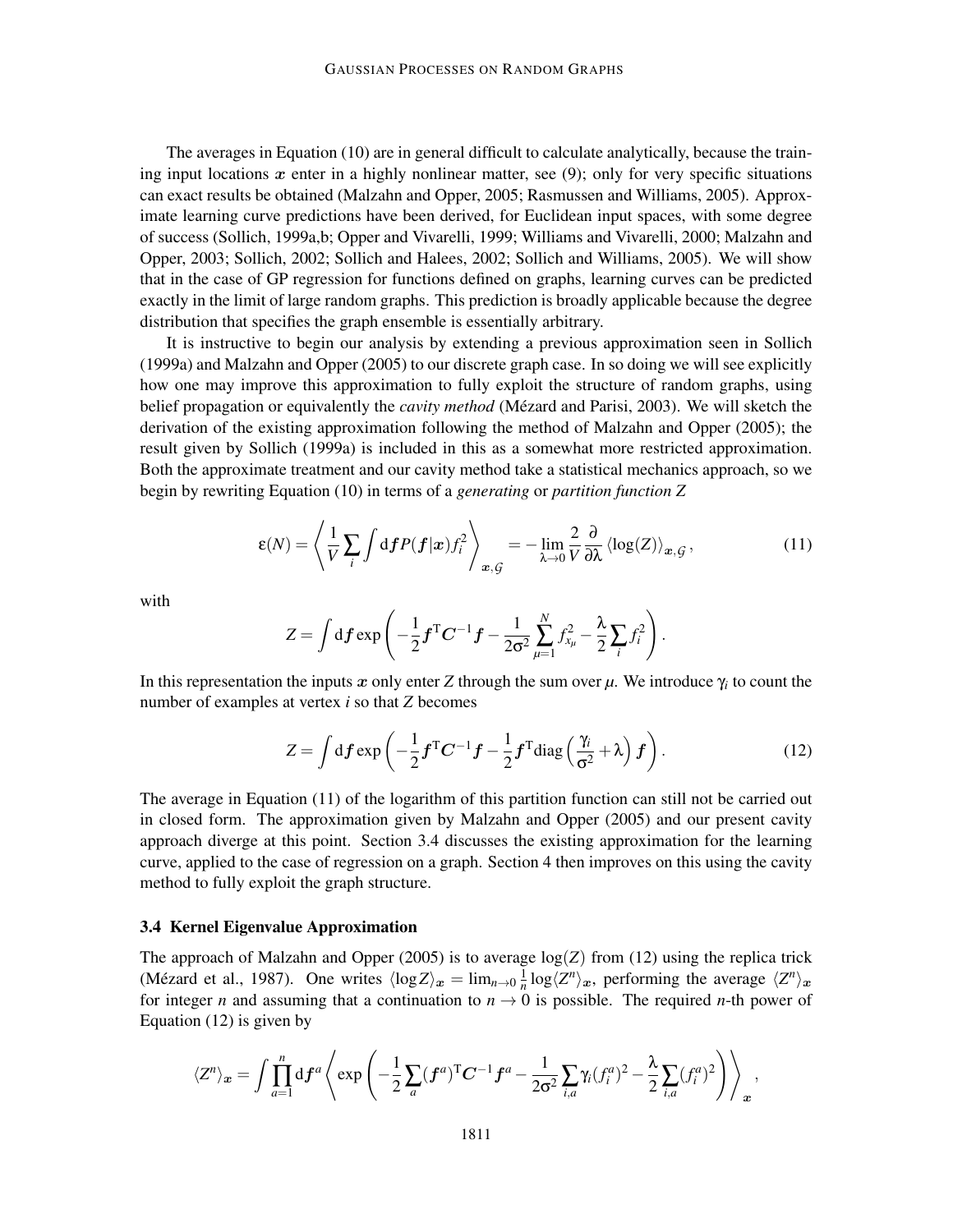where the replica index *a* runs from 1 to *n*. Assuming as before that examples are generated independently and uniformly from  $\nu'$ , the data set average over x will, for large  $V$ , become equivalent to independent Poisson averages over  $\gamma_i$  with mean  $v = N/V$ . Explicitly performing these averages gives

$$
\langle Z^n \rangle_{\boldsymbol{x}} = \int \prod_{a=1}^n df^a \exp\left(-\frac{1}{2} \sum_a (\boldsymbol{f}^a)^{\mathrm{T}} \boldsymbol{C}^{-1} \boldsymbol{f}^a + \nu \sum_i \left(e^{-\sum_a (f_i^a)^2/2\sigma^2} - 1\right) - \frac{\lambda}{2} \sum_{i,a} (f_i^a)^2\right). \tag{13}
$$

In order to evaluate (13) one has to find a way to deal with the exponential term in the exponent. Malzahn and Opper  $(2005)$  do this using a variational approximation for the distribution of the  $f^a$ , of Gaussian form. Eventually this leads to the following eigenvalue learning curve approximation (see also Sollich, 1999a):

$$
\varepsilon(N) = g\left(\frac{N}{\varepsilon(N) + \sigma^2}\right), \qquad g(h) = \sum_{\alpha=1}^{V} \left(\lambda_{\alpha}^{-1} + h\right)^{-1}.
$$
 (14)

The eigenvalues  $\lambda_{\alpha}$  of the kernel are defined here from the eigenvalue equation<sup>4</sup>  $(1/V)\sum_{j}C_{ij}\phi_{j}$  = λφ<sub>i</sub>. The Gaussian variational approach is evidently justified for large  $\sigma^2$ , where a Taylor expansion of the exponential term in (13) can be truncated after the quadratic term. For small noise levels, on the other hand, the Gaussian variational approach will in general not capture all the details of the fluctuations in the numbers of examples γ*<sup>i</sup>* . This issue is expected to be most prominent for values of ν of order unity, where fluctuations in the number of examples are most relevant because some vertices will not have seen examples locally or nearby and will have posterior variance close to the prior variance, whereas those vertices with examples will have small posterior variance, of order  $\sigma^2$ . This effect disappears again for large v, where the  $O(\sqrt{v})$  fluctuations in the number of examples at each vertex becomes relatively small. Mathematically this can be seen from the term proportional to v in (13), which for large v ensures that only values of  $f_i^a$  with  $\exp(-\sum_a (f_i^a)^2/2\sigma^2)$  close to 1 will contribute. A quadratic approximation is then justified even if  $\sigma^2$  is not large.

Learning curve predictions from Equation (14) using numerically computed eigenvalues for the globally normalised random walk kernel are shown in Figure 3 as dotted lines for random regular (left), Erdős-Rényi (centre) and power law generalised random graphs (right). The predictions are compared to numerically simulated learning curves shown as solid lines, for a range of noise levels. Consistent with the discussion above, the predictions of the eigenvalue approximation are accurate where the Gaussian variational approach is justified, that is, for small and large ν. Figure 3 also shows that the accuracy of the approximation improves as the noise level  $\sigma^2$  becomes larger, again as expected by the nature of the Gaussian approximation.

#### 3.4.1 LEARNING CURVES FOR LARGE *p*

Before moving on to the more accurate cavity prediction of the learning curves, we now look at how the learning curves for GP regression on graphs depend on the kernel lengthscale *p*/*a*. We focus for this discussion on random regular graphs, where the distinction between global and local normalisation is not important. In Section 2.1, we saw that on a large regular graph the random walk kernel approaches a non-trivial limiting form for large *p*, as long as one stays below the threshold

<sup>4.</sup> Here and below we consider the case of a uniform distribution of inputs across vertices, though the results can be generalised to the non-uniform case.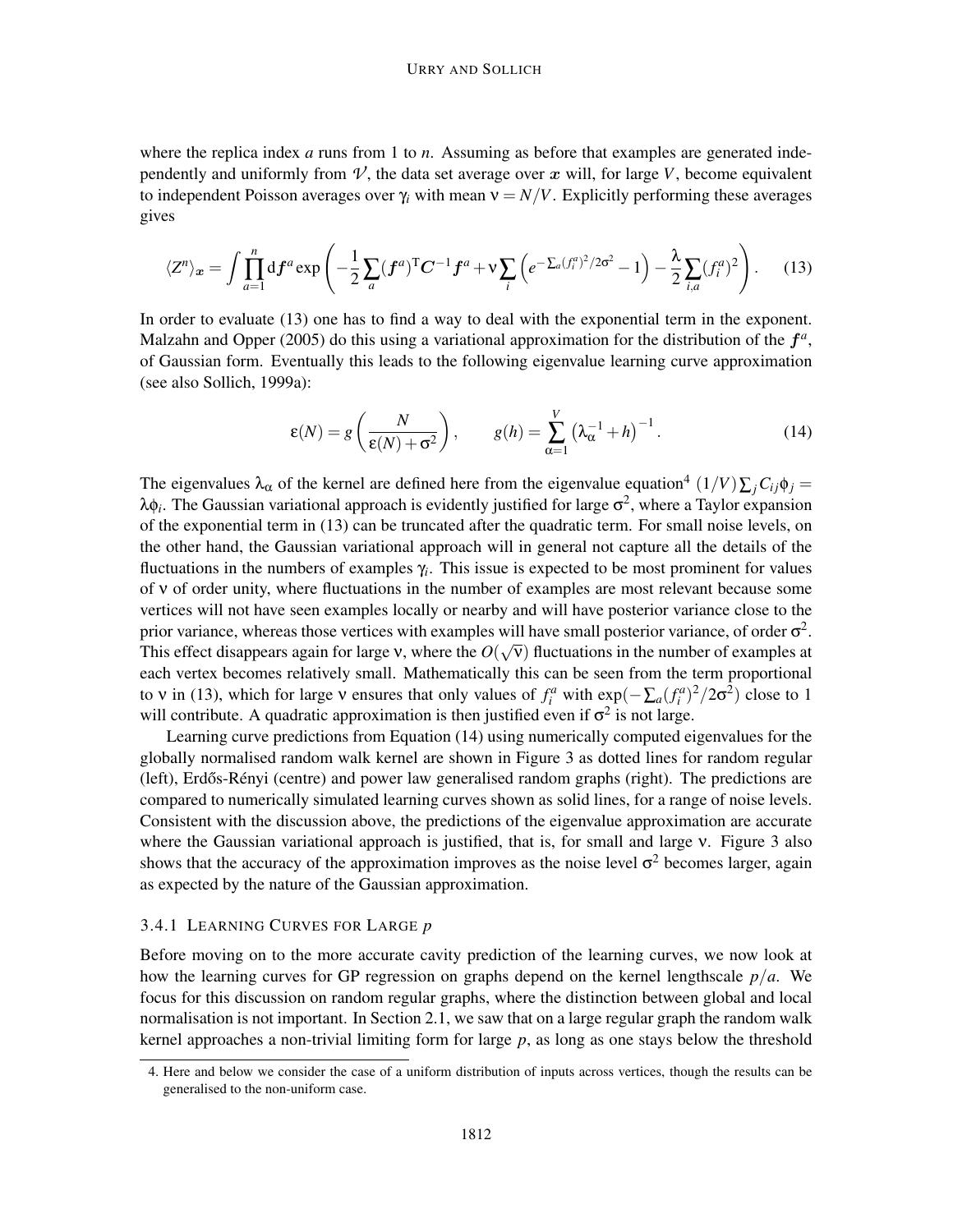

Figure 3: (Left) Learning curves for GP regression with globally normalised kernels with  $p = 10$ ,  $a = 2$  on 3-regular random graphs for a range of noise levels  $\sigma^2$ . Dotted lines: eigenvalue predictions (see Section 3.4), solid lines: numerically simulated learning curves for graphs of size  $V = 500$ , dashed lines: cavity predictions (see Section 4.1); note these are mostly visually indistinguishable from the simulation results. (Centre) As (left) for Erdős-Rényi random graphs with mean degree 3. (Right) As (left) for power law generalised random graphs with exponent 2.5 and cutoff 2.

(7) for *p* where cycles become important. One might be tempted to conclude from this that also the learning curves have a limiting form for large *p*. This is too naive however, as one can see by considering, for example, the effect of the first example on the Bayes error. If the example is at vertex *i*, the posterior variance at vertex *j* is, from (9),  $C_{jj} - C_{ij}^2/(C_{ii} + \sigma^2)$ . As the prior variances *C*<sub>*jj*</sub> are all equal, to unity for our chosen normalisation, this is  $1 - C_{ij}^2/(1 + \sigma^2)$ . The reduction in the Bayes error is therefore  $\varepsilon(0) - \varepsilon(1) = (1/V)\sum_j C_{ij}^2/(1+\sigma^2)$ . As long as cycles are unimportant this is independent of the location of the example vertex *i*, and in the notation of Section 2.1 can be written as

$$
\varepsilon(0) - \varepsilon(1) = \frac{1}{1 + \sigma^2} \sum_{l=0}^{p} v_l C_{l,p}^2,
$$
\n(15)

where  $v_l$  is, as before, the number of vertices a distance *l* away from vertex *i*, that is,  $v_0 = 1$ ,  $\nu_l = d(d-1)^{l-1}$  for  $l \geq 1$ . To evaluate (15) for large *p*, one cannot directly plug in the limiting kernel form (5): the 'shell volume' *v*<sub>*l*</sub> just balances the *l*-dependence of the factor  $(d-1)^{-l/2}$  from  $C_{l,p}$ , so that one gets contributions from all distances *l*, proportional to  $l^2$  for large *l*. Naively summing up to  $l = p$  would give an initial decrease of the Bayes error growing as  $p<sup>3</sup>$ . This is not correct; the reason is that while  $C_{l,p}$  approaches the large  $p$ -limit (5) for any fixed *l*, it does so more and more slowly as *l* increases. A more detailed analysis, sketched in Appendix A.2, shows that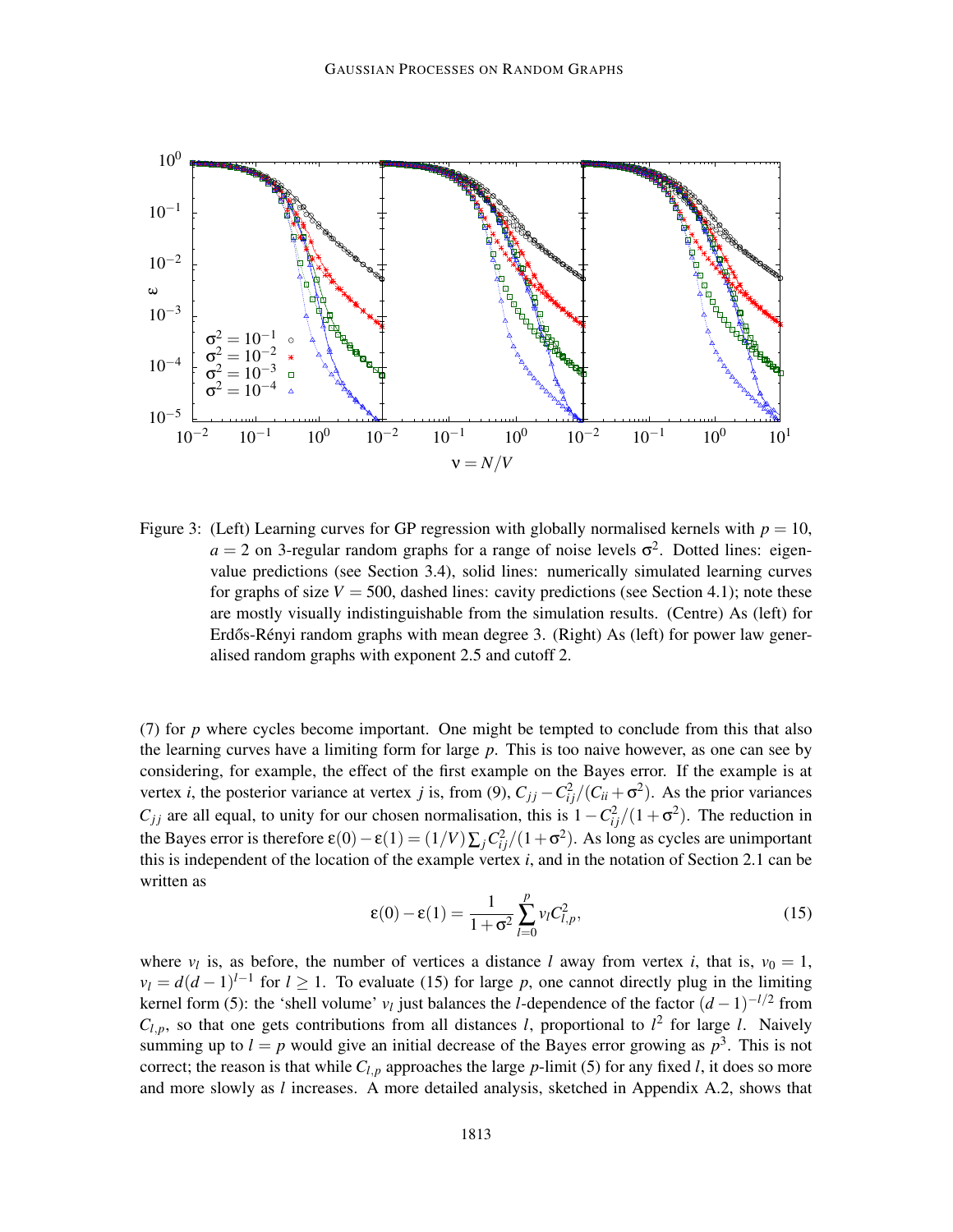for large *l* and *p*,  $C_{l,p}$  is proportional to the large *p*-limit  $l(d-1)^{-l/2}$  up to a characteristic cutoff distance *l* of order  $p^{1/2}$ , and decays quickly beyond this. Summing in (15) the contributions of order  $l^2$  up to this distance predicts finally that the initial error decay should scale, non-trivially, as  $p^{3/2}$ .

We next show that this large  $p$ -scaling with  $p^{3/2}$  is also predicted, for the entire learning curve, by the eigenvalue approximation (14). As before we consider *d*-regular random graphs. The required spectrum of kernel eigenvalues  $\lambda_{\alpha}$  becomes identical, for large *V*, to that on a *d*-regular tree (McKay, 1981). Explicitly, if  $\lambda_{\alpha}^{L}$  are the eigenvalues of the normalised graph Laplacian on a tree, then the kernel eigenvalues are  $\lambda_{\alpha} = \kappa^{-1} V^{-1} (1 - \lambda_{\alpha}^L / a)^p$ . Here the factor  $V^{-1}$  comes from the same factor in the kernel eigenvalue definition after (14), and  $\kappa$  is the overall normalisation constant which enforces  $\sum_{\alpha} \lambda_{\alpha} = V^{-1} \sum_{j} C_{jj} = 1$ . The spectrum of the tree Laplacian is known (see McKay, 1981; Chung, 1996) and is given by

$$
\textstyle \rho(\lambda^L) = \begin{cases} \frac{\sqrt{\frac{4(d-1)}{d^2} - (\lambda^L - 1)^2}}{(2\pi/d)\lambda^L(2-\lambda^L)} & \lambda_- \leq \lambda \leq \lambda_+, \\ 0 & \text{otherwise}, \end{cases}
$$

where  $\lambda_{\pm} = 1 \pm \frac{2}{d}$  $\frac{2}{d}(d-1)^{1/2}$ . (There are also two isolated eigenvalues at 0 and 2, which do not contribute for large *V*.)

We can now write down the function *g* from (14), converting the sum over kernel eigenvalues to *V* times an integral over Laplacian eigenvalues for large *V*. Dropping the *L* superscript, the result is

$$
g(h) = \int_{\lambda_-}^{\lambda_+} d\lambda \rho(\lambda) [\kappa (1 - \lambda/a)^{-p} + hV^{-1}]^{-1}.
$$
 (16)

The dependence on  $hV^{-1}$  here shows that in the approximate learning curve (14), the Bayes error will depend only on  $v = N/V$  as might have been expected. The condition for the normalisation factor **k** becomes simply  $g(0) = 1$ , or  $\kappa^{-1} = \int d\lambda \rho(\lambda)(1 - \lambda/a)^p$ .

So far we have written down how one would evaluate the eigenvalue approximation to the learning curve on large *d*-regular random graphs, for arbitrary kernel parameters *p* and *a*. Now we want to consider the large *p*-limit. We show that there is then a *master curve* for the Bayes error against  $v p^{3/2}$ . This is entirely consistent with the  $p^{3/2}$  scaling found above for the initial error decay. The intuition for the large *p* analysis is that the factor  $(1 - \lambda/a)^p$  decays quickly as the Laplacian eigenvalue  $\lambda$  increases beyond  $\lambda_-,$  so that only values of  $\lambda$  near  $\lambda_-$  contribute. One can then approximate

$$
\left(1-\frac{\lambda}{a}\right)^p \approx \left(1-\frac{\lambda_-}{a}\right)^p \exp\left(-\frac{p(\lambda-\lambda_-)}{a-\lambda_-}\right).
$$

Similarly one can replace  $\rho(\lambda)$  by its leading square root behaviour near  $\lambda_-,$ 

$$
\rho(\lambda) = (\lambda - \lambda_-)^{1/2} \frac{(d-1)^{1/4} d^{5/2}}{\pi (d-2)^2}.
$$

Substituting these approximations into  $(16)$  and introducing the rescaled integration variable  $y =$  $p(\lambda-\lambda_-)/(a-\lambda_-)$  gives

$$
g(h) = r\kappa^{-1}(1-\lambda_{-}/a)^{p} \left(\frac{a-\lambda_{-}}{p}\right)^{3/2} F(h\kappa^{-1}V^{-1}(1-\lambda_{-}/a)^{p}),
$$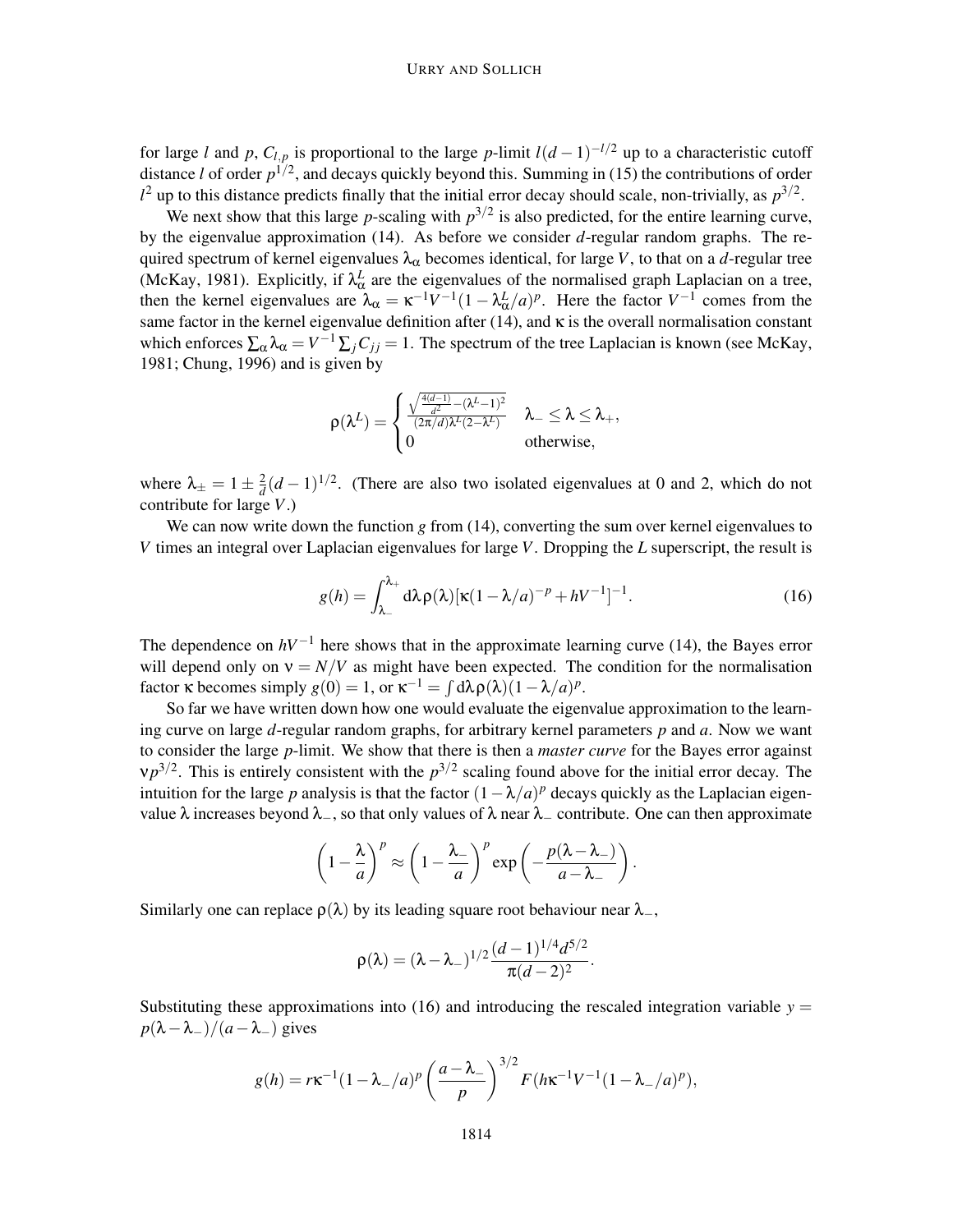

Figure 4: (Left) Eigenvalue approximation for learning curves on a random 3-regular graph, using a random walk kernel with  $a = 2$ ,  $\sigma^2 = 0.1$  and increasing values of p as shown. Plotting against  $v p^{3/2}$  shows that for large p these rescaled curves approach the master curve predicted from (17), though this approach is slower in the tail of the curves. (Right) As (left), but for numerically simulated learning curves on graphs of size  $V = 500$ .

where  $r = (d-1)^{1/4} d^{5/2} / (\pi(d-2)^2)$  and  $F(z) = \int_0^\infty dy y^{1/2} (\exp(y) + z)^{-1}$ . Since  $g(0) = 1$ , the prefactor must equal  $1/F(0) = 2/\sqrt{\pi}$ . This fixes the normalisation constant  $\kappa$ , and we can simplify to

$$
g(h) = \frac{F(hV^{-1}c^{-1})}{F(0)}, \qquad c = rF(0) \left(\frac{a-\lambda_-}{p}\right)^{3/2}.
$$

The learning curves for large *p* are then predicted from (14) by solving

$$
\varepsilon = F(\nu c^{-1}/(\varepsilon + \sigma^2))/F(0),\tag{17}
$$

and depend clearly only on the combination  $vc^{-1}$ . Because *c* is proportional to  $p^{-3/2}$ , this shows that learning curves for different *p* should collapse onto a master curve when plotted against  $v p^{3/2}$ .

A plot of the scaling of the eigenvalue learning curve approximations onto the master curve is shown in Figure 4 (left). As can be seen, large values of  $p$  are required in order to get a good collapse in the tail of the learning curve prediction, whereas in the initial part the  $p^{3/2}$  scaling is accurate already for relatively small *p*.

Finally, Figure 4 (right) shows that the predicted  $p^{3/2}$ -scaling of the learning curves is present not only within the eigenvalue approximation, but also in the actual learning curves. Figure 4 (right) displays numerically simulated learning curves for  $p = 5,10,15$  and 20, against the rescaled number of examples  $v p^{3/2}$  as before. Even for these comparatively small values of *p* one sees that the rescaled learning curves approach a master curve.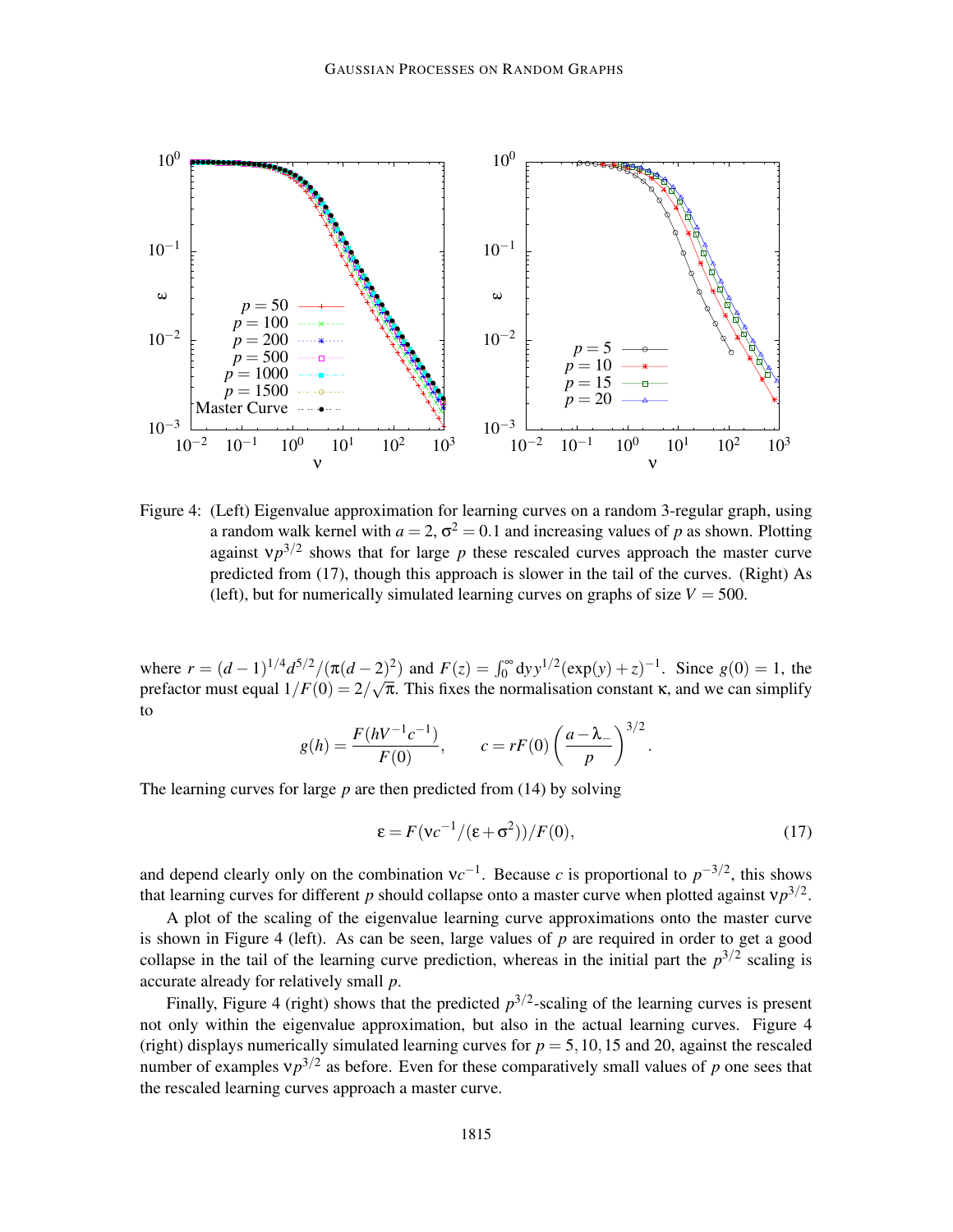# 4. Exact Learning Curves: Cavity Method

So far we have discussed the eigenvalue approximation of GP learning curves, and how it deviates from numerically exact simulated learning curves. As discussed in Section 3.4, the deficiencies of the eigenvalue approximation can be traced back to the fact that the fluctuations in the number of training examples seen at each vertex of the graph cannot be accounted for in detail. If in the average over data sets these fluctuations could be treated exactly, one would hope to obtain exact, or at least very accurate, learning curve predictions. In this section we show that this is indeed possible in the case of a random walk kernel, for both global and local normalisations. We derive our prediction using belief propagation or, equivalently, the cavity method (Mézard and Parisi, 2003). The approach relies on the fact that the local structure of the graph on which we are learning is tree-like. This local tree-like structure always occurs in large random graphs sampled uniformly from an ensemble specified by an arbitrary but fixed degree distribution, which is the scenario we consider here. We will see that already for moderate graph sizes of  $V = 500$ , our predictions are nearly indistinguishable from numerical simulations.

In order to apply the cavity method to the problem of predicting learning curves we must first rewrite the partition function (12) in the form of a graphical model. This means that the function being integrated over to obtain *Z* must consist of factors relating only to individual vertices, or to pairs of neighbouring vertices. The inverse of the covariance matrix in (12) creates factors linking vertices at arbitrary distances along the graph, and so must be eliminated before the cavity method can be applied. We begin by assuming a general form for the normalisation of  $\hat{C}$  that encompasses both local and global normalisation and set  $C = \mathcal{K}^{-1/2}[(1 - a^{-1})\mathbf{I} + a^{-1}\mathbf{D}^{-1/2}\mathbf{A}\mathbf{D}^{-1/2}]^p \mathcal{K}^{-1/2}$ with  $K_i = \kappa_i \delta_{ij}$ . To eliminate interactions across the entire graph we first Fourier transform the prior term exp $\left(-\frac{1}{2}\right)$  $\frac{1}{2} f^{\mathsf{T}} C^{-1} f$  in (12), introduce Fourier variables  $h$ , and then integrate out the remaining terms with respect to  $f$  to give

$$
Z \propto \prod_i \left(\frac{\gamma_i}{\sigma^2} + \lambda\right)^{-1/2} \int \mathrm{d}h \exp\left(-\frac{1}{2}h^{\mathrm{T}}Ch - \frac{1}{2}h^{\mathrm{T}}\mathrm{diag}\left(\left(\frac{\gamma_i}{\sigma^2} + \lambda\right)^{-1/2}\right)h\right).
$$

The coupling between different vertices in (4) is now through  $C$  so still links vertices up to distance *p*. To reduce these remaining interactions to ones among nearest neighbours only, one exploits the binomial expansion of the random walk kernel given in (3). Defining *p* additional variables at each vertex as  $h^q = \mathcal{K}^{1/2} (D^{-1/2}AD^{-1/2})^q \mathcal{K}^{-1/2}h$ ,  $q = 1, ..., p$ , and abbreviating  $c_q = \binom{p}{q}$  $_{q}^{p}$  $(1$  $a^{-1}$ )<sup>*p*-*q*</sup>( $a^{-1}$ )<sup>*q*</sup>, the interaction term  $h^{\text{T}}Ch$  turns into a local term  $\sum_{a}^{p}$  $_{q=0}^{p}c_q(\boldsymbol{h}^0)^{\mathrm{T}}$   $\mathcal{K}^{-1}\boldsymbol{h}^q$ . (Here we have, for the sake of uniformity, written  $h^0$  instead of  $h$ .) Of course the interactions have only been 'hidden' in the  $h<sup>q</sup>$ , but the key point is that the definition of these additional variables can be enforced recursively, via  $h^q = \mathcal{K}^{1/2} D^{-1/2} A D^{-1/2} \mathcal{K}^{-1/2} h^{q-1}$ . We represent this definition via a Dirac delta function (for each  $q = 1, \ldots, p$ ) and then Fourier transform the latter, with conjugate variables  $\hat{h}^q$ , to get

$$
Z \propto \prod_{i} \left(\frac{\gamma_{i}}{\sigma^{2}} + \lambda\right)^{-1/2} \int \prod_{q=0}^{p} d\mathbf{h}^{q} \prod_{q=1}^{p} d\hat{\mathbf{h}}^{q} \exp\left(-\frac{1}{2}(\mathbf{h}^{0})^{T} \text{diag}\left(\left(\frac{\gamma_{i}}{\sigma^{2}} + \lambda\right)^{-1}\right) \mathbf{h}^{0}\right)
$$

$$
-\frac{1}{2} \sum_{q=0}^{p} c_{q}(\mathbf{h}^{0})^{T} \mathcal{K}^{-1} \mathbf{h}^{q} + \mathbf{i} \sum_{q=1}^{p} (\hat{\mathbf{h}}^{q})^{T} \left(\mathbf{h}^{q} - \mathcal{K}^{1/2} \mathbf{D}^{-1/2} \mathbf{A} \mathbf{D}^{-1/2} \mathcal{K}^{-1/2} \mathbf{h}^{q-1}\right)\right). \quad (18)
$$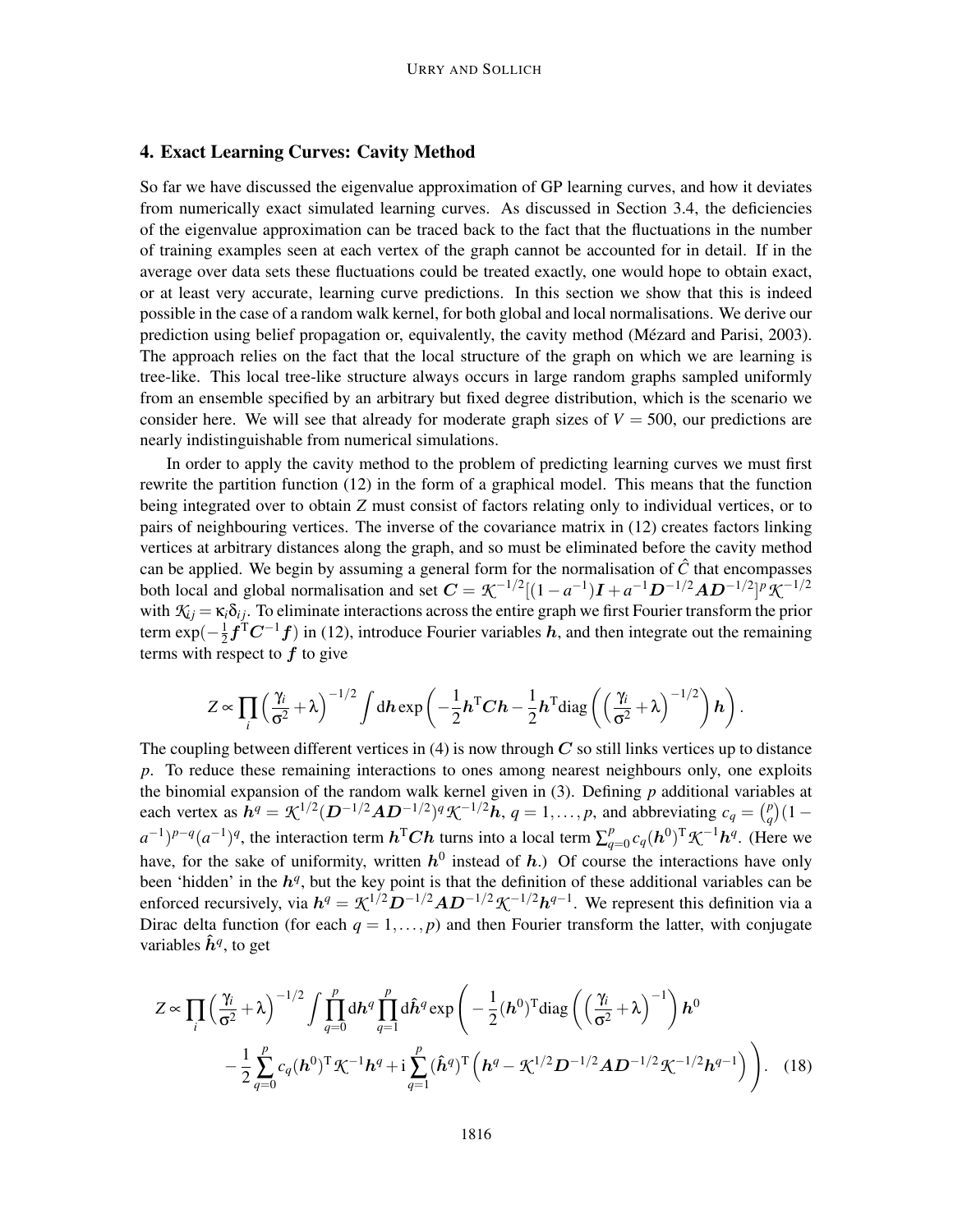Because the graph adjacency matrix  $\vec{A}$  now appears at most linearly in the exponent, all interactions are between nearest neighbours only. We have thus expressed our *Z* as the partition function of a (complex-valued) graphical model.

### 4.1 Global Normalisation

We can now apply belief propagation to the calculation of marginals for the above graphical model. We focus first on the simpler case of a globally normalised kernel where  $\kappa_i = \kappa$  for all *i*. Rescaling each  $h_i^q$  $_i^q$  to  $d_i^{1/2}$ <sup>1</sup>/<sup>2</sup>κ<sup>1/2</sup>*h*<sup>*q*</sup>  $\hat{h}^q_i$  and  $\hat{h}^q_i$  $_i^q$  to  $d_i^{1/2}$  $\hat{h}_i^{1/2}\hat{h}_i^q$  $\int_{i}^{q}$ / $\kappa$ <sup>1/2</sup> we are left with

$$
Z \propto \prod_{i} \left(\frac{\gamma_{i}}{\sigma^{2}} + \lambda\right)^{-1/2} \int \prod_{q=0}^{p} d\mathbf{h}^{q} \prod_{q=1}^{p} d\hat{\mathbf{h}}^{q} \prod_{i} \exp\left(-\frac{1}{2} \sum_{q=0}^{p} c_{q} h_{i}^{0} h_{i}^{q} d_{i} - \frac{1}{2} \frac{(h_{i}^{0})^{2} \kappa d_{i}}{\gamma_{i} / \sigma^{2} + \lambda} + i \sum_{q=1}^{p} d_{i} \hat{h}_{i}^{q} h_{i}^{q}\right)
$$

$$
\prod_{(i,j)} \exp\left(-i \sum_{q=1}^{p} \left(\hat{h}_{i}^{q} h_{j}^{q-1} + \hat{h}_{j}^{q} h_{i}^{q-1}\right)\right), \quad (19)
$$

where the interaction terms coming from the adjacency matrix,  $\vec{A}$ , have been written explicitly as a product over distinct graph edges (*i*, *j*).

To see how the Bayes error (10) can be obtained from this partition function, we differentiate  $log(Z)$  with respect to  $\lambda$  as prescribed by (11) to get

$$
\varepsilon(\mathbf{v}) = \lim_{\lambda \to 0} \frac{1}{V} \sum_{i} \frac{1}{\gamma_i / \sigma^2 + \lambda} \left( 1 - \frac{d_i \kappa \langle (h_i^0)^2 \rangle}{\gamma_i / \sigma^2 + \lambda} \right). \tag{20}
$$

In order to calculate the Bayes error we therefore require specifically the marginal distributions of  $h_i^0$ . These can be calculated using the cavity method: for a large random graph with arbitrary fixed degree sequence the graph is locally tree-like, so that if vertex *i* were eliminated the corresponding subgraphs (locally trees) rooted at the neighbours  $j \in \mathcal{N}(i)$  of *i* would become approximately independent. The resulting cavity marginals created by removing *i*, which we denote  $P_i^{(i)}$  $j^{(i)}(\boldsymbol{h}_j,\boldsymbol{\hat{h}}_j|\boldsymbol{x}),$ can then be calculated iteratively within these subgraphs using the update equations

$$
P_j^{(i)}(\boldsymbol{h}_j, \hat{\boldsymbol{h}}_j | \boldsymbol{x}) \propto \exp \left( -\frac{1}{2} \sum_{q=0}^p c_q d_j h_j^0 h_j^q - \frac{1}{2} \frac{d_j \kappa(h_j^0)^2}{\gamma_j / \sigma^2 + \lambda} + i \sum_{q=1}^p d_j \hat{h}_j^q h_j^q \right)
$$

$$
\int \prod_{k \in \mathcal{N}(j) \backslash i} d\boldsymbol{h}_k d\hat{\boldsymbol{h}}_k \exp \left( -i \sum_{q=1}^p (\hat{h}_j^q h_k^{q-1} + \hat{h}_k^q h_j^{q-1}) \right) P_k^{(j)}(\boldsymbol{h}_k, \hat{\boldsymbol{h}}_k | \boldsymbol{x}). \quad (21)
$$

where  $h_j = (h_j^0, \ldots, h_j^p)$  $(\hat{h}_j^p)$ <sup>T</sup> and  $\hat{h}_j = (\hat{h}_j^1, \dots, \hat{h}_j^p)$  $\binom{p}{j}$ <sup>T</sup>. In terms of the sum-product formulation of belief propagation, the cavity marginal on the left is the message that vertex *j* sends to the factor in *Z* for edge (*i*, *j*) (Bishop, 2007).

One sees that the cavity update Equations (21) are solved self-consistently by complex-valued Gaussian distributions with mean zero and covariance matrices  $V_i^{(i)}$  $j_i^{(t)}$ . This Gaussian character of the solution was of course to be expected because in (19) we have a Gaussian graphical model. By performing the Gaussian integrals in the cavity update equations explicitly, one finds for the corresponding updates of the covariance matrices the rather simple form

$$
V_j^{(i)} = (O_j - \sum_{k \in \mathcal{K}(j) \setminus i} X V_k^{(j)} X)^{-1},
$$
\n(22)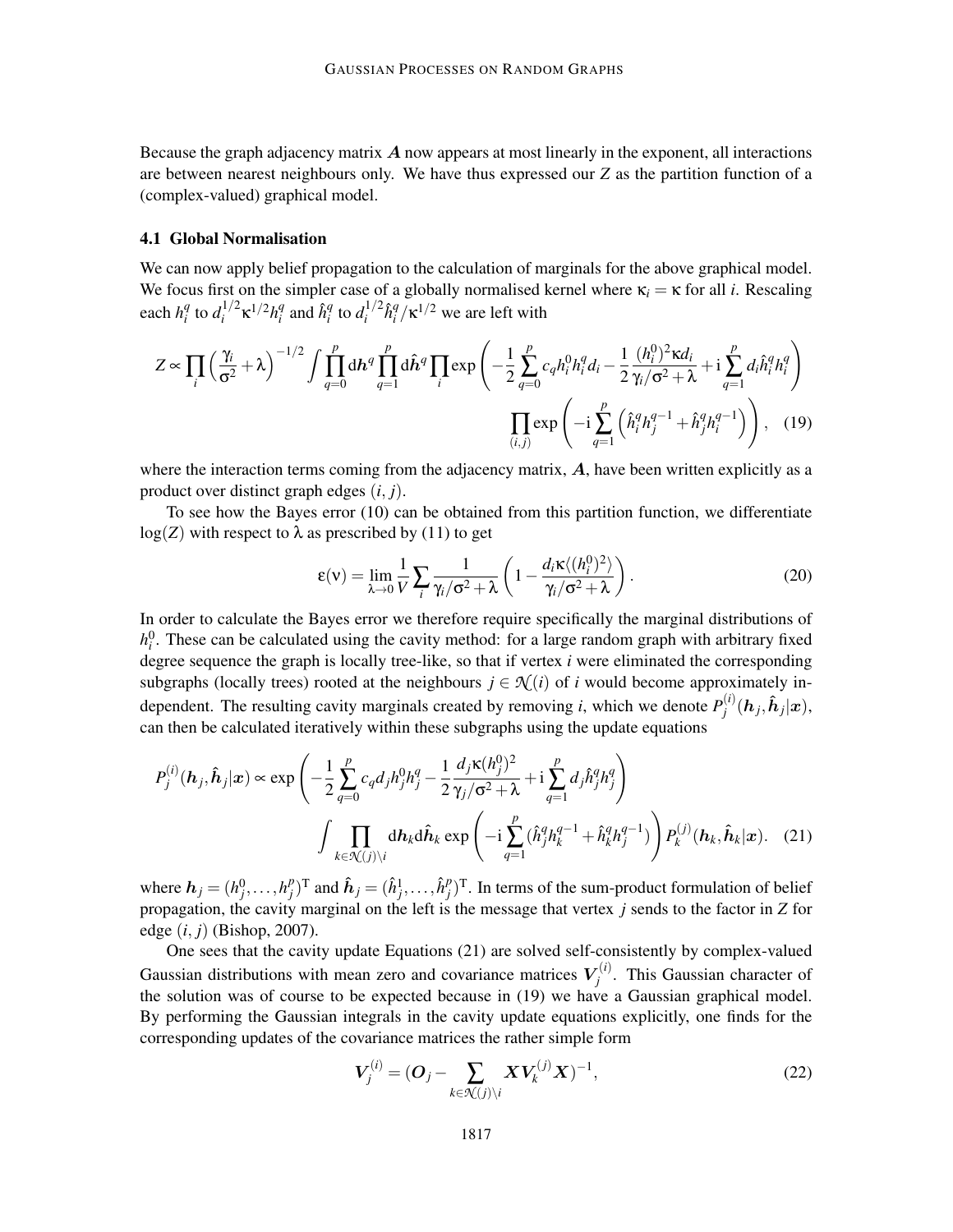where we have defined the  $(2p+1) \times (2p+1)$  matrices

$$
O_j = d_j \begin{pmatrix} c_0 + \frac{\kappa}{\gamma_j/\sigma^2 + \lambda} & \frac{c_1}{2} & \cdots & \frac{c_p}{2} & 0 & \cdots & 0 \\ \frac{c_1}{2} & & & & & \\ \vdots & & & & & \\ \frac{c_p}{2} & & & & & \\ 0 & & & & & -i & \\ \vdots & & & & & & \\ 0 & & & & & -i & \end{pmatrix}, X = \begin{pmatrix} 1 & & & & & \\ 0_{p+1,p+1} & & & & & \\ \frac{c_{p+1,p+1}}{2} & & & & & \\ \frac{c_p}{2} & & & & & \\ \vdots & & & & & \\ 0 & & & & & i & \\ \vdots & & & & & \\ 0 & & & & & i & 0 \end{pmatrix}.
$$
 (23)

At first glance (22) becomes singular for  $\gamma_j = 0$ ; however this is easily avoided. We introduce  $O_j - \sum_{k=1}^{d-1} X V_k^{(j)} X = M_j + [d_j \kappa / (\gamma_j / \sigma^2 + \lambda)] e_0 e_0^T$  with  $e_0^T = (1, 0, ..., 0)$  so that  $M_j$  contains all the non-singular terms. We may then apply the Woodbury identity (Hager, 1989) to write the matrix inverse in a form where the  $\lambda \rightarrow 0$  limit can be taken without difficulties:

$$
\left(O_j - \sum_{k=1}^{d-1} X V_k^{(j)} X\right)^{-1} = M_j^{-1} - \frac{M_j^{-1} e_0 e_0^T M_j^{-1}}{(\gamma_j/\sigma^2 + \lambda)/(d_j \kappa) + e_0^T M_j^{-1} e_0}.
$$

In our derivation so far we have assumed a fixed graph, we therefore need to translate these equations to the setting we ultimately want to study, that is, an ensemble of large random graphs. This ensemble is characterised by the distribution  $p(d)$  of the degrees  $d_i$ , so that every graph that has the desired degree distribution is assigned equal probability. Instead of individual cavity covariance matrices  $V_i^{(i)}$  $j^{(l)}$ , one must then consider their probability distribution  $W(V)$  across all edges of the graph. Picking at random an edge (*i*, *j*) of a graph, the probability that vertex *j* will have degree  $d_j$  is then  $p(d_j)d_j/\overline{d}$ , because such a vertex has  $d_j$  'chances' of being picked. (The normalisation factor is the average degree  $\bar{d} = \sum_i p(d_i) d_i$ .) Using again the locally treelike structure, the incoming (to vertex *j*) cavity covariances  $V_k^{(j)}$  will be independent and identically distributed samples from  $W(V)$ . Thus a fixed point of the cavity update equations corresponds to a fixed point of an update equation for  $W(V)$ :

$$
W(V) = \sum_{d} \frac{p(d)d}{d} \left\langle \int \prod_{k=1}^{d-1} dV_k W(V_k) \delta \left( V - \left( O - \sum_{k=1}^{d-1} X V_k X \right)^{-1} \right) \right\rangle_{\gamma}.
$$
 (24)

Since the vertex label is now arbitrary, we have omitted the index *j*. The average in (24) is over the distribution of the number of examples  $\gamma \equiv \gamma_i$  at vertex *j*. As before we assume for simplicity that examples are drawn with uniform input probability across all vertices, so that the distribution of  $\gamma$  is simply  $\gamma \sim \text{Poisson}(v)$  in the limit of large *N* and *V* at fixed  $v = N/V$ .

In general Equation (24)—which can also be formally derived using the replica approach (see Urry and Sollich, 2012)—cannot be solved analytically, but we can tackle it numerically using population dynamics (Mézard and Parisi, 2001). This is an iterative technique where one creates a population of covariance matrices and for each iteration updates a random element of the population according to the delta function in (24). The update is calculated by sampling from the degree distribution *p*(*d*) of local degrees, the Poisson distribution of the local number of examples ν and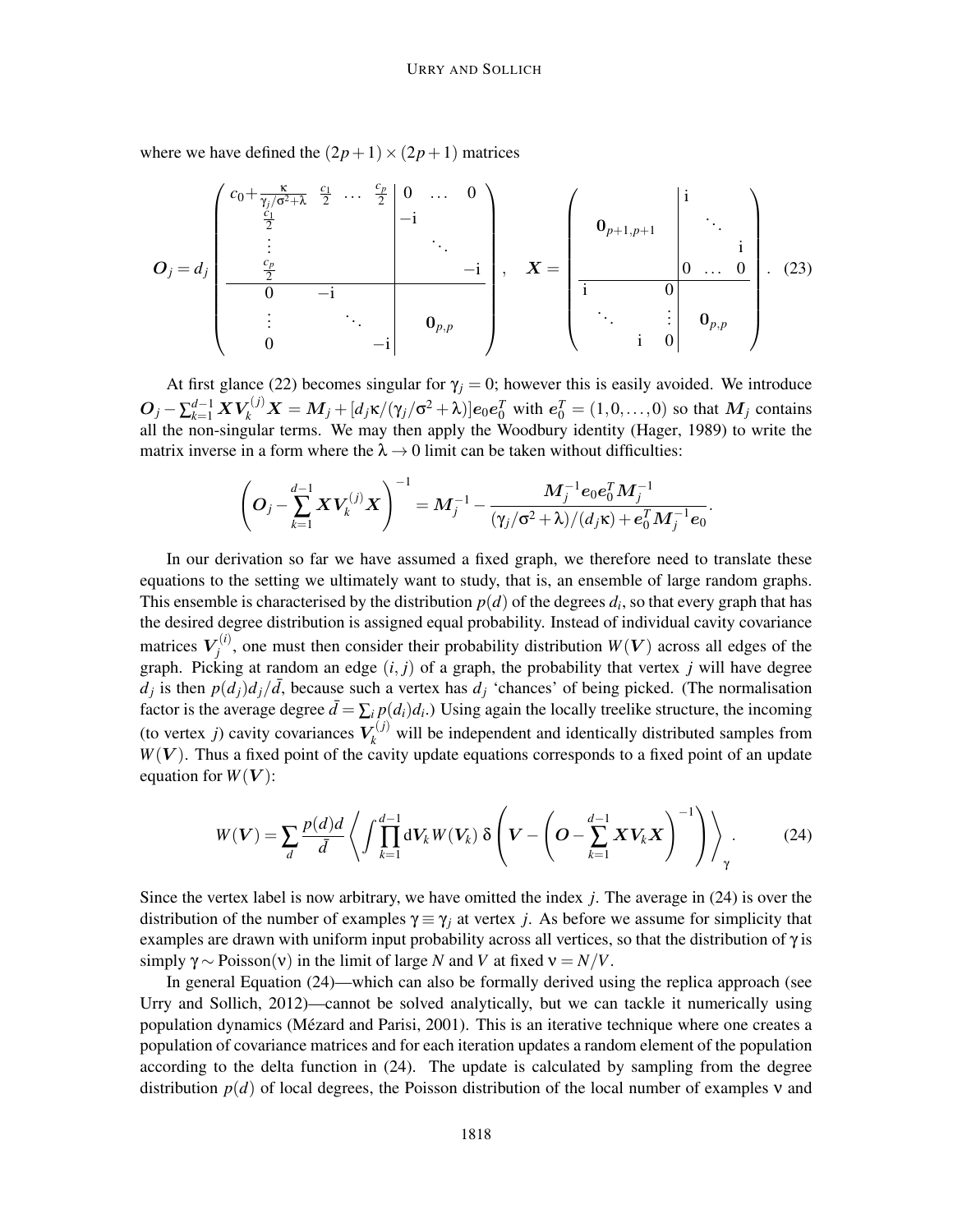from the distribution  $W(V_k)$  of 'incoming' covariance matrices, the latter being approximated by uniform sampling from the current population.

Once we have  $W(V)$ , the Bayes error can be found from the graph ensemble version of Equation (11). This is obtained by inserting the explicit expression for  $\langle (h_i^0)^2 \rangle$  in terms of the cavity marginals of the neighbouring vertices, and replacing the average over vertices with an average over degrees *d*:

$$
\epsilon(\mathbf{v}) = \lim_{\lambda \to 0} \sum_{d} p(d) \left\langle \frac{1}{\gamma/\sigma^2 + \lambda} \left( 1 - \frac{d\kappa}{\gamma/\sigma^2 + \lambda} \int \prod_{k=1}^{d} \mathrm{d}V_k W(V_k) \left( \mathbf{O} - \sum_{k=1}^{d} \mathbf{X} V_k \mathbf{X} \right)_{00}^{-1} \right) \right\rangle_{\gamma} . \tag{25}
$$

The number of examples at the vertex  $\gamma$  is once more to be averaged over  $\gamma \sim \text{Poisson}(v)$ . The subscript '00' indicates the top left element of the matrix, which determines the variance of  $h^0$ .

To be able to use Equation  $(25)$ , we again need to rewrite it into a form that remains explicitly non-singular when  $\gamma = 0$  and  $\lambda \to 0$ . We separate the γ-dependence of the matrix inverse again and write, in slightly modified notation as appropriate for the graph ensemble case,  $O − \sum_{k=1}^{d} XV_kX = M_d + [d\kappa/(\gamma/\sigma^2 + \lambda)]e_0e_0^T$ , where  $e_0^T = (1, 0, ..., 0)$ . The 00 element of the matrix inverse appearing above can then be expressed using the Woodbury formula (Hager, 1989) as

$$
\boldsymbol{e}_0^{\text{T}}\!\left(\boldsymbol{O}\!-\!\sum_{k=1}^{d}\boldsymbol{X} \boldsymbol{V_k} \boldsymbol{X}\right)^{-1}\!\!\!\boldsymbol{e}_0=\boldsymbol{e}_0^{\text{T}}\boldsymbol{M}_d^{-1}\boldsymbol{e}_0-\frac{\boldsymbol{e}_0^{\text{T}}\boldsymbol{M}_d^{-1}\boldsymbol{e}_0\boldsymbol{e}_0^T\boldsymbol{M}_d^{-1}\boldsymbol{e}_0}{(\gamma/\sigma^2+\lambda)/(d\kappa)+\boldsymbol{e}_0^T\boldsymbol{M}_d^{-1}\boldsymbol{e}_0}.
$$

The  $\lambda \rightarrow 0$  limit can now be taken, with the result

$$
\varepsilon(\mathbf{v}) = \left\langle \sum_{d} p(d) \int \prod_{k=1}^{d} \mathrm{d}V_k W(\mathbf{V}_k) \, \frac{1}{\gamma/\sigma^2 + d\kappa(M_d^{-1})_{00}} \right\rangle_{\gamma}.
$$

This has a simple interpretation: the cavity marginals of the neighbours provide an effective Gaussian prior for each vertex, whose inverse variance is  $d\kappa(M^{-1})_{00}$ .

The self-consistency Equation (24) for  $W(V)$  and the expression (26) for the resulting Bayes error allow us to predict learning curves as a function of the number of examples per vertex, ν, for *arbitrary degree distributions*  $p(d)$  *of our random graph ensemble. For large graphs the predictions* should become exact. It is worth stressing that such exact learning curve predictions have previously only been available in very specific, noise-free, GP regression scenarios, while our result for GP regression on graphs is applicable to a broad range of random graph ensembles, with arbitrary noise levels and kernel parameters.

We note briefly that for graphs with isolated vertices  $(d = 0)$ , one has to be slightly careful: already in the definition of the covariance function (2) one should replace  $D \to D + \delta I$  to avoid division by zero, taking  $\delta \to 0$  at the end. For  $d = 0$  one then finds in the expression (26) that  $(M^{-1})_{00} = 1/(c_0\delta)$ , where  $c_0$  is defined before (18). As a consequence,  $\kappa(\delta+d)(M^{-1})_{00} =$  $\kappa\delta(M^{-1})_{00} = \kappa/c_0$ . This is to be expected since isolated vertices each have a separate Gaussian prior with variance  $c_0/\kappa$ .

Equations (24) and (26) still require the normalisation constant, κ. The simplest way to calculate this is to run the population dynamics once for  $\kappa = 1$  and  $v = 0$ , that is, an unnormalised kernel and no training data. The result for ε then just gives the average (over vertices) prior variance. With κ set to this value, one can then run the population dynamics for any ν to obtain the Bayes error prediction for GP regression with a globally normalised kernel.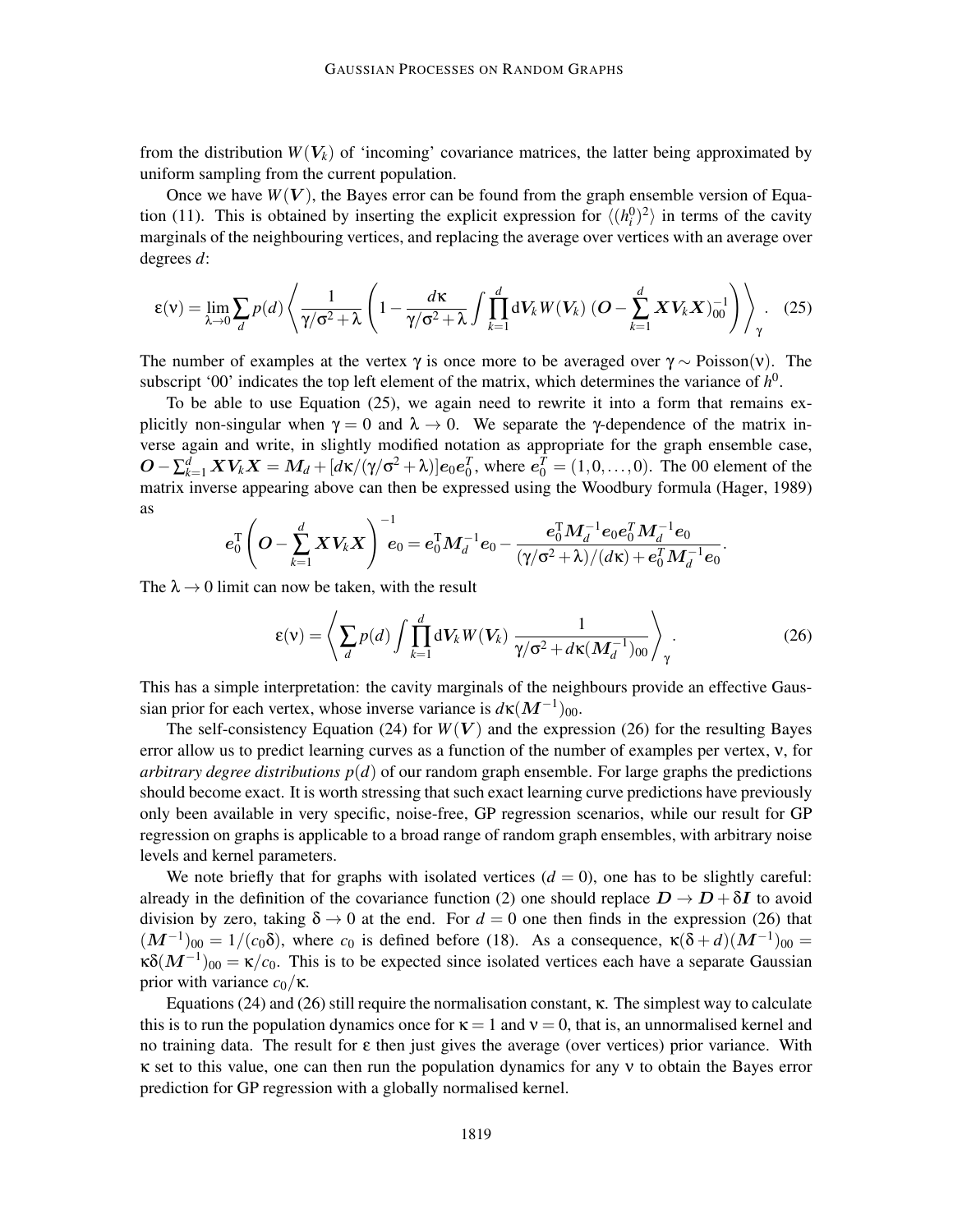Comparisons between the cavity prediction for the learning curves, numerically exact simulated learning curves and the results of the eigenvalue approximation are shown in Figure 3 (left, centre and right), for regular, Erdős-Rényi and generalised random graphs with power law degree distributions respectively. As can be seen the cavity predictions greatly outperform the eigenvalue approximation and are accurate along the whole length of the curve. This confirms our expectation that the cavity approach will become exact on large graphs, although it is remarkable that the agreement is quantitatively so good already for graphs with only five hundred vertices.

# 4.2 Predicting Prior Variances

As a by-product of the cavity analysis for globally normalised kernels we note that in the cavity form of the Bayes error in Equation (26), the fraction  $(\gamma/\sigma^2 + d\kappa(M_d^{-1})_{00})^{-1}$  is the local Bayes error, that is, the local posterior variance. By keeping track of individual samples for this quantity from the population dynamics approach, we can thus predict the distribution of local posterior variances. If we set  $v = 0$ , then this becomes the distribution of prior variances. The cavity approach therefore gives us, without additional effort, a prediction for this distribution.

We can now go back to Section 3.2 and compare the cavity predictions to numerically simulated distributions of prior variances. The cavity predictions for these distributions are shown by the black lines in Figure 2. The cavity approach provides, in particular, detailed information about the tail of the distributions as shown in the insets. There is good agreement between the predictions and the numerical simulations, both regarding the general shape of the variance distributions and the fine structure with a number of non-trivial peaks and troughs. The residual small shifts between the predictions and the numerical results for a single instance of a large graph are most likely due to finite size effects: in a finite graph, the assumption of a tree-like local structure is not exact because there can be rare short cycles; also, the long cycles that the cavity method ignores because their length diverges logarithmically with *V* will have an effect when *V* is finite.

### 4.3 Local Normalisation

We now extend the cavity analysis for the learning curves to the case of locally normalised random walk kernels, which, as argued above, provide more plausible probabilistic models. In this case the diagonal entries of the normalisation matrix *K* are defined as

$$
\kappa_i = \int df_i^2 P(\boldsymbol{f}),
$$

where  $P(f)$  is the GP prior with the unnormalised kernel  $\hat{C}$ . This makes clear why the locally normalised kernel case is more challenging technically: we cannot calculate the normalisation constants once and for all for a given random graph ensemble and set of kernel parameters *p* and *a* as we did for κ in the globally normalised scenario. Instead we have to account for the dependence of the  $\kappa_i$  on the specific graph instance.

On a single graph instance, this stumbling block can be overcome as follows. One iterates the cavity updates (22) for the unnormalised kernel and without the training data (i.e., setting  $\kappa = 1$  and  $\gamma_i = 0$ ). The local Bayes error at vertex *i*, given by the *i*-th term in the sum from (20), then gives us  $\kappa_i$ . Because  $\gamma_i = 0$ , one has to use the Woodbury trick to get well-behaved expressions in the limit where the auxiliary parameter  $\lambda \rightarrow 0$ , as explained after (25).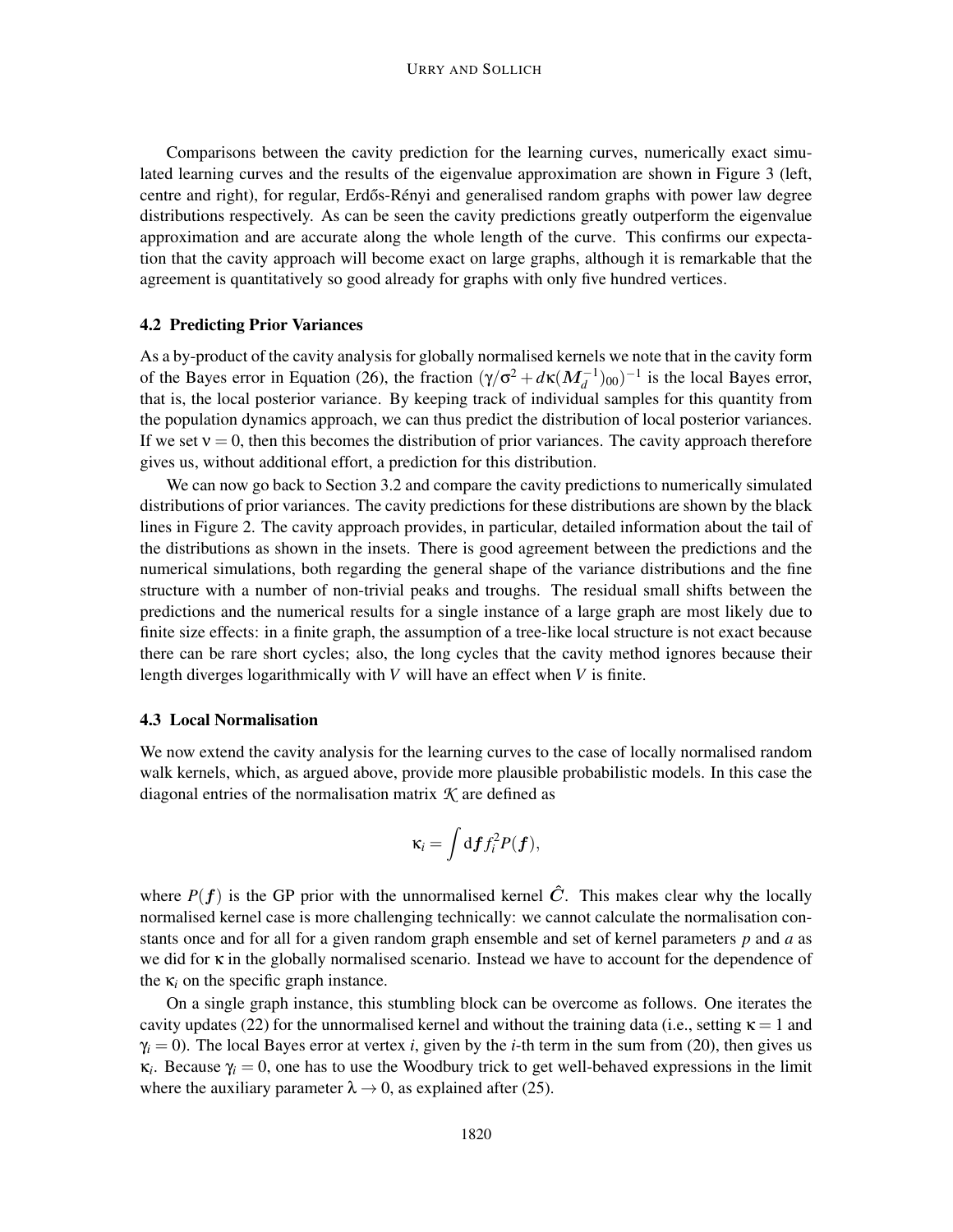Once the  $\kappa_i$  have been determined in this way, one can use them for predicting the Bayes error for the scenario we really want to study, that is, using a locally normalised kernel and incorporating the training data. The relevant partition function is the analogue of (18) for local normalisation. Dropping the prefactors, the resulting *Z* can be written as

$$
Z \propto \int \prod_{q=0}^p \mathrm{d} \boldsymbol{h}^q \prod_{q=1}^p \mathrm{d} \boldsymbol{\hat{h}}^q \prod_i \exp \left(-\frac{1}{2} \sum_{q=0}^p c_q d_i h_i^0 h_i^q - \frac{1}{2} \frac{d_i \kappa_i (h_i^0)^2}{\gamma_i / \sigma^2 + \lambda} + \mathrm{i} \sum_{q=1}^p d_i \hat{h}_i^q h_i^q\right) \prod_{(i,j)} \exp \left(-\mathrm{i} \sum_{q=1}^p (\hat{h}_i^q h_j^{q-1} + \hat{h}_j^q h_i^{q-1})\right),
$$

where we have rescaled  $h_i^q$  $\int_i^q$  to  $d_i^{1/2}$ <sup>1/2</sup>κ<sup>1/2</sup>  $h_i^{1/2}h_i^q$  $\hat{q}$ <sub>*i*</sub> and  $\hat{h}^q_i$  $\int_i^q$  to  $d_i^{1/2}$  $\kappa_i^{1/2} \kappa_i^{-1/2} \hat{h}_i^q$ <sup>*q*</sup>. Given that the  $\kappa$ <sub>*i*</sub> have already been determined, this is a graphical model for which marginals can be calculated by iterating to a fixed point the equations for the cavity marginals:

$$
P_{\text{loc},j}^{(i)}(\boldsymbol{h}_{j},\boldsymbol{\hat{h}}_{j}|\boldsymbol{x}) \propto \exp\left(-\frac{1}{2}\sum_{q=0}^{p}c_{q}d_{j}h_{j}^{0}h_{j}^{q} - \frac{1}{2}\frac{d_{j}\kappa_{j}(h_{j}^{0})^{2}}{\gamma_{j}/\sigma^{2}+\lambda} + i\sum_{q=1}^{p}d_{j}\hat{h}_{j}^{q}h_{j}^{q}\right)
$$

$$
\int \prod_{k \in \mathcal{K}(j)\backslash i} d\boldsymbol{h}_{k}d\boldsymbol{\hat{h}}_{k} \exp\left(-i\sum_{q=1}^{p}(\hat{h}_{j}^{q}h_{k}^{q-1} + \hat{h}_{k}^{q}h_{j}^{q-1})\right) P_{\text{loc},k}^{(j)}(\boldsymbol{h}_{k},\boldsymbol{\hat{h}}_{k}|\boldsymbol{x}). \quad (27)
$$

As in Section 4.1 these update equations are solved by cavity marginals of complex Gaussian form, and so we can simplify them to updates for the covariance matrices:

$$
\boldsymbol{V}_{\mathrm{loc},j}^{(i)} = \left( \boldsymbol{O}_{\mathrm{loc},j} - \sum_{k \in \mathcal{K}(j) \setminus i} \boldsymbol{X} \boldsymbol{V}_{k,\mathrm{loc}}^{(j)} \boldsymbol{X} \right)^{-1}.
$$
 (28)

Here X is defined as in Equation (23) and  $O_{\text{loc},j}$  is the obvious analogue of  $O_j$  also defined in Equation (23); specifically,  $\kappa$  is replaced by  $\kappa_j$ . Once the update equations have converged, one can calculate the Bayes error from a similarly adapted version of (20).

The above procedure for a single fixed graph now has to be extended to the case of an ensemble of large random graphs characterised by some degree distribution  $p(d)$ . The outcome of the first round of cavity updates, for the unnormalised kernel without training data, is then represented by a distribution of cavity covariances  $V$ , while the second one gives a distribution of cavity covariances  $V_{\text{loc}}$  for the locally normalised kernel, with training data included. Importantly, these message distributions are coupled to each other via the graph structure, so we need to look at the joint distribution  $W(V_{loc}, V)$ .

Detailed analysis using the replica method (Urry and Sollich, 2012) shows that the correct fixed point equation updates the V-messages as in the globally normalised case with  $\gamma = 0$ . The second set of local covariances,  $V_{loc}$ , are then updated according to (28), with a normaliser calculated using the marginals from the *d* −1 V -covariances and an additional 'counterflow' covariance generated from  $W(V) = \int dV_{loc} W(V_{loc}, V)$ , subject to the constraint that the local marginals of the neighbours are consistent. We find in practice that the consistency constraint can be dropped and the fixed point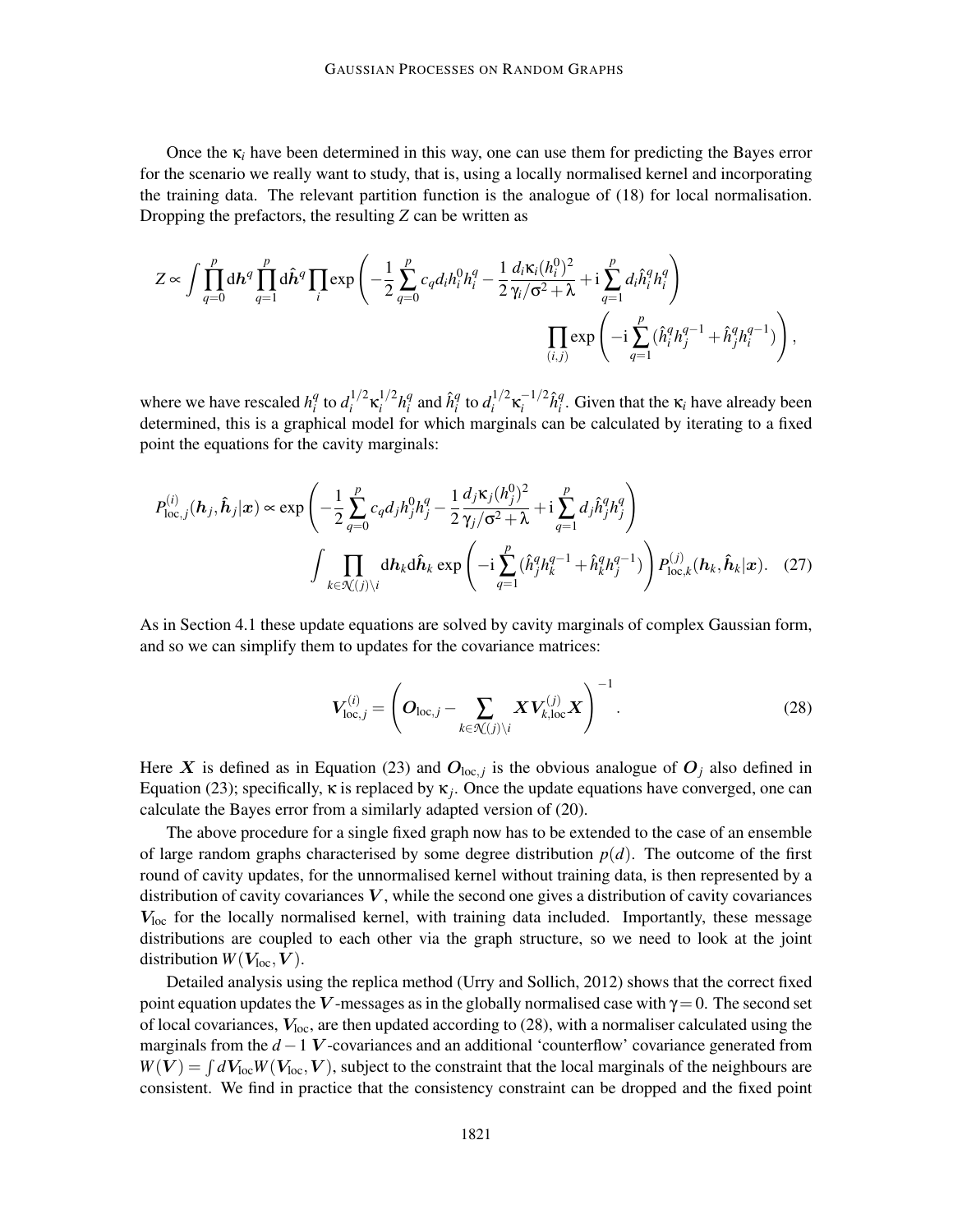equation for the distribution of the two sets of messages can be approximated by

$$
W(V_{\text{loc}}, V) = \left\langle \sum_{d} \frac{p(d)d}{\bar{d}} \int \prod_{k=1}^{d-1} dV_k dV_{\text{loc},k} dV_d \prod_{k=1}^{d-1} W(V_{\text{loc},k}, V_k) W(V_d) \right. \\ \left. \delta \left( V_{\text{loc}} - \left( O_{\text{loc},j} - \sum_{k=1}^{d-1} X V_{k,\text{loc}}^{(j)} X \right)^{-1} \right) \delta \left( V - \left( O - \sum_{k=1}^{d-1} X V_k X \right)^{-1} \right) \right\rangle_{\gamma} . \tag{29}
$$

One sees that if one marginalises over  $V_{\text{loc}}$ , then one obtains exactly the same condition on  $W(V)$ as before in the globally normalised kernel case (but with  $\kappa = 1$  and  $v = 0$ ), see (24). This reflects the fact that the cavity updates for the first set of messages on a single graph do not rely on any information about the second set. The first delta function in (29) corresponds to the fixed point condition for this second set of cavity updates. This condition depends, via the value of the local  $\kappa$ , on the  $V$ -cavity covariances:

$$
\kappa = \frac{1}{d(M_d^{-1})_{00}}.\tag{30}
$$

It may seem unusual that *d* copies of  $V$  enter here;  $V_d$  represents the cavity covariance from the first set that is *received* from the vertex to which the new message  $V_{\text{loc}}$  is being *sent*. While this counterflow appears to run against the basic construction of the cavity or belief propagation method, it makes sense here because the first set of cavity messages (or equivalently the distribution  $W(V)$ ) reaches a fixed point that is independent of the second set, so the counterflow of information is only apparent. The reason why knowledge about  $V_d$  is needed in the update is that  $\kappa$  is the variance of a full marginal rather than a cavity marginal.

Similarly to the case of global normalisation, (29) can be solved by looking for a fixed point of  $W(V_{loc}, V)$  using population dynamics. Updates are made by first updating V using Equation (21) and then updating  $V_{\text{loc}}$  using (27) with  $\kappa \equiv \kappa_i$  replaced by (30).

Once a fixed point has been calculated for the covariance distribution we apply the Woodbury formula to (20) in a similar manner to Section 4.1 to give the prediction for the learning curve for GP regression with a locally normalised kernel. The result for the Bayes error becomes

$$
\varepsilon = \left\langle \sum_d p(d) \int \prod_{k=1}^d \mathrm{d} V_{\mathrm{loc},k} \mathrm{d} V_k \prod_{k=1}^d W(V_{\mathrm{loc},k},V_k) \frac{1}{\gamma/\sigma^2 + (M_{d,\mathrm{loc}}^{-1})_{00}/(M_d^{-1})_{00}} \right\rangle_{\gamma}.
$$

Learning curve predictions for GPs with locally normalised kernels as they result from the cavity approach described above are shown in Figure 5. The figure shows numerically simulated learning curves and the cavity prediction, both for Erdős-Rényi random graphs (left) and power law generalised random graphs (centre) of size  $V = 500$ . As for the globally normalised case one sees that the cavity predictions are quantitatively very accurate even with the simplified update Equation (29). They capture all aspects of learning curve both qualitatively and quantitatively, including, for example, the shoulder in the curves from disconnected single vertices, a feature discussed in more detail below.

The fact that the cavity predictions of the learning curve for a locally normalised kernel are indistinguishable from the numerically simulated learning curves in Figure 5 leads us to believe that the simplification made by dropping the consistency requirement in (29) is in fact exact. This is further substantiated by looking not just at the average of the posterior variance over vertices, which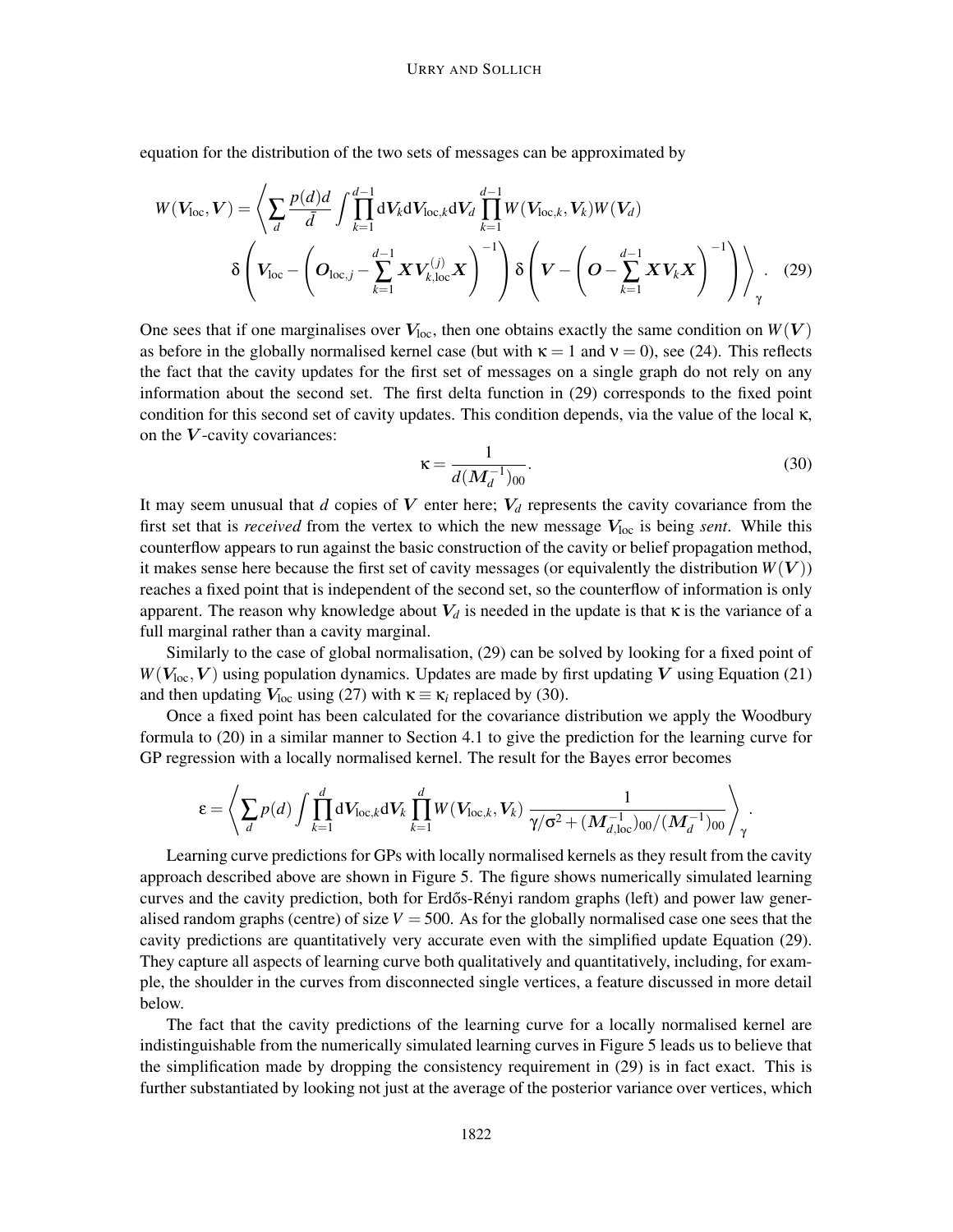

Figure 5: (Left) Learning curves for GP regression with locally normalised kernels with  $p = 10$ ,  $a = 2$  on Erdős-Rényi random graphs with mean degree 3, for a range of noise levels  $\sigma^2$ . Solid lines: numerically simulated learning curves for graphs of size  $V = 500$ , dashed lines: cavity predictions (see Section 4.1); note these are mostly visually indistinguishable from the simulation results. (Left inset) Dotted lines show single vertex contributions to the learning curve (solid line). (Centre) As (left) for power law generalised random graphs with exponent 2.5 and cut off 2. (Right top) Comparison between learning curves for locally (dashed line) and globally (solid line) normalised kernels for Erdős-Rényi random graphs. (Right bottom) As (right top) for power law random graphs.

is the Bayes error, but its distribution across vertices. As shown in Figure 6, the cavity predictions for this distribution are in very good agreement with the results of numerical simulations. This holds not only for the two values of ν shown, but along the entire learning curve.

# 5. A Qualitative Comparison of Learning with Locally and Globally Normalised Kernels

The cavity approach we have developed gives very accurate predictions for learning curves for GP regression on graphs using random walk kernels. This is true for both global and local normalisations of the kernel. We argued in Section 3.2 that the local normalisation is much more plausible as a probabilistic model, because it avoids variability in the local prior variances that is non-trivially related to the local graph structure and so difficult to justify from prior knowledge. We now compare what the qualitative effects of the two different normalisations are on GP learning.

It is not a simple matter to say which kernel is 'better', the locally or globally normalised one. Since we have dealt with the matched case, where for each kernel the target functions are sampled from a GP prior with that kernel as covariance function, it would not make sense to say the better kernel is the one that gives the lower Bayes error for given number of examples, as the Bayes error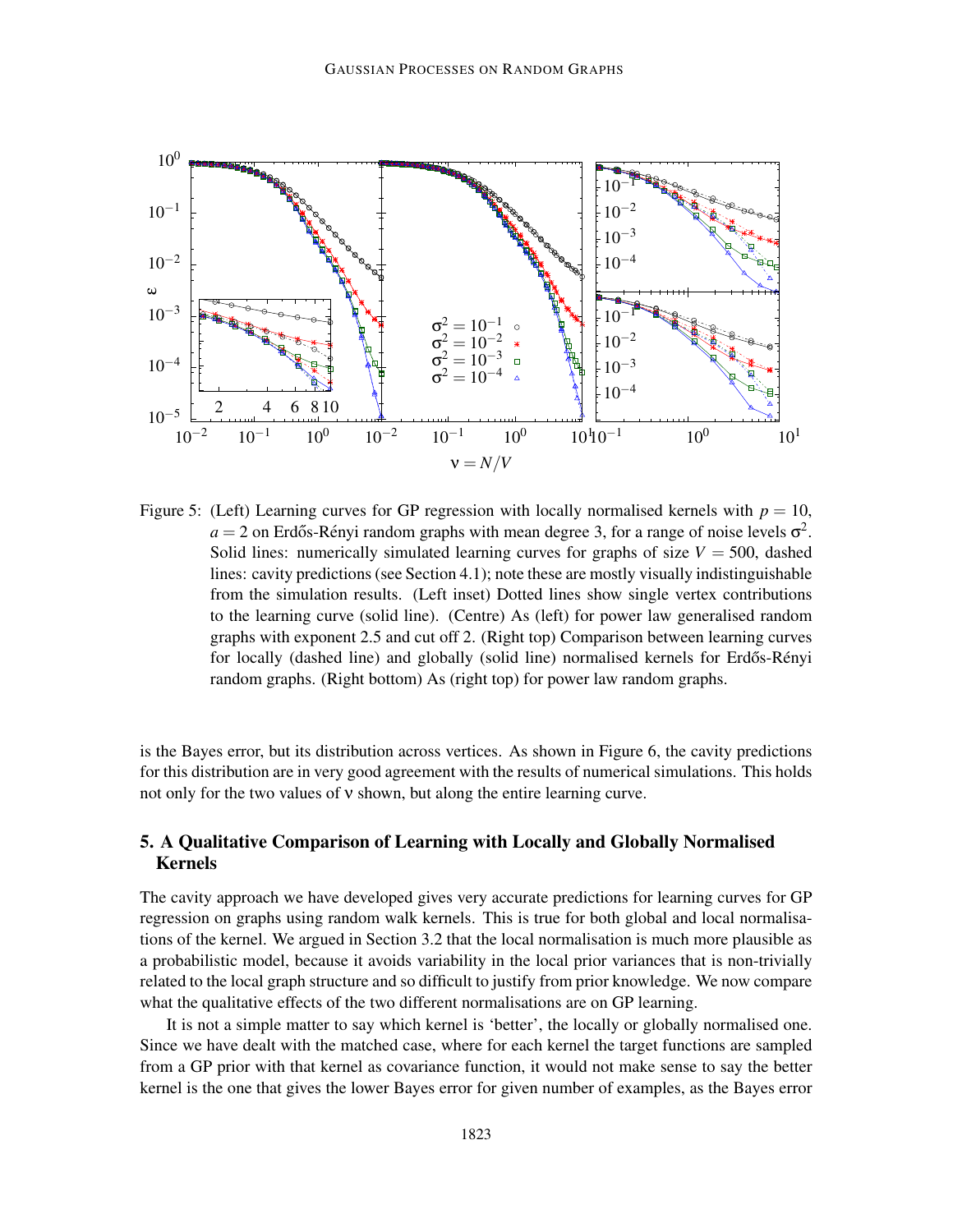

Figure 6: (Left) Grey: histogram of posterior variances at  $v = 1.172$  for the locally normalised random walk kernel with  $a = 2$ ,  $p = 10$ , averaged over ten samples each of teacher functions, data and Erdős-Rényi graphs with mean degree  $\lambda = 3$  and  $V = 1000$  vertices. Black: cavity prediction for this distribution in the large graph limit. (Right) As (left) but for  $v = 6.210$ .

reflects both the complexity of the target function and the success in learning it. A more definite answer could be obtained only empirically, by running GP regression with local and global kernel normalisation on the same data sets and comparing the prediction errors and also the marginal data likelihood. The same approach could also be tried with synthetic data sets generated from GP priors that are mismatched to both priors we have considered, defined by the globally and locally normalised kernel, though justifying what is a reasonable choice for the prior of the target function would not be easy.

While a detailed study along the lines above is outside the scope of this paper, we can nevertheless at least qualitatively study the effect of the kernel normalisation, to understand to what extent the corresponding priors define significantly different probabilistic models. Figure 5 (right top and bottom) overlays the learning curves for global and local kernel normalisations, for an Erdős-Rényi and a power law generalised random graph respectively. There are qualitative differences in the shapes of the learning curves, with the ones for the locally normalised kernel exhibiting a shoulder around  $v = 2$ . This shoulder is due to the proper normalisation of isolated vertices to unit prior variance; by contrast, as shown earlier in Figure 2 (left), global normalisation gives too small a prior variance to such vertices. The inset in Figure 5 (left) shows the expected learning curve contributions from all locally normalised isolated vertices (single vertex subgraphs) as dotted lines. After the GP learns the rest of the graph to a sufficient accuracy, the single vertex error dominates the learning curve until these vertices have typically seen at least one example. Once this point has been passed, the dominant error comes once more from the giant connected component of the graph, and the GP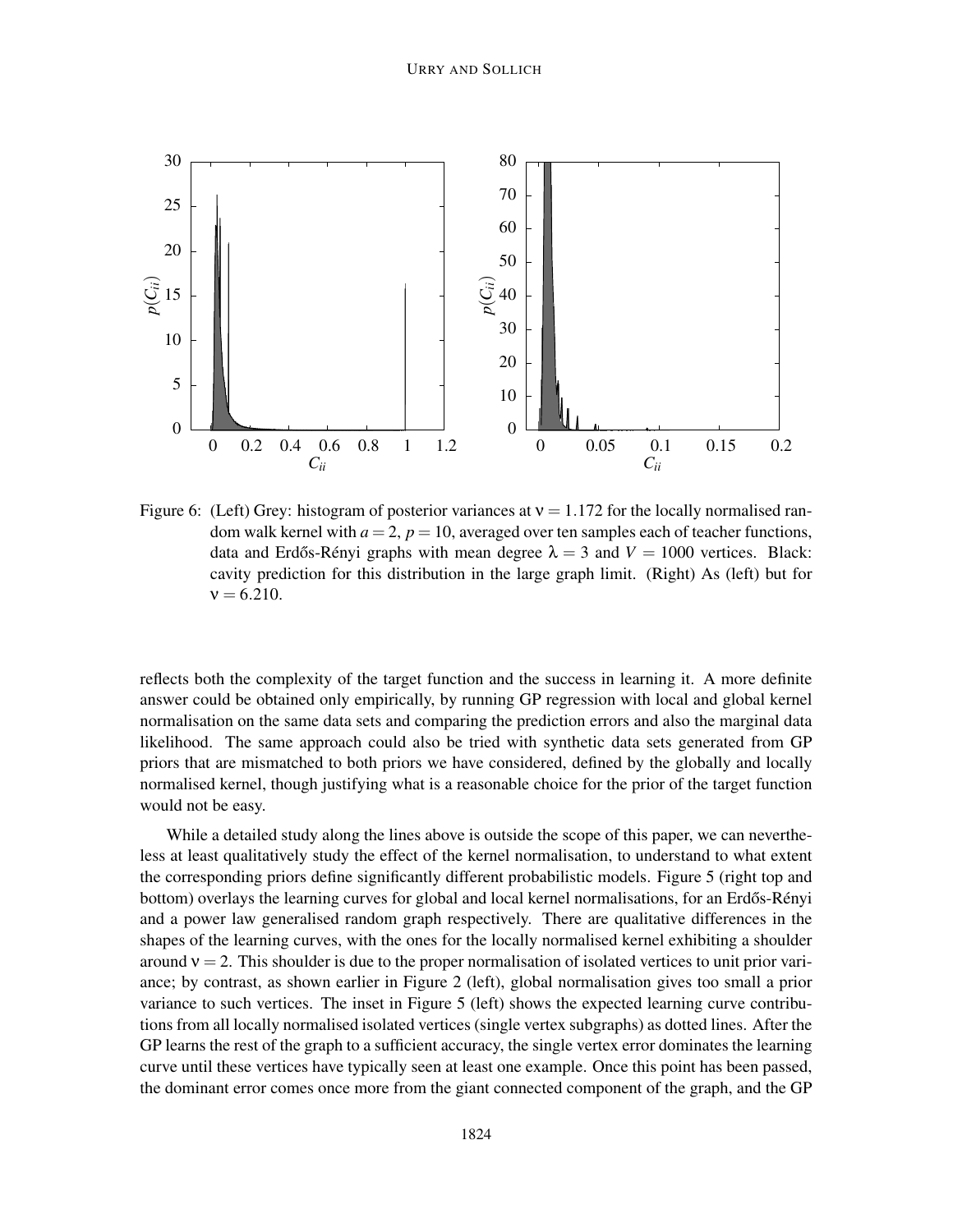learns in a similar manner to the globally normalised case. A similar effect, although not plotted, is seen for the generalised random graph case.

We can extend the scope of this qualitative comparison by examining how a student GP with a kernel with one normalisation performs when learning from a teacher with a kernel with the other normalisation. This is a case of *model mismatch*; our theory so far does not extend to this scenario, but we can obtain learning curves by numerical simulation. Figure 7 (left) shows the case of GP students with a globally normalised kernel learning from a teacher with a locally normalised kernel on an Erdős-Rényi graph. The learning curves for the mismatched scenario are very different from those for the matched case (Figures 3 and 5), showing an increase in error as ν approaches unity. The resulting maximum in the learning curve again emphasises that the two choices of normalisation produce distinctly different probabilistic models. Similar behaviour can be observed for the case of power law generalised random graphs, shown in Figure 7 (right) and for the case of GP students with a locally normalised kernel learning from a teacher with a globally normalised kernel, shown in Figure 8. In all cases close inspection (see Appendix B) shows that the error maximum is caused by 'dangling edges' of the graph, that is, chains of vertices (with degree two) extending away from the giant graph component and terminating in a vertex of degree one.

As a final qualitative comparison between globally and locally normalised kernels, Figure 9 shows the variance of local posterior variances. This measures how much the local Bayes error typically varies from vertex-to-vertex, as a function of the data set size. Plausibly one would expect that this error variance is low initially when prediction on all vertices is equally uncertain. For large data sets the same should be true because errors on all vertices are then low. In an intermediate regime the error variance should become larger because examples will have been received on or near some vertices but not others. As Figure 9 shows, for kernels with local normalisation we find exactly this scenario, both for Erdős-Rényi and power law random graphs. The error variance is low for small  $v = N/V$ , increasing to a peak at  $v \approx 0.2$  and finally decreasing again.

These results can now be contrasted with those for globally normalised kernels, also displayed in Figure 9. Here the error variance is largest at  $v = 0$  and decays from there. This means that the initial variance in the local prior variances is so large that any effects from the uneven distribution of example locations in any given data set remain sub-dominant throughout. We regard this as another indication of the probabilistically implausible character of the large spread of prior variances caused by global normalisation.

# 6. Conclusions and Further Work

In this paper we studied random walk kernels and their application to GP regression. We began, in Section 2, by studying the random walk kernel, with a focus on applying this to *d*-regular trees and graphs. We showed that the kernel exhibits a rather subtle approach to the fully correlated limit; this limit is reached only beyond a graph-size dependent threshold for the kernel range  $p/a$ , where cycles become important. If  $p/a$  is large but below this threshold, the kernel reaches a non-trivial limiting shape.

In Section 3 we moved on to the application of random walk kernels to GP regression. We showed, in Section 3.2, that the more typical approach to normalisation, that is, scaling the kernel globally to a desired average prior variance, results in a large spread of local prior variances that is related in a complicated manner to the graph structure; this is undesirable in a prior. We suggested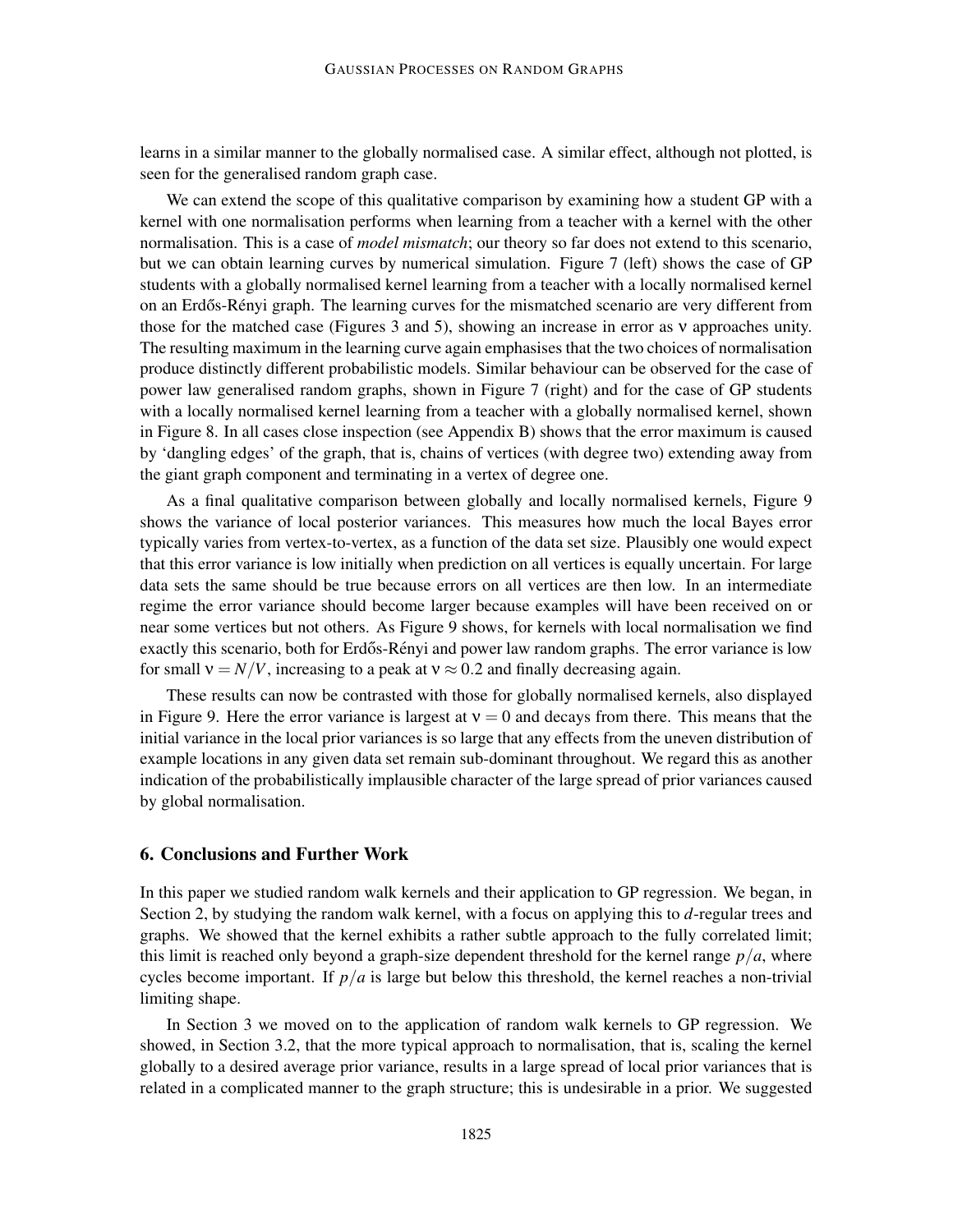

Figure 7: (Left) Numerically simulated learning curves for a GP with a globally normalised kernel with  $p = 10$  and  $a = 2$ , on Erdős-Rényi random graphs with mean degree 3 for a range of noise levels. The teacher GP has a locally normalised kernel with the same parameters. (Right) As (left) but for power law generalised random graphs with exponent 2.5 and cutoff 2.

as a simple remedy to perform local normalisation, where the raw kernel is normalised by its local prior variance so that the prior variance becomes the same at every vertex.

In order to get a deeper understanding of the performance of GPs with random walk kernels we then studied the learning curves, that is, the mean Bayes error as a function of the number of examples. We began in section 3.4 by applying a previous approximation due to Sollich (1999a) and Malzahn and Opper (2005) to the case of discrete inputs that are vertices on a graph. We demonstrated numerically that this approximation is accurate only for small and large number of training examples per vertex,  $v = N/V$ , while it fails in the crossover between these two regimes. The outline derivation of this approximation suggested how one might improve it: one has to exploit fully the structure of random graphs, using the cavity method, thus avoiding approximating the average over data sets. In Section 4 we implemented this programme, beginning in Section 4.1 with the case of global normalisation. We showed that by Fourier transforming the prior and introducing 2*p* additional variables at each vertex one can rewrite the partition function in terms of a complexvalued Gaussian graphical model, where the marginals that are required to calculate the Bayes error can be found using the cavity method, or equivalently belief propagation. In Section 4.3 we tackled the more difficult scenario of a locally normalised kernel. This required two sets of cavity equations. The first serves to calculate the local normalisation factors. The second one then combines these with the information about the data set to find the local marginal distributions. One might be tempted to consider applying our methods to a lattice so that one could make an estimate of the learning curves for the continuous limit, that is, regression with a squared exponential kernel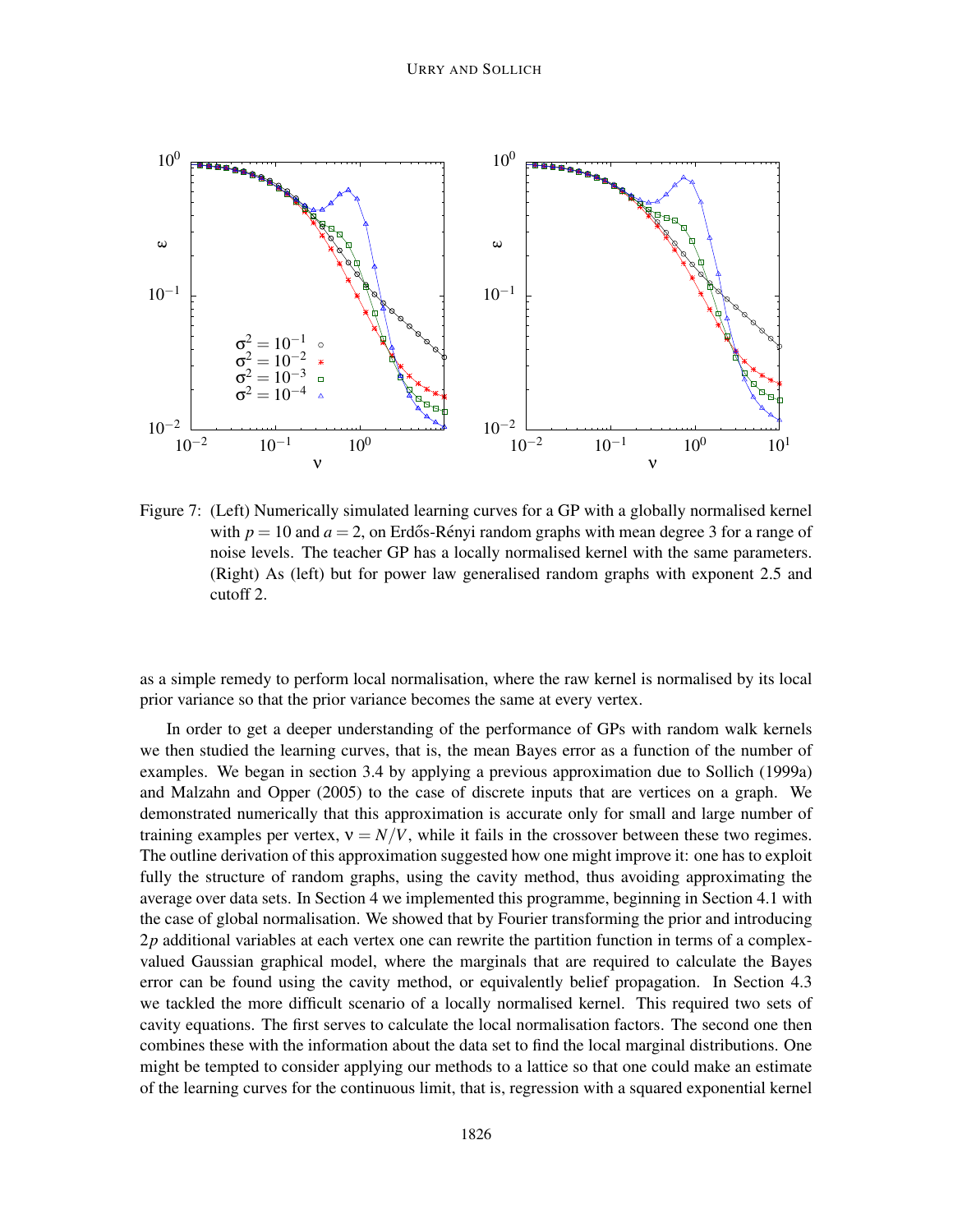

Figure 8: (Left) Numerically simulated learning curves for a GP with a locally normalised kernel with  $p = 10$  and  $a = 2$ , on Erdős-Rényi random graphs with mean degree 3 for a range of noise levels. The teacher GP has a globally normalised kernel with the same parameters. (Right) As (left) but for power law generalised random graphs with exponent 2.5 and cutoff 2.



Figure 9: (Left) Error variance for GP regression with locally (stars) and globally (circles) normalised kernels against v, on Erdős-Rényi random graphs, and for matched learning with  $p = 10$ ,  $a = 2$ ,  $\sigma^2 = 0.1$ . (Right) As (left) but for power law generalised random graphs with exponent 2.5 and cutoff 2.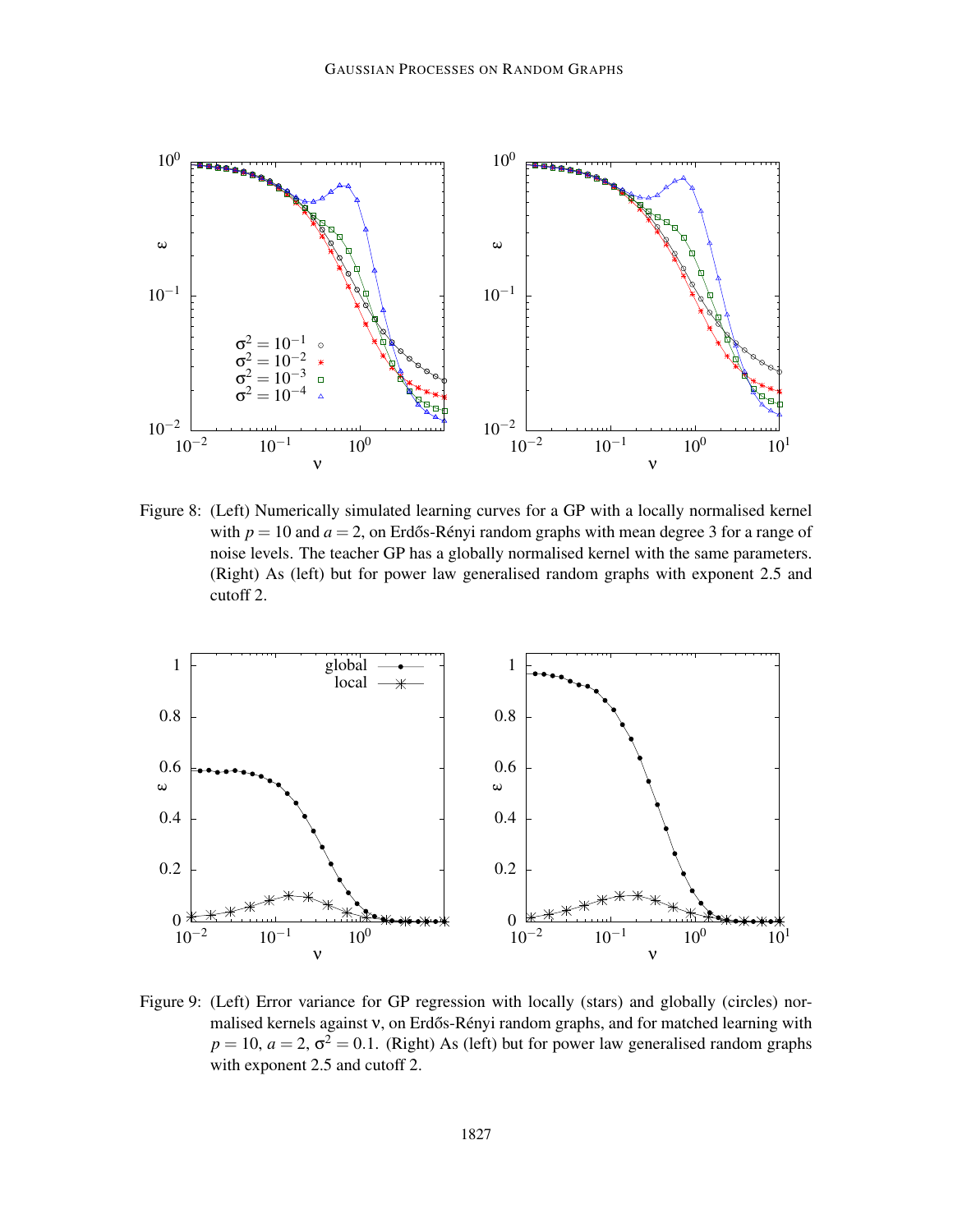for inputs in  $\mathbb{R}^2$  or similar. Sadly, however, since the cavity method requires graphs to be treelike this is not possible.

Finally in Section 5 we qualitatively compared GPs with kernels that are normalised globally and locally. We showed that learning curves are indeed qualitatively different. In particular, local normalisation leads to a shoulder in the learning curves owing to the correct normalisation of the single vertex disconnected graph components. We also considered numerically calculated mismatch curves. The mismatch caused a maximum to appear in the learning curves, as a result of the large differences in the teacher and student priors. Lastly we looked at the variance among the local Bayes errors, for GPs with both globally and locally normalised kernels. Plausibly, locally normalised kernels lead to this error variance being maximal for intermediate data set sizes. This reflects the variation in number of examples seen at or near individual vertices. For globally normalised kernels, the error variance inherited from the spread of local prior variances is always dominant, obscuring any signatures from the changing 'coverage' of the graph by examples.

In further work we intend to extend the cavity approximation of the learning curves to the case of mismatch, where teacher and student have different kernel hyperparameters. It would also be interesting to apply the cavity method to the learning curves of GPs with random walk kernels on more general random graphs, like those considered in Rogers et al. (2010) and Kühn and van Mourik (2011). This would enable us to consider graphs exhibiting some community structure. Looking further ahead, preliminary work has shown that it should be possible to extend the cavity learning curve approximation to the problem of graph mismatch, where the student has incomplete information about the graph structure of the teacher.

# Appendix A. Random Walk Kernel on *d*-Regular Trees

We detail here how to derive the limiting kernel from (5) in Section 2.1 and how to calculate the scaling of the learning curve stated in Section 3.4.1.

### A.1 Large-*p* Limit from Heat Kernel Results

In Chung and Yau (1999) the authors considered heat kernels on graphs. The heat kernel for a graph with normalised Laplacian  $L$  (see Section 2 in the main text) is given by

$$
H = \exp(-tL), \quad t > 0,
$$

This is exactly the diffusion kernel given in (1) with  $t = \frac{1}{2}$  $\frac{1}{2}$  $\sigma^2$ . Chung and Yau (1999) gave results for heat kernels on *d*-regular trees. Their method involves treating the tree as a covering of a path, which is closely related to the mapping onto a one-dimensional lattice discussed in Section 2.1. The eigenvectors and eigenvalues of  $L$  are then found within this mapping. If we call the unnormalised form of the random walk kernels we considered in the main text again  $\hat{C} = (\mathbf{I} - a^{-1}\mathbf{L})^p$ , then we can directly use the results of Chung and Yau (1999), simply by modifying the function that is applied to each eigenvalue  $\lambda$  of L from exp( $-t\lambda$ ) to  $(1 - \lambda/a)^p$ . This gives, for the unnormalised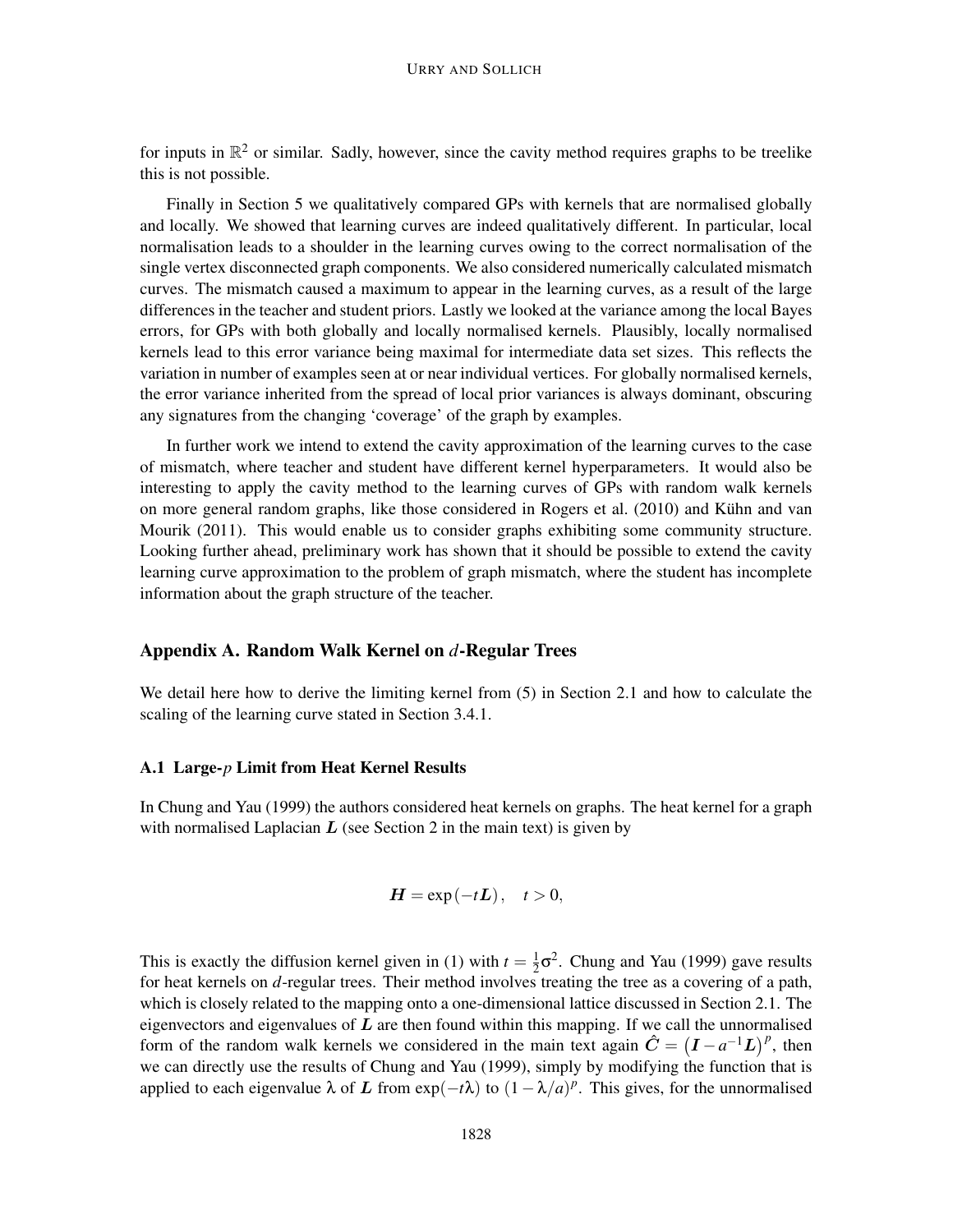random walk kernel element between two vertices on the tree at distance *l*,

$$
\hat{C}_{0,p} = \frac{2(d-1)d}{\pi} \int_0^{\pi} dx \frac{\left[1 - \left(1 - 2\cos(x)\sqrt{d-1}/d\right)/a\right]^{p} \sin^{2}(x)}{d^{2} - 4(d-1)\cos^{2}(x)},
$$
\n
$$
\hat{C}_{l \ge 1,p} = \frac{2}{\pi(d-1)^{l/2-1}} \int_0^{\pi} dx \left[1 - \left(1 - 2\cos(x)\sqrt{d-1}/d\right)/a\right]^{p} \times \frac{\sin(x)\left[(d-1)\sin((l+1)x) - \sin((l-1)x)\right]}{d^{2} - 4(d-1)\cos^{2}(x)}.
$$
\n(31)

In the limit  $p \rightarrow \infty$ , the factor in square brackets in both expressions means that only values of *x* up to  $O(p^{-1/2})$  contribute significantly to the integral. One can then expand  $sin(x) \approx x$  linearly everywhere, and similarly use  $cos(x) \approx 1$ . Calculating  $\hat{C}_{l,p}$  in this way for  $p \to \infty$  gives the result (5) for  $C_{l,p} = \hat{C}_{l,p}/\hat{C}_{0,p}$ .

#### A.2 Scaling Form for Large *p*

In Section 3.4.1 we derived the learning curve decay due to the first example, given in (15). As explained there, to understand how this behaves for large  $p$  one needs to know how  $C_{l,p}$  approaches its limiting form (5). In the outline derivation in the previous subsection we saw that in order to obtain this limiting form one expands not just  $sin(x)$ , but also  $sin((l-1)x)$  and  $sin((l+1)x)$  linearly because  $x = O(p^{-1/2})$  is small. For the two sine factors this will break down once  $lp^{-1/2}$  is of order one, that is, for large enough *l*. This suggests looking at  $C_{l,p}$  as function of  $l' = lp^{-1/2}$ . To focus on the relevant part of the integral one can similarly transform the integration variable to  $x' = xp^{1/2}$ . For  $p \to \infty$  at constant *l'*, the integral for  $\hat{C}_{l,p}$  in (31) then becomes proportional to

$$
(d-1)^{-l/2} \int_0^\infty dx' e^{-x'^2 \sqrt{d-1}/(da)} x'(d-2) \sin(l'x').
$$

Integration by parts now gives  $C_{l,p} \propto \hat{C}_{l,p} \propto (d-1)^{-l/2} l' \exp(-\frac{(l')^2 d}{2\sqrt{d-1}})$  $\frac{u^{(t)}-u}{2\sqrt{d-1}}$ ). Comparing with the large-*l* limit of (5),  $C_{l,p} \propto (d-1)^{-l/2} l'$ , shows that the effect of finite *p* is contained in the exponential (Gaussian) cutoff factor which becomes significant for *l'* of order unity, that is,  $l = O(p^{1/2})$ , as stated in the main text.

Visually, the cutoff effects for large *l* and *p* can be seen more clearly by plotting not *Cl*,*<sup>p</sup>* directly but rather  $\hat{R}_{l,p}$ , the unormalised version of  $R_{l,p}$  as defined in Section 3.4.1. As  $v_l = d(d-1)^{l-1}$ for *l* ≥ 1, the additional  $\sqrt{v_l}$  factor just removes the decay with  $(d-1)^{-l/2}$  from  $C_{l,p}$ . From the above discussion, we then expect to find for large *l* that  $\hat{R}_{l,p} \propto l' \exp(-\frac{(l')^2 d}{2\sqrt{d-1}})$  $\frac{u}{2\sqrt{d-1}}$ ). A plot of numerical results for a suitably normalised version of  $\hat{R}_{l,p}$  (see below), plotted against  $lp^{-1/2}$  for increasing p, is shown in Figure 10. There is a clear trend towards the predicted asymptotic behaviour for large *p* (dashed line).

It may be somewhat surprising that the cutoff lengthscale that appears in the analysis above is  $l = O(p^{1/2})$ , which for large *p* is much smaller than the typical kernel range  $p/a$ . To understand this intuitively, one can go back to (6) for  $R_{l,p}$  and use that this is essentially unnormalised diffusion. Taking  $\hat{R}_{l,p}$  as the unnormalised version of  $R_{l,p}$  again and letting  $\rho_{l,p} = \hat{R}_{l,p} \gamma^{-p}$  with  $\gamma = (1 - \gamma)$  $1/a$ ) +  $2\sqrt{d-1}/(ad)$  to re-establish normalisation, one finds that  $\rho_{l,p}$  evolves almost according to a diffusion process in 'time'  $p$ , except that probability conservation is broken at  $l = 0$  and  $l = 1$ . In the (leaky) diffusion process  $\rho_{l,p}$  the typical lengthscale *l* should then scale with time as  $p^{1/2}$ , exactly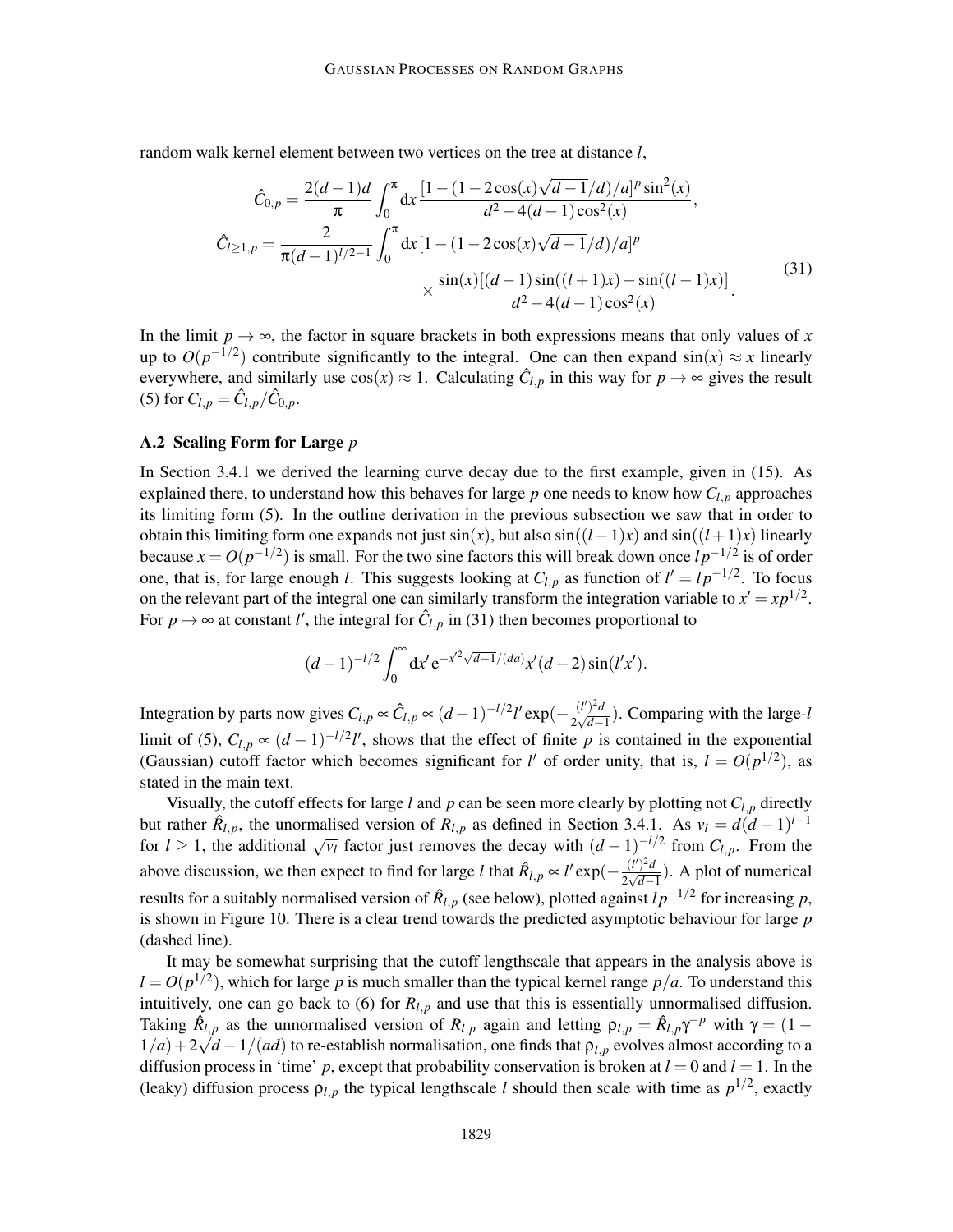

Figure 10: Plot demonstrating the  $p \to \infty$  scaling from of  $p\rho_{l,p}$ , the normalised version of  $\hat{R}_{l,p}$ . Dashed line shows the analytically found functional from of the scaling.

as we found above. This diffusion interpretation can also be used to reproduce the quantitative scaling form, by adapting the methods of Monthus and Texier (1996) where the authors study a one dimensional walk with a reflective boundary to compute the large-*p* scaling. The normalised version of  $\hat{R}_{l,p}$  shown in Figure 10 is in fact  $p\rho_{l,p}$ .

# Appendix B. Analysis of the Mismatch Learning Curves

In this appendix we suggest a way of understanding the mismatch maximum seen in the learning curves plotted in Figure 7 (left) and (right) and Figure 8 (left) and (right). We begin by considering the mean of the GP posterior, that is, the prediction function. If we arrange the predictive means at each vertex into a vector  $\bar{f}$ , then from (8) this can be written as

$$
\bar{\bm{f}} = \bm{K}_V \bm{K}^{-1} \bm{y},
$$

where  $(K_V)_{jV} = C_{j,x_V}$  for  $V = 1, ..., N$  and  $j = 1, ..., V$  and  $K_{\mu V} = C_{x_\mu, x_V} + \sigma^2 \delta_{\mu, V}$  for  $\mu, V = 1, ..., N$ . (Recall that  $x<sub>u</sub>$  is the location of the  $\mu$ -th training input, which on a graph is just a label in the range  $\{1,\ldots,V\}$ .) We can rewrite this in the form  $\bar{f} = Mz$  where

$$
M = K_V K^{-1/2},
$$
  

$$
z = K^{-1/2} y.
$$

One sees that M represents teacher-independent aspects of  $\bar{f}$ . The vector of 'pseudo-training outputs' z has been defined so that in the *matched* case, it obeys  $\langle zz^T \rangle = I$ . We think of z as pseudotraining outputs because if its components *z<sup>µ</sup>* are sampled as independent and identically distributed unit variance Gaussian random variables, then  $\bar{f} = Mz$  will have the correct distribution of mean prediction vectors. The columns  $m_1, \ldots, m_N$  of  $M = \begin{pmatrix} m_1 & \cdots & m_N \end{pmatrix}$  represent the 'effective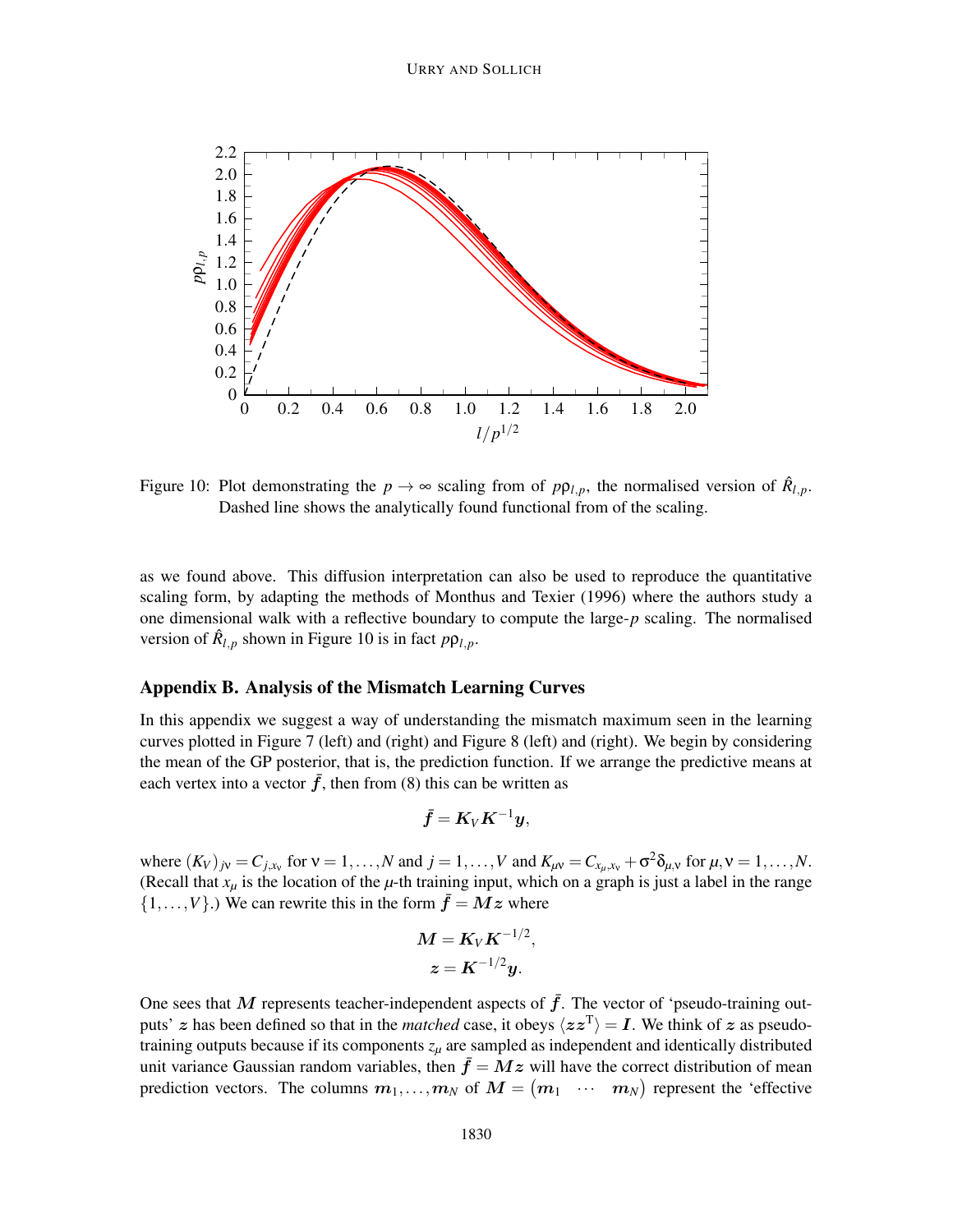

Figure 11: (Left) Black lines show diagonal elements of  $zz<sup>T</sup>$  for a typical draw from the Erdős-Rényi random graph ensemble with average degree  $3$  in a matched scenario with  $250$ vertices,  $p = 10$ ,  $a = 2$  and  $\sigma^2 = 0.0001$ . Red lines show  $zz^T$  for the case where student is globally normalised and the teacher is locally normalised. (Right) A plot of the 'prediction vector' for the largest spike in  $zz<sup>T</sup>$  (indicated by a green circle in the left hand plot) under mismatch.

prediction vectors' conjugate to the  $z_{\mu}$ . In the matched case each  $\bar{f}_i^2$  will then be, on average, a sum of squares of the corresponding entries in the effective prediction vectors.

For the case of mismatch, for example, because student and teacher use differently normalised kernels, the only change is in the statistics of z. Their covariance matrix  $\langle zz^T \rangle$  will no longer simply be the identity matrix, and so act as a re-weighting of the prediction vectors. To understand our numerical simulations, we considered a value of ν around the maximum in the mismatched learning curve, listed the largest (diagonal) entries of  $zz<sup>T</sup>$  and plotted their corresponding prediction vectors. These prediction vectors were generally localised around dangling ends of the graph, substantiating our claim in the main text that it is from these graph regions that the major contribution to the learning curve maximum arises. Typical plots of  $zz<sup>T</sup>$  and the prediction vector corresponding to the largest spike in  $zz^T$  for an instance of an Erdős-Rényi graph with 250 vertices are shown in Figures 11 and 12 for both a locally normalised teacher and globally normalised student and a globally normalised teacher and locally normalised student respectively. Both these plots clearly show the largest spike corresponding to a prediction vector localised on a dangling edge in the graph. Similar plots of the other large spikes give prediction vectors localised on other dangling edges.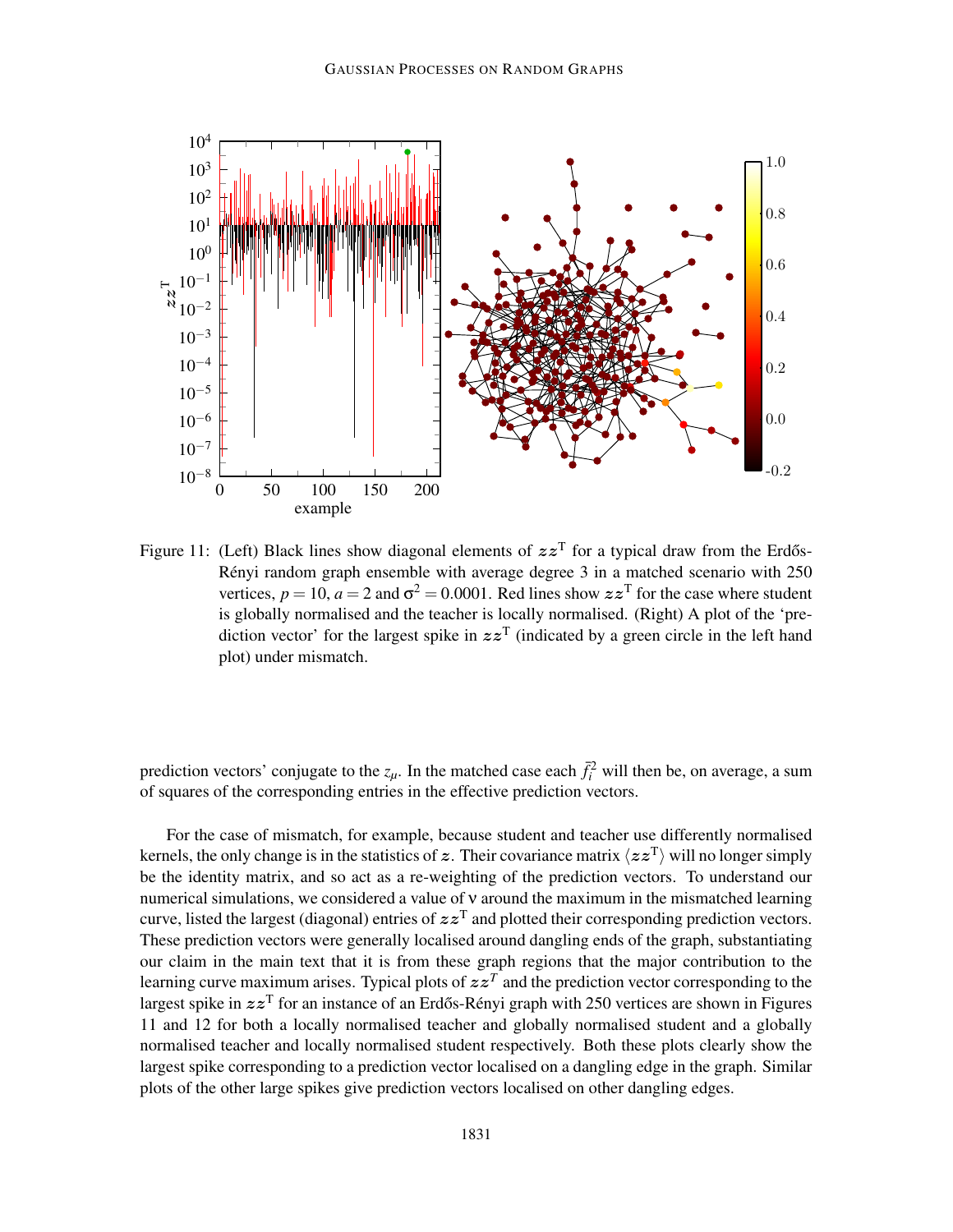

Figure 12: Analogue of Figure 11 for a locally normalised student and globally normalised teacher

### References

- S. Amari, N. Fujita, and S. Shinomoto. Four types of learning curves. *Neural Comput.*, 4(4): 605–618, 1992.
- C. Bishop. *Pattern Recognition And Machine Learning*. Springer, New York, NY, USA., 2nd edition, 2007.
- T. Britton, M. Deijfen, and A. Martin-Loeff. Generating simple random graphs with prescribed degree distribution. *J. Stat. Phys.*, 124(6):1377–1397, 2006.
- F. K. Chung. *Spectral Graph Theory*, volume 92 of *Regional Conference Series In Mathematics*. American Mathematical Society, Dec 1996.
- F. K. Chung and S. T. Yau. Coverings, heat kernels and spanning trees. *Electronic Journal Of Combinatorics*, 6:R12, 1999.
- N. Cristianini and J. Shawe-Taylor. *An Introduction To Support Vector Machines And Other Kernel-Based Learning Methods*. Cambridge University Press, 2000.
- P. Erdős and A. Rényi. On random graphs, I. *Publicationes Mathematicae (Debrecen)*, 6:290–297, 1959.
- J. Freeman and D. Saad. Dynamics of on-line learning in radial basis networks. *Phys. Rev. E*, 56 (1):907–918, Jul 1997.
- M. G. Genton. Classes of kernels for machine learning: A statistics perspective. *Journal Of Machine Learning Research*, 2(2):299–312, 2002.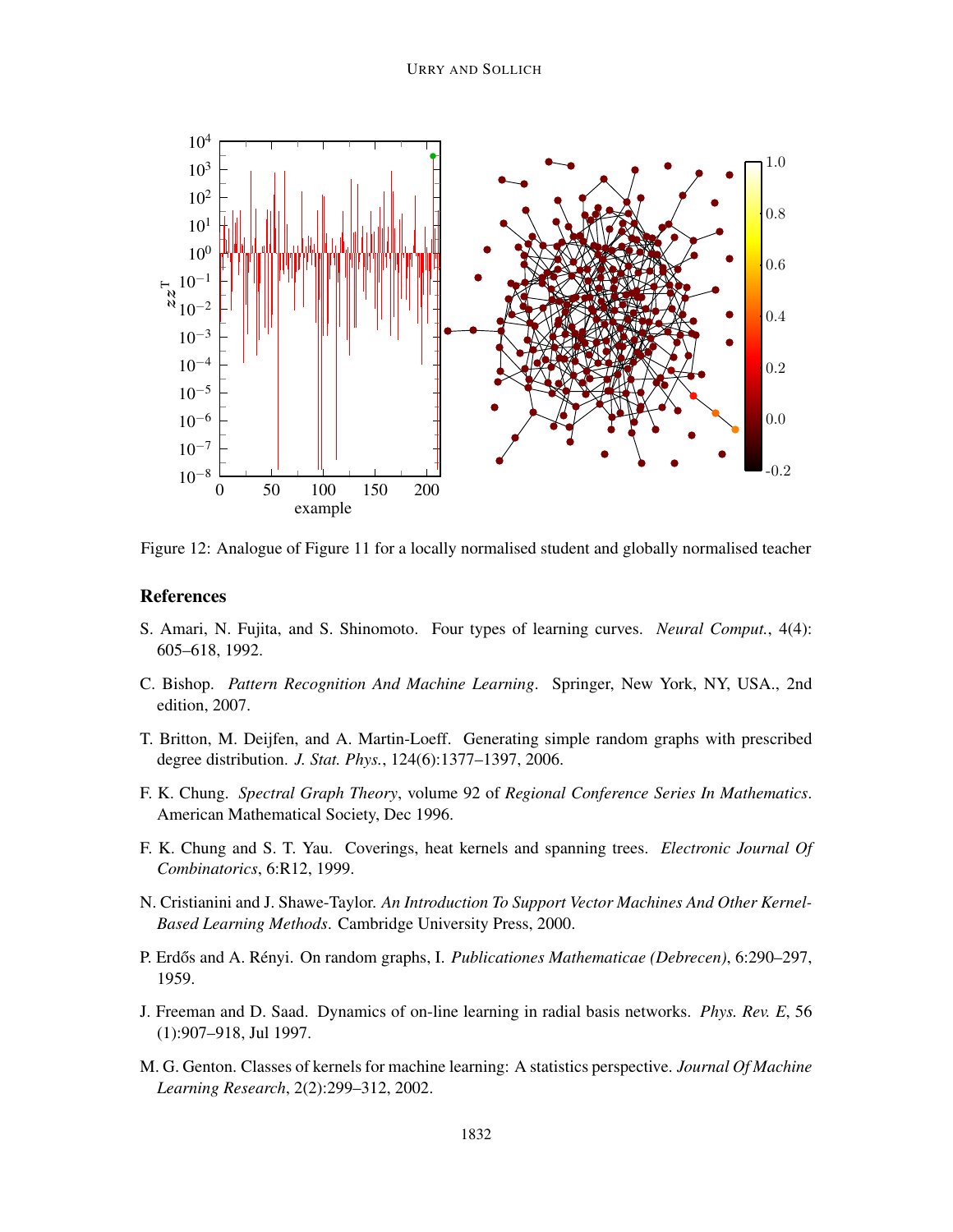- W.W. Hager. Updating the inverse of a matrix. *SIAM Rev.*, 31(2):221–239, 1989.
- M. S. Handcock and M. L. Stein. A Bayesian analysis of Kriging. *Technometrics*, 35(4):403–410, 1993.
- D. Haussler, M. Kearns, H. S. Seung, and N. Tishby. Rigorous learning curve bounds from statistical mechanics. *Mach. Learn.*, 25(2–3):195–236, 1996.
- J. P. C. Kleijnen. Kriging metamodeling in simulation: A review. *European Journal Of Operational Research*, 192(3):707 – 716, 2009.
- R. Kondor and J. Lafferty. Diffusion kernels on graphs and other discrete structures. In C. Sammut and Hoffmann A. G., editors, *Proceedings Of The 19th International Conference On Machine Learning (ICML)*, pages 315–322, San Francisco, CA, USA., 2002. Morgan Kaufmann.
- R. Kühn and J. van Mourik. Spectra of modular and small-world matrices. *J. Phys. A Math. Gen.*, 44(16):165205, 2011.
- D. Malzahn and M. Opper. Learning curves and bootstrap estimates for inference with Gaussian processes: A statistical mechanics study. *Complexity*, 8(4):57–63, 2003.
- D. Malzahn and M. Opper. A statistical physics approach for the analysis of machine learning algorithms on real data. *J. Stat. Mech. Theor. Exp.*, 2005(11):P11001, 2005.
- B. D. McKay. The expected eigenvalue distribution of a large regular graph. *Linear Algebra And Its Applications*, 40:203–216, 1981.
- J. R. Meinhold and N. D. Singpurwalla. Understanding the Kalman filter. *The American Statistician*, 37(2):123–127, 1983.
- M. Mézard and G. Parisi. The Bethe lattice spin glass revisited. *Eur. Phys. J. B*, 20(2):217–233, 2001.
- M. Mézard and G. Parisi. The cavity method at zero temperature. *J. Stat. Phys.*, 111(1–2):1–34, 2003.
- M. Mézard, G. Parisi, and M. Virasoro. Spin Glass Theory And Beyond, volume 9 of *World Scientific Lecture Notes In Physics*. World Scientific, Singapore, 1987.
- C. Monthus and C. Texier. Random walk on the Bethe lattice and hyperbolic Brownian motion. *J. Phys. A Math. Gen.*, 29:2399–2409, 1996.
- K. R. Müller, S. Mika, G. Rätsch, K. Tsuda, and B. Schölkopf. An introduction to kernel-based learning algorithms. *IEEE Transactions On Neural Networks*, 12(2):181–201, 2001.
- R. M. Neal. *Bayesian Learning For Neural Networks*, volume 118 of *Lecture Notes In Statistics*. Springer-Verlag, Berlin, Germany, 1996.
- M. Opper and D. Haussler. Bounds for predictive errors in the statistical mechanics of supervised learning. *Phys. Rev. Lett.*, 75(20):3772–3775, 1995.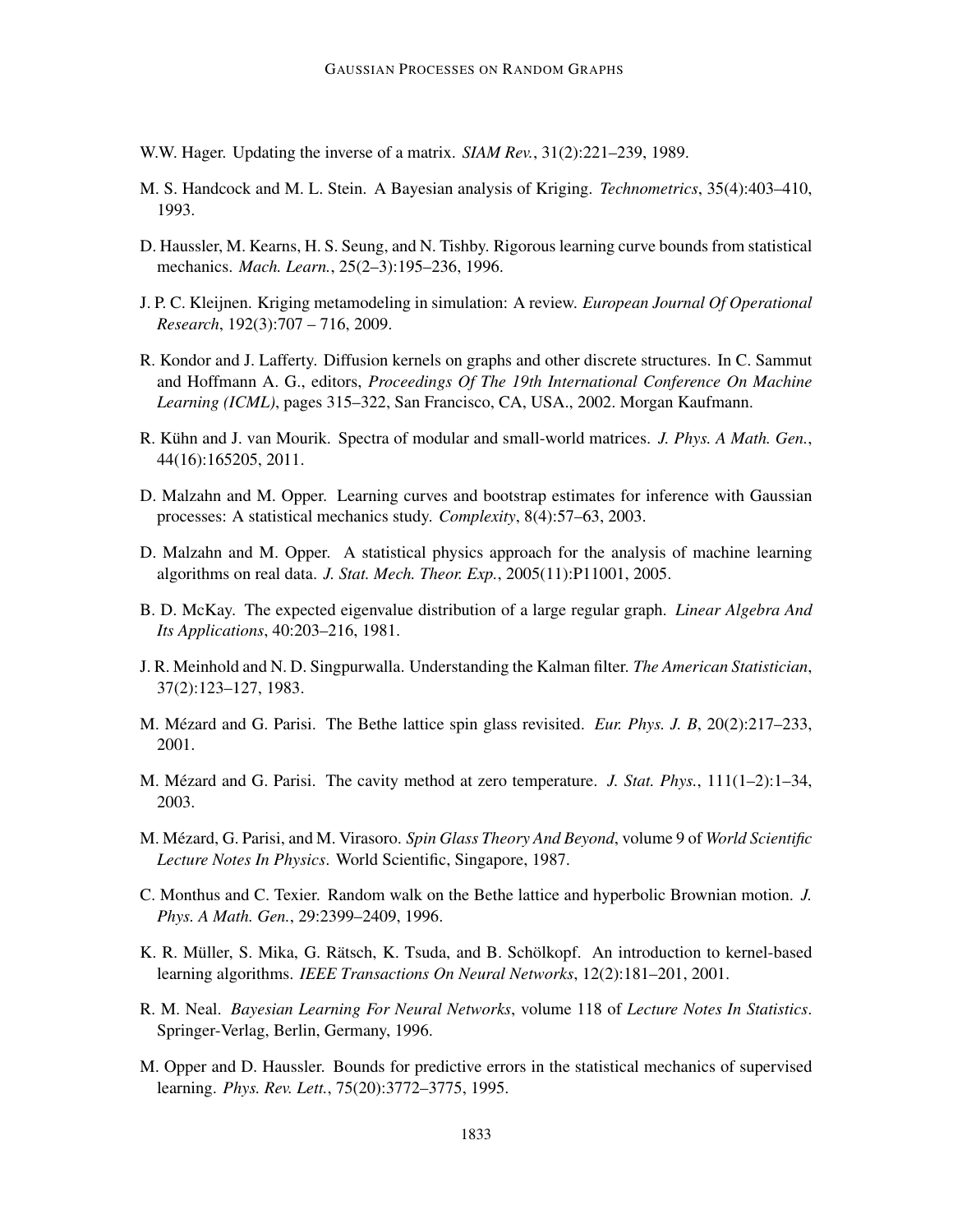- M. Opper and D. Malzahn. A variational approach to learning curves. In T. G. Dietterich, S. Becker, and Z. Ghahramani, editors, *Advances In Neural Information Processing Systems*, volume 14, pages 463–469, Cambridge, MA, USA., 2002. The MIT Press.
- M. Opper and F. Vivarelli. General bounds on Bayes errors for regression with Gaussian processes. In M. S. Kearns, S. A. Solla, and D A Cohn, editors, *Advances In Neural Information Processing Systems*, volume 11, pages 302–308, Cambridge, MA, USA., 1999. The MIT Press.
- C. E. Rasmussen and C. K. I. Williams. *Gaussian Processes For Machine Learning*. MIT Press, Nov 2005.
- T. Rogers, C. Vicente, K. Takeda, and I. Castillo. Spectral density of random graphs with topological constraints. *J. Phys. A Math. Gen.*, 43(19):195002, 2010.
- H. S. Seung, H. Sompolinsky, and N. Tishby. Statistical mechanics of learning from examples. *Phys. Rev. A*, 45(8):6056–6091, 1992.
- A. Smola and R. Kondor. Kernels and regularization on graphs. In B Schölkopf and M. K. Warmuth, editors, *Lect. Notes Artif. Int.*, volume 2777, pages 144–158, 2003.
- P. Sollich. Learning curves for Gaussian processes. In M. S. Kearns, S. A. Solla, and D A Cohn, editors, *Advances In Neural Information Processing Systems*, volume 11, pages 344–350, Cambridge, MA, USA., 1999a. The MIT Press.
- P. Sollich. Approximate learning curves for Gaussian processes. In *Ninth International Conference On Artificial Neural Networks (ICANN99)*, pages 437–442, Edison, NJ, USA., 1999b. Institute of Electrical Engineers Inspec inc.
- P. Sollich. Gaussian process regression with mismatched models. In S Becker T G Dietterich and Z Ghahramani, editors, *Advances In Neural Information Processing Systems*, volume 14, pages 519–526, Cambridge, MA, USA., 2002. The MIT Press.
- P. Sollich and A. Halees. Learning curves for Gaussian process regression: Approximations and bounds. *Neural Comput.*, 14(6):1393–1428, 2002.
- P. Sollich and C. K. I. Williams. Using the equivalent kernel to understand Gaussian process regression. In L. K. Saul, Y. Weiss, and L. Bottou, editors, *Advances In Neural Information Processing Systems*, volume 17, pages 1313–1320, Cambridge, MA, USA., 2005. The MIT Press.
- P. Sollich, M. J. Urry, and C. Coti. Kernels and learning curves for Gaussian process regression on random graphs. In Y. Bengio, D. Schuurmans, J. Lafferty, C. K. I. Williams, and A. Culotta, editors, *Advances In Neural Information Processing Systems*, volume 22, pages 1723–1731, Red Hook, NY, USA., 2009. Curran Associates Inc.
- M. J. Urry and P. Sollich. Exact learning curves for Gaussian process regression on large random graphs. In J. Lafferty, C. K. I. Williams, J. Shawe-Taylor, R.S. Zemel, and A. Culotta, editors, *Advances In Neural Information Processing Systems*, volume 23, pages 2316–2324, Red Hook, NY, USA., 2010. Curran Associates Inc.